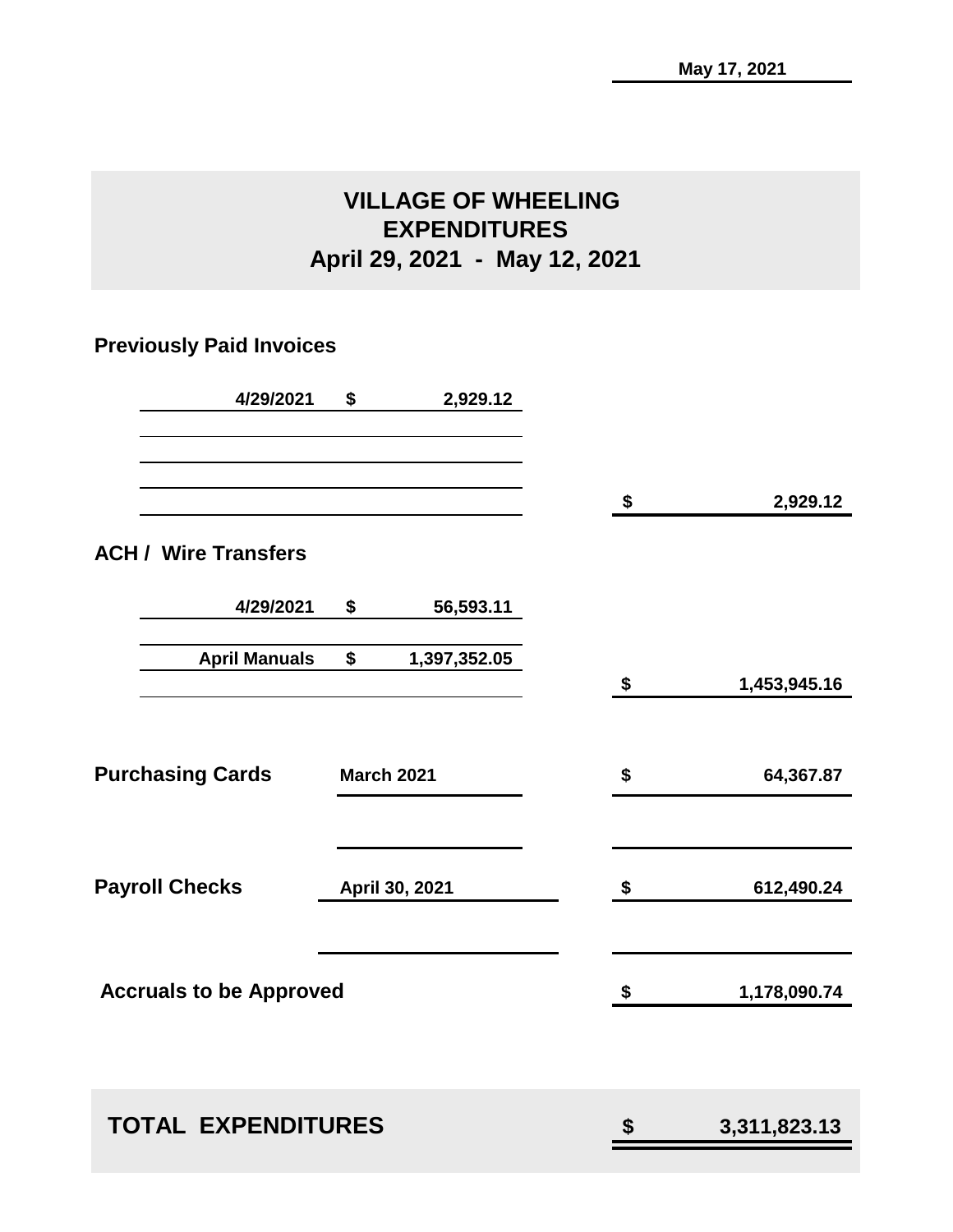SUNGARD PENTAMATION SUNGARD PENTAMATION SUNG PAGE NUMBER: 1 SELECTION CRITERIA: ALL

VILLAGE OF WHEELING **ACCTPA51** TIME: 09:36:48 CASH REQUIREMENTS - CHECK FORMAT - DUE DATE: 04/29/2021

ACCOUNTING PERIOD: 4/21

PAYMENT TYPE: CHECKS ONLY

| <b>VENDOR</b>                                           | <b>ORGANIZATION</b> | <b>ACCOUNT</b> | PURCHASE OR | INVOICE      | AMOUNT          | DESCRIPTION       |
|---------------------------------------------------------|---------------------|----------------|-------------|--------------|-----------------|-------------------|
| 12667<br>AVILA, GUADALUPE                               | 40                  | 2207           |             | 479 RUSTIC   | 190.79          | WATER BILL REFUND |
| TOTAL CHECK                                             |                     |                |             |              | 190.79          |                   |
| 12662<br>DANYLIUK, OLEKSANDR                            | 40                  | 2207           |             | 710 MILL CIR | 68.08           | WATER BILL REFUND |
| TOTAL CHECK                                             |                     |                |             |              | 68.08           |                   |
| 12657<br>GW PROPERTY GROUP LLC-SERIES                   | 40                  | 2207           |             | 251 E DUNDEE | 15.34           | WATER BILL REFUND |
| TOTAL CHECK                                             |                     |                |             |              | 15.34           |                   |
| 12666<br>NEW PATH CONSTRUCTION                          | 40                  | 2207           |             | 1048 S MILW  | 2,480.02        | RPZ REFUND        |
| TOTAL CHECK                                             |                     |                |             |              | 2,480.02        |                   |
| 12665<br>PEREZ, RENE                                    | 40                  | 2207           |             | 177 FLETCHER | 49.25           | WATER BILL REFUND |
| TOTAL CHECK                                             |                     |                |             |              | 49.25           |                   |
| 12663<br>SHRIVASTAV, ANKITA                             | 40                  | 2207           |             | 650 MILL CIR | 59.77           | WATER BILL REFUND |
| TOTAL CHECK                                             |                     |                |             |              | 59.77           |                   |
| 12659<br>VALDEZ, MARIA                                  | 40                  | 2207           |             | 881 FLETCHER | 65.87           | WATER BILL REFUND |
| TOTAL CHECK                                             |                     |                |             |              | 65.87           |                   |
| TOTAL CASHABLE CHECKS<br>TOTAL EFT VOUCHERS             |                     |                |             |              | 2,929.12<br>.00 |                   |
| TOTAL REPORT<br>TOTAL NUMBER OF CHECKS TO BE ISSUED - 7 |                     |                |             |              | 2,929.12        |                   |
| TOTAL NUMBER OF EFT VOUCHERS TO BE ISSUED - 0           |                     |                |             |              |                 |                   |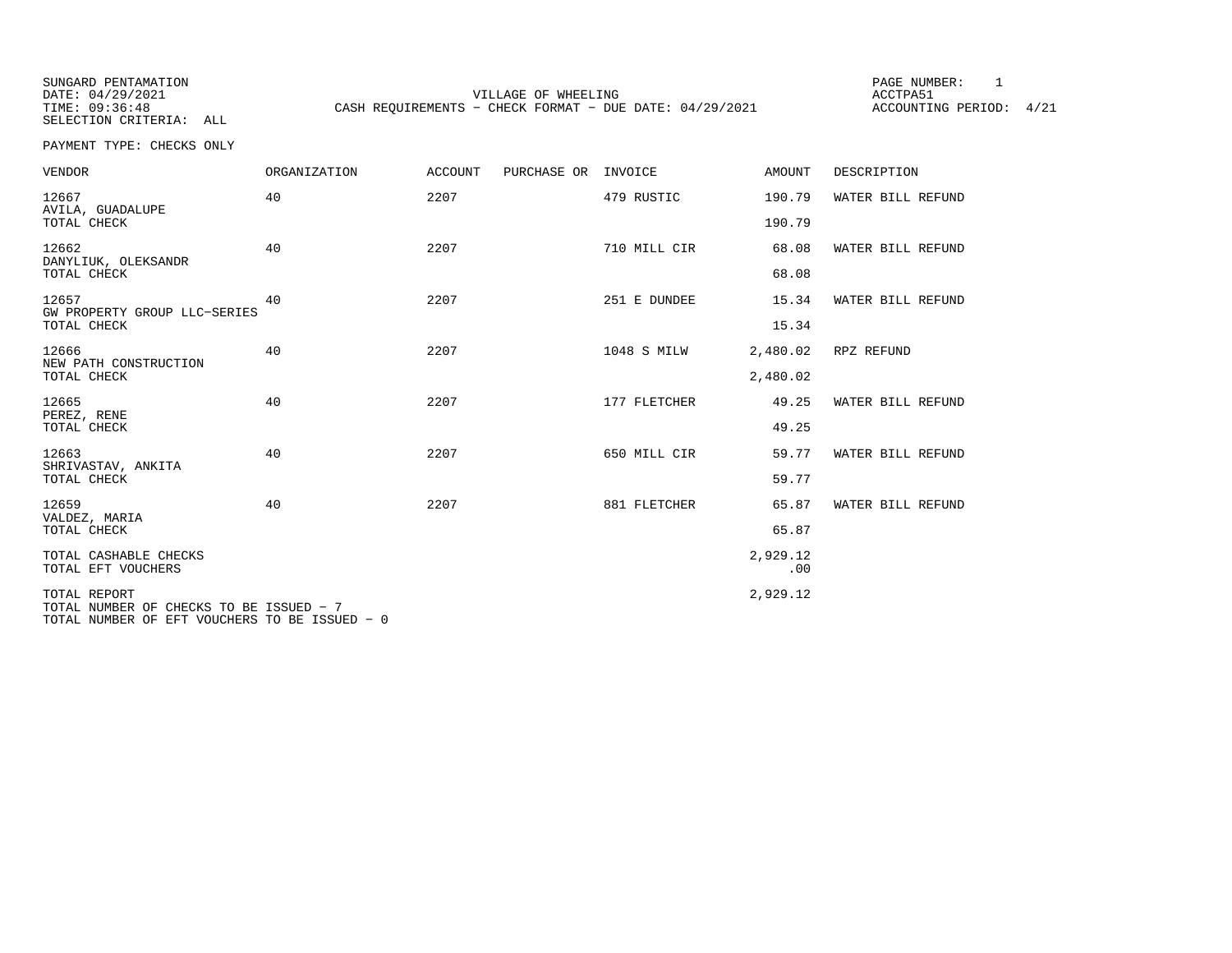SUNGARD PENTAMATION PAGE NUMBER: 1SELECTION CRITERIA: ALL

DATE: 04/29/2021 VILLAGE OF WHEELING ACCTPA51TIME: 09:10:59 CASH REQUIREMENTS - CHECK FORMAT - DUE DATE: 04/29/2021

ACCOUNTING PERIOD: 4/21

PAYMENT TYPE: EFT ONLY

| <b>VENDOR</b>                                           | <b>ORGANIZATION</b> | <b>ACCOUNT</b> | PURCHASE OR INVOICE  | AMOUNT                  | DESCRIPTION                                |
|---------------------------------------------------------|---------------------|----------------|----------------------|-------------------------|--------------------------------------------|
| 8768<br>AFSCME COUNCIL 31                               | 50                  | 2124           |                      | 803.30                  | DED:094 AFSCME DUE                         |
| TOTAL VOUCHER                                           |                     |                |                      | 803.30                  |                                            |
| 4599<br>DENNIS BULANDA<br>TOTAL VOUCHER                 | 2100                | 5106           | 21000668             | 91.58<br>91.58          | UNIFORM REIMBURSEMENT                      |
| 6327<br>JENNIFER WALES (KANCHES)                        | 50                  | 2138           |                      | 388.50                  | DED:199 MISC DEDUC                         |
| TOTAL VOUCHER                                           |                     |                |                      | 388.50                  |                                            |
| 11118<br>MARK JOHNSTON JR<br>TOTAL VOUCHER              | 1420<br>1430        | 5106<br>5106   | 21000675<br>21000675 | 10.75<br>10.74<br>21.49 | UNIFORM ITEM REIMB.<br>UNIFORM ITEM REIMB. |
| 11416                                                   | 1240                | 5106           | 21000635             | 650.00                  | TOOL ALLOWANCE                             |
| VELESSARIOS KERAMIDAS<br>TOTAL VOUCHER                  |                     |                |                      | 650.00                  |                                            |
| 10388                                                   | 2110                | 5106           | 21000670             | 102.00                  | UNIFORM REIMBURSEMENT                      |
| MEGAN MAYFIELD<br>TOTAL VOUCHER                         |                     |                |                      | 102.00                  |                                            |
| 12494                                                   | 50                  | 2138           |                      | 680.76                  | DED:192 MISC DEDUC                         |
| SALLY MULFORD<br>TOTAL VOUCHER                          |                     |                |                      | 680.76                  |                                            |
| 1869                                                    | 50                  | 2112           |                      | 12,189.14               | DED:040 457 NTWIDE                         |
| NATIONWIDE RETIREMENT SOLUTI<br>TOTAL VOUCHER           |                     |                |                      | 12,189.14               |                                            |
| 12661<br>KEVIN C SMITH                                  | 2100                | 5105           | 21000666             | 42.00                   | PARKING REIMBURSEMENT                      |
| TOTAL VOUCHER                                           |                     |                |                      | 42.00                   |                                            |
| 2735<br>WHEELING FIRE PENSION FUND                      | 50                  | 2107           |                      | 19,568.52               | DED:012 FIRE PENS                          |
| TOTAL VOUCHER                                           |                     |                |                      | 19,568.52               |                                            |
| 2736<br>WHEELING POLICE PENSION FUND                    | 50                  | 2106           |                      | 22,055.82               | DED:011 POL PENS                           |
| TOTAL VOUCHER                                           |                     |                |                      | 22,055.82               |                                            |
| TOTAL CASHABLE CHECKS<br>TOTAL EFT VOUCHERS             |                     |                |                      | .00<br>56,593.11        |                                            |
| TOTAL REPORT<br>TOTAL NUMBER OF CHECKS TO BE ISSUED - 0 |                     |                |                      | 56,593.11               |                                            |

TOTAL NUMBER OF EFT VOUCHERS TO BE ISSUED − 11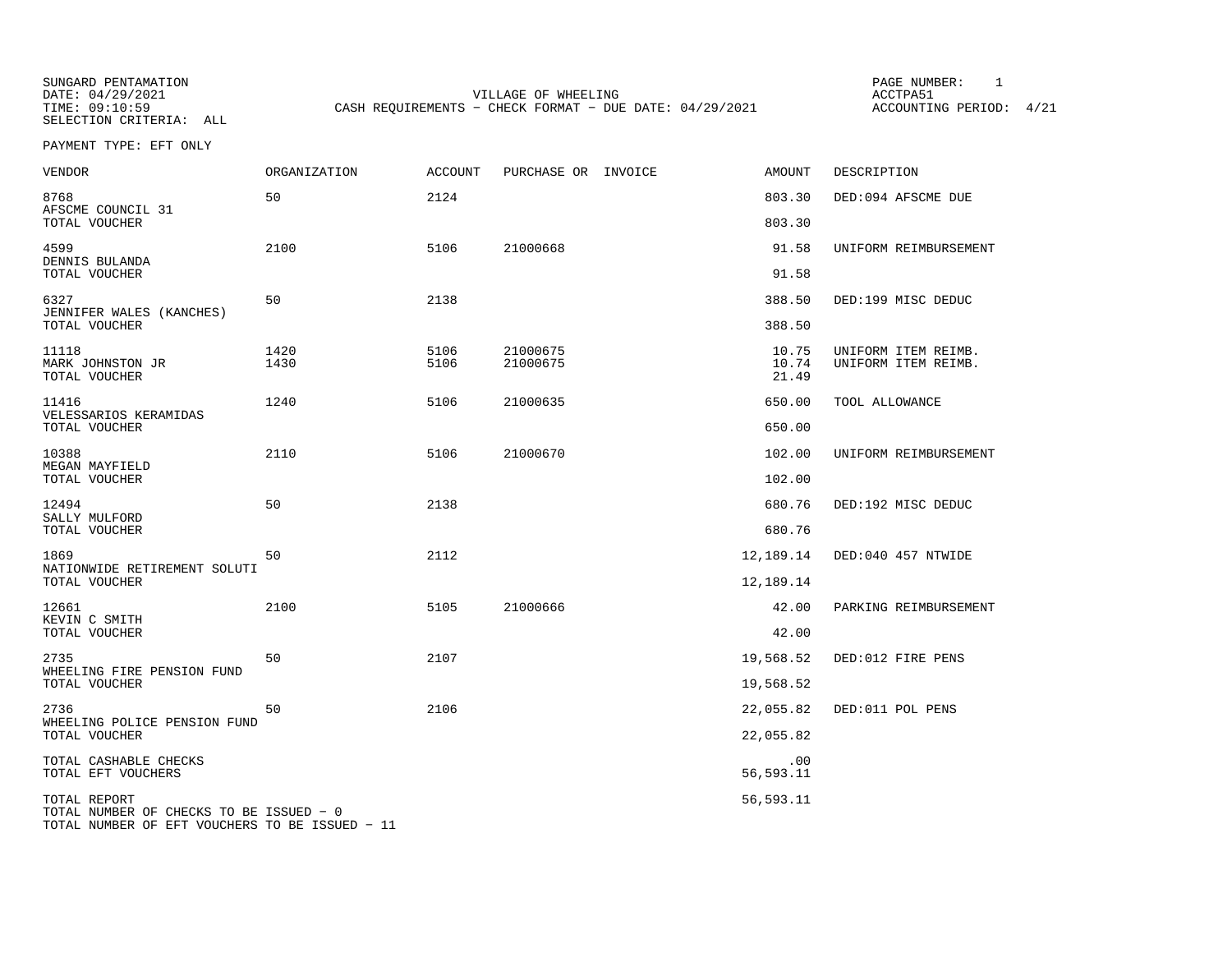SUNGARD PENTAMATION PAGE NUMBER: 1 DATE:  $05/06/2021$  DAILY51 TIME:  $08:43:53$  MANUAL CHECK ACTIVITY

SELECTION CRITERIA:ACCOUNTING PERIOD: 4/21

FUND − 01 − GENERAL FUND

| ORGANIZATION                                                               | ACCOUNT VENDOR        | CONTROL DESCRIPTION T/C INVOICE                                                                                       |    | 1099 PURCHASE ORDE TRANSACT PROJ/TAS CASH ACCT | CHK DATE ACCOUNT CHECK NO |                 |              | SALES TAX<br>USE TAX                                           | DISC DATE<br>DISC AMT | CHECK AMT<br>NET PAYABLE |
|----------------------------------------------------------------------------|-----------------------|-----------------------------------------------------------------------------------------------------------------------|----|------------------------------------------------|---------------------------|-----------------|--------------|----------------------------------------------------------------|-----------------------|--------------------------|
| 01                                                                         | 4210                  | MARVY NAILS SPA<br>AMM11/19 BUS. LICENSE REFUND 20 43107                                                              |    | N 20002107-01 04/06/21                         | 11/24/20                  | 1003<br>44081   | V            | 0.00<br>0.00                                                   | 11/19/20<br>0.00      | $-90.00$<br>$-90.00$     |
| 01                                                                         | 4210                  | POTBELLY SANDWICH WO N<br>11242020 BUSLIC REFUND 02049 20 02049                                                       |    |                                                | 04/06/21<br>12/08/20      | 1003<br>44226   | $\mathbf{V}$ | 0.00<br>0.00                                                   | 0.00                  | $-476.50$<br>$-476.50$   |
| 01                                                                         | 4210                  | MAY'S LOUNGE<br>11242020 BUSLIC REFUND 03666 20 03666                                                                 | N  |                                                | 04/06/21<br>12/08/20      | 1003<br>44206   | V            | 0.00<br>0.00                                                   | 0.00                  | $-476.50$<br>$-476.50$   |
| 01                                                                         | 4210                  | THE LEARNING EXPERIE N<br>11252020 BUSLIC REFUND 03872 20 03872                                                       |    |                                                | 04/06/21<br>12/08/20      | 1003<br>44255   | V            | 0.00<br>0.00                                                   | 0.00                  | $-476.50$<br>$-476.50$   |
| 01                                                                         | 2011<br>BS0421        | IPBC<br>APR HEALTH PREMIUMS 20                                                                                        | N  |                                                | 04/01/21<br>04/01/21      | 1003<br>2021076 |              | 0.00<br>0.00                                                   | 0.00                  | 116281.43<br>116281.43   |
| 01                                                                         | 2011<br><b>BS0421</b> | GUARDIAN<br>MAY DENTAL PREMIUM 20                                                                                     | N  |                                                | 04/29/21<br>04/29/21      | 1003<br>2021095 |              | 0.00<br>0.00                                                   | 0.00                  | 383.18<br>383.18         |
| TOTAL GENERAL FUND CHECK AMT<br>TOTAL GENERAL FUND NET PAYABLE             |                       |                                                                                                                       |    |                                                |                           |                 |              |                                                                |                       | 115145.11<br>115145.11   |
| 1160                                                                       | 5227<br>BS0421        | POSTMASTER PERMIT 3 N<br>APR WATER BILL POST 20                                                                       |    |                                                | 04/27/21<br>04/27/21      |                 |              | $\begin{array}{ccc} 1003 & 0.00 \\ 2021094 & 0.00 \end{array}$ | 0.00                  | 49.40<br>49.40           |
| 1160                                                                       | 5231<br>BS0421        | SOLID WASTE AGCY NOR N<br>MAY SWANCC FEES                                                                             | 20 |                                                | 04/23/21<br>04/23/21      | 1003<br>2021092 |              | 0.00<br>0.00                                                   | 0.00                  | 40671.00<br>40671.00     |
| TOTAL SOLID WASTE SYSTEM CHECK AMT<br>TOTAL SOLID WASTE SYSTEM NET PAYABLE |                       |                                                                                                                       |    |                                                |                           |                 |              |                                                                |                       | 40720.40<br>40720.40     |
| 1170                                                                       | 5236                  | PASSPORT PARKING INC N 04/30/21 1003 0.00<br>BS0421 MAR 21 MOBILE PAY CH 20                                           |    |                                                | 04/30/21                  | 2021103         |              | 0.00                                                           | 0.00                  | 4.07<br>4.07             |
| TOTAL COMMUTER PARKING CHECK AMT<br>TOTAL COMMUTER PARKING NET PAYABLE     |                       |                                                                                                                       |    |                                                |                           |                 |              |                                                                |                       | 4.07<br>4.07             |
| 1600                                                                       | 5227                  | POSTMASTER PERMIT 3 N $04/29/21$ 1003<br>VIL NEWSLETTER POSTA 20 $04/29/21$ 2021096<br>BS0421 VIL NEWSLETTER POSTA 20 |    |                                                |                           |                 |              | 0.00<br>0.00                                                   | 0.00                  | 2794.23<br>2794.23       |
| TOTAL ADMIN & BOT CHECK AMT                                                |                       |                                                                                                                       |    |                                                |                           |                 |              |                                                                |                       | 2794.23                  |

TOTAL ADMIN & BOT NET PAYABLE

2794.23<br>2794.23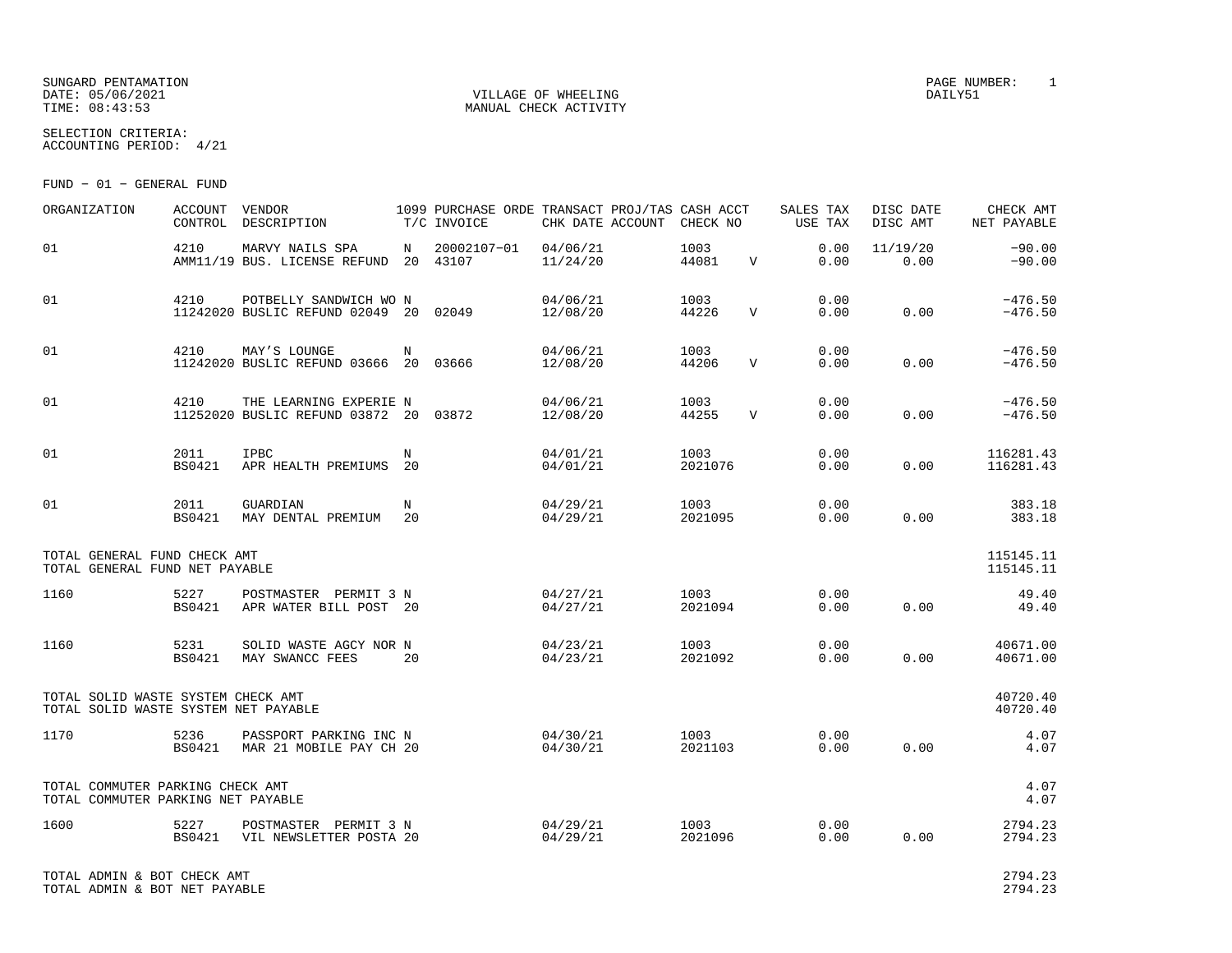SUNGARD PENTAMATION PAGE NUMBER: 2DATE:  $05/06/2021$  DAILY51 TIME:  $08:43:53$  MANUAL CHECK ACTIVITY

SELECTION CRITERIA:ACCOUNTING PERIOD: 4/21

FUND − 01 − GENERAL FUND

| ORGANIZATION                                                               | ACCOUNT<br>CONTROL | <b>VENDOR</b><br>DESCRIPTION                  |         | 1099 PURCHASE ORDE<br>T/C INVOICE | TRANSACT PROJ/TAS CASH ACCT<br>CHK DATE ACCOUNT | CHECK NO        |              | SALES TAX<br>USE TAX |              | DISC DATE<br>DISC AMT | CHECK AMT<br>NET PAYABLE |
|----------------------------------------------------------------------------|--------------------|-----------------------------------------------|---------|-----------------------------------|-------------------------------------------------|-----------------|--------------|----------------------|--------------|-----------------------|--------------------------|
| 1700                                                                       | 5299<br>BS0421     | WEX HEALTH INC<br>MAR PROCESSING FEE          | Ν<br>20 |                                   | 04/26/21<br>04/26/21                            | 1003<br>2021093 |              |                      | 0.00<br>0.00 | 0.00                  | 335.75<br>335.75         |
| 1700                                                                       | 5225<br>040621     | MWM CONSULTING GROUP N<br>2020 OPEB VALUATION | 20      | 21000449-01<br>290305             | 04/09/21<br>04/06/21                            | 1003<br>V8180   | $\mathbf{V}$ |                      | 0.00<br>0.00 | 03/05/21<br>0.00      | $-4250.00$<br>$-4250.00$ |
| TOTAL FINANCE DEPARTMENT CHECK AMT<br>TOTAL FINANCE DEPARTMENT NET PAYABLE |                    |                                               |         |                                   |                                                 |                 |              |                      |              |                       | $-3914.25$<br>$-3914.25$ |
| TOTAL GENERAL FUND CHECK AMT<br>TOTAL GENERAL FUND NET PAYABLE             |                    |                                               |         |                                   |                                                 |                 |              |                      |              |                       | 154749.56<br>154749.56   |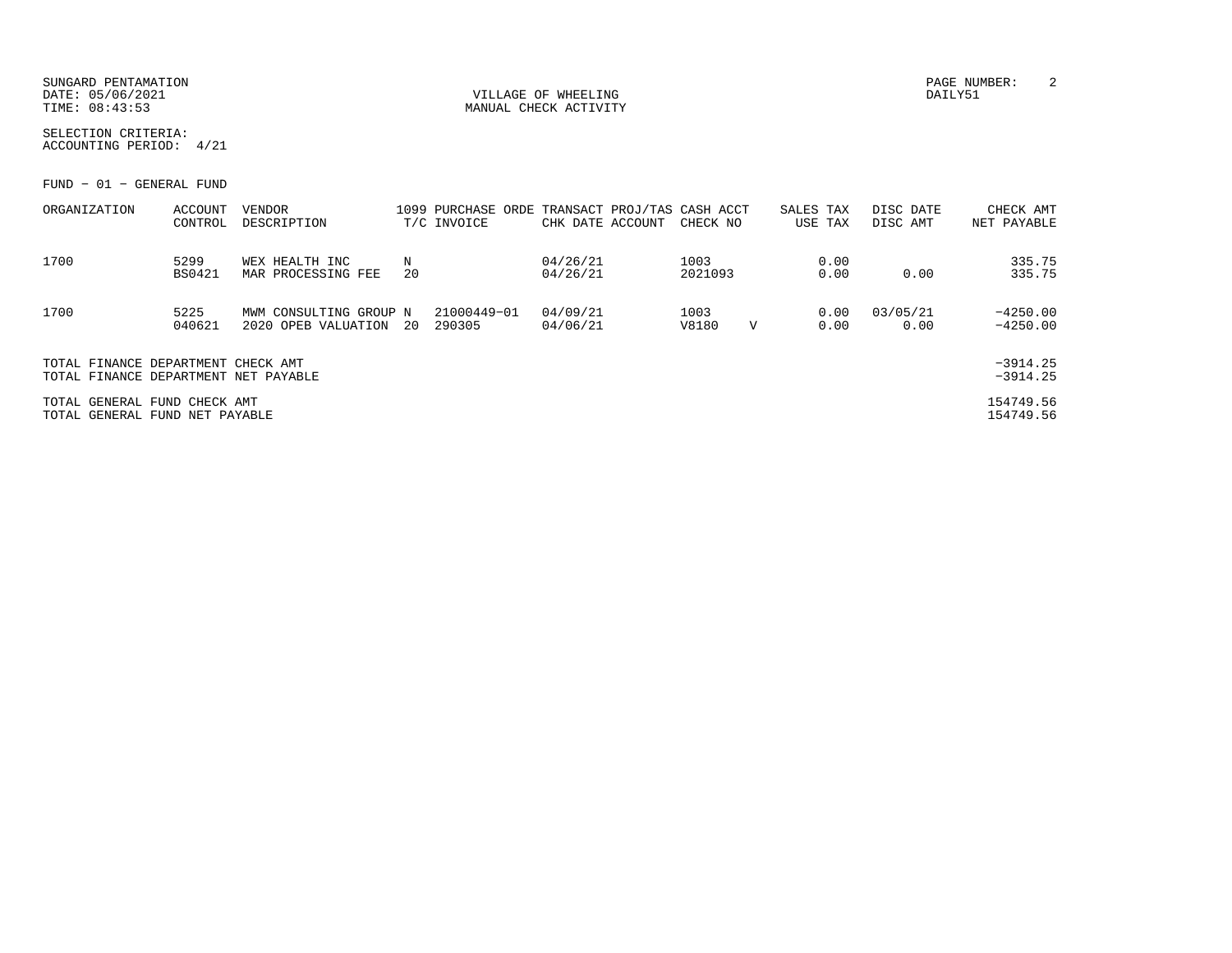SUNGARD PENTAMATION PAGE NUMBER: 3DATE:  $05/06/2021$  DAILY51

TIME:  $08:43:53$  MANUAL CHECK ACTIVITY

SELECTION CRITERIA:ACCOUNTING PERIOD: 4/21

FUND − 23 − 2009 GEN OBLIG BOND FUND

| ORGANIZATION                             | ACCOUNT | VENDOR                                     |             |                  | 1099 PURCHASE ORDE TRANSACT PROJ/TAS CASH ACCT | SALES TAX |      | DISC DATE | CHECK AMT   |
|------------------------------------------|---------|--------------------------------------------|-------------|------------------|------------------------------------------------|-----------|------|-----------|-------------|
|                                          | CONTROL | DESCRIPTION                                | T/C INVOICE | CHK DATE ACCOUNT | CHECK NO                                       | USE TAX   |      | DISC AMT  | NET PAYABLE |
| 23                                       | 5624    | BANK OF AMERICA, CHI N                     |             | 04/01/21         | 1003                                           |           | 0.00 |           | 27952.28    |
|                                          | BS0421  | 2009 GOBOND INT - AP 20                    |             | 04/01/21         | 2021077                                        |           | 0.00 | 0.00      | 27952.28    |
|                                          |         |                                            |             |                  |                                                |           |      |           |             |
| TOTAL 2009 GEN OBLIG BOND FUND CHECK AMT |         |                                            |             |                  |                                                |           |      |           | 27952.28    |
|                                          |         | TOTAL 2009 GEN OBLIG BOND FUND NET PAYABLE |             |                  |                                                |           |      |           | 27952.28    |
| TOTAL 2009 GEN OBLIG BOND FUND CHECK AMT |         |                                            |             |                  |                                                |           |      |           | 27952.28    |
|                                          |         | TOTAL 2009 GEN OBLIG BOND FUND NET PAYABLE |             |                  |                                                |           |      |           | 27952.28    |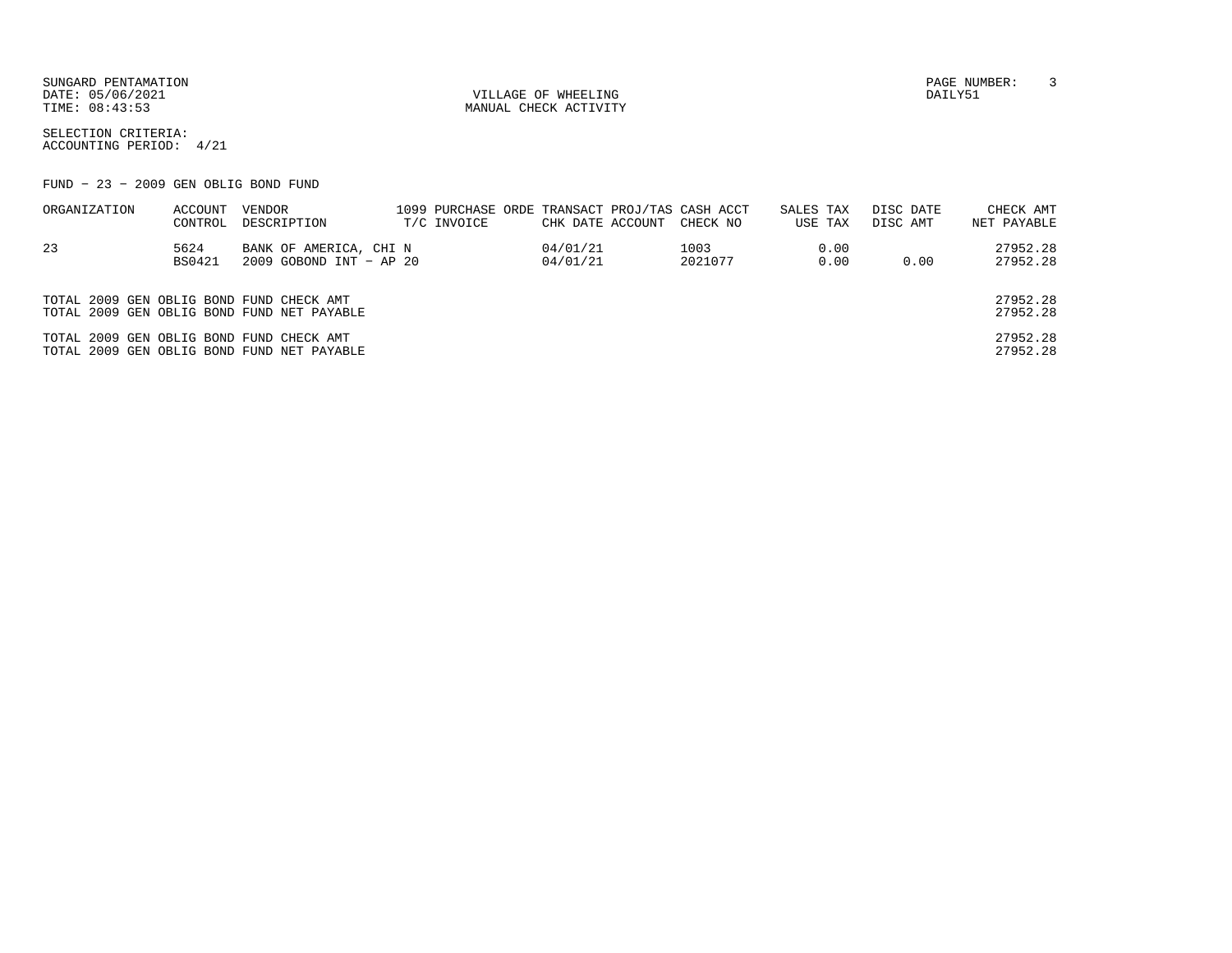| SUNGARD PENTAMATION |                       | PAGE NUMBER: |  |
|---------------------|-----------------------|--------------|--|
| DATE: 05/06/2021    | VILLAGE OF WHEELING   | DAILY51      |  |
| TIME: 08:43:53      | MANUAL CHECK ACTIVITY |              |  |

SELECTION CRITERIA:ACCOUNTING PERIOD: 4/21

FUND − 40 − WATER AND SEWER FUND

| ORGANIZATION                                                                   | ACCOUNT<br>CONTROL    | VENDOR<br>DESCRIPTION                              | T/C INVOICE | CHK DATE ACCOUNT     | 1099 PURCHASE ORDE TRANSACT PROJ/TAS CASH ACCT<br>CHECK NO | SALES TAX<br>USE TAX | DISC DATE<br>DISC AMT | CHECK AMT<br>NET PAYABLE |
|--------------------------------------------------------------------------------|-----------------------|----------------------------------------------------|-------------|----------------------|------------------------------------------------------------|----------------------|-----------------------|--------------------------|
| 4100                                                                           | 5227<br><b>BS0421</b> | PERMIT 3 N<br>POSTMASTER<br>APR WATER BILL POST 20 |             | 04/27/21<br>04/27/21 | 1003<br>2021094                                            | 0.00<br>0.00         | 0.00                  | 1317.22<br>1317.22       |
| TOTAL WATER DIVISION CHECK AMT<br>TOTAL WATER DIVISION NET PAYABLE             |                       |                                                    |             |                      |                                                            |                      |                       | 1317.22<br>1317.22       |
| 4200                                                                           | 5227<br><b>BS0421</b> | POSTMASTER<br>PERMIT 3 N<br>APR WATER BILL POST 20 |             | 04/27/21<br>04/27/21 | 1003<br>2021094                                            | 0.00<br>0.00         | 0.00                  | 279.91<br>279.91         |
| TOTAL SEWER DIVISION CHECK AMT<br>TOTAL SEWER DIVISION NET PAYABLE             |                       |                                                    |             |                      |                                                            |                      |                       | 279.91<br>279.91         |
| TOTAL WATER AND SEWER FUND CHECK AMT<br>TOTAL WATER AND SEWER FUND NET PAYABLE |                       |                                                    |             |                      |                                                            |                      |                       | 1597.13<br>1597.13       |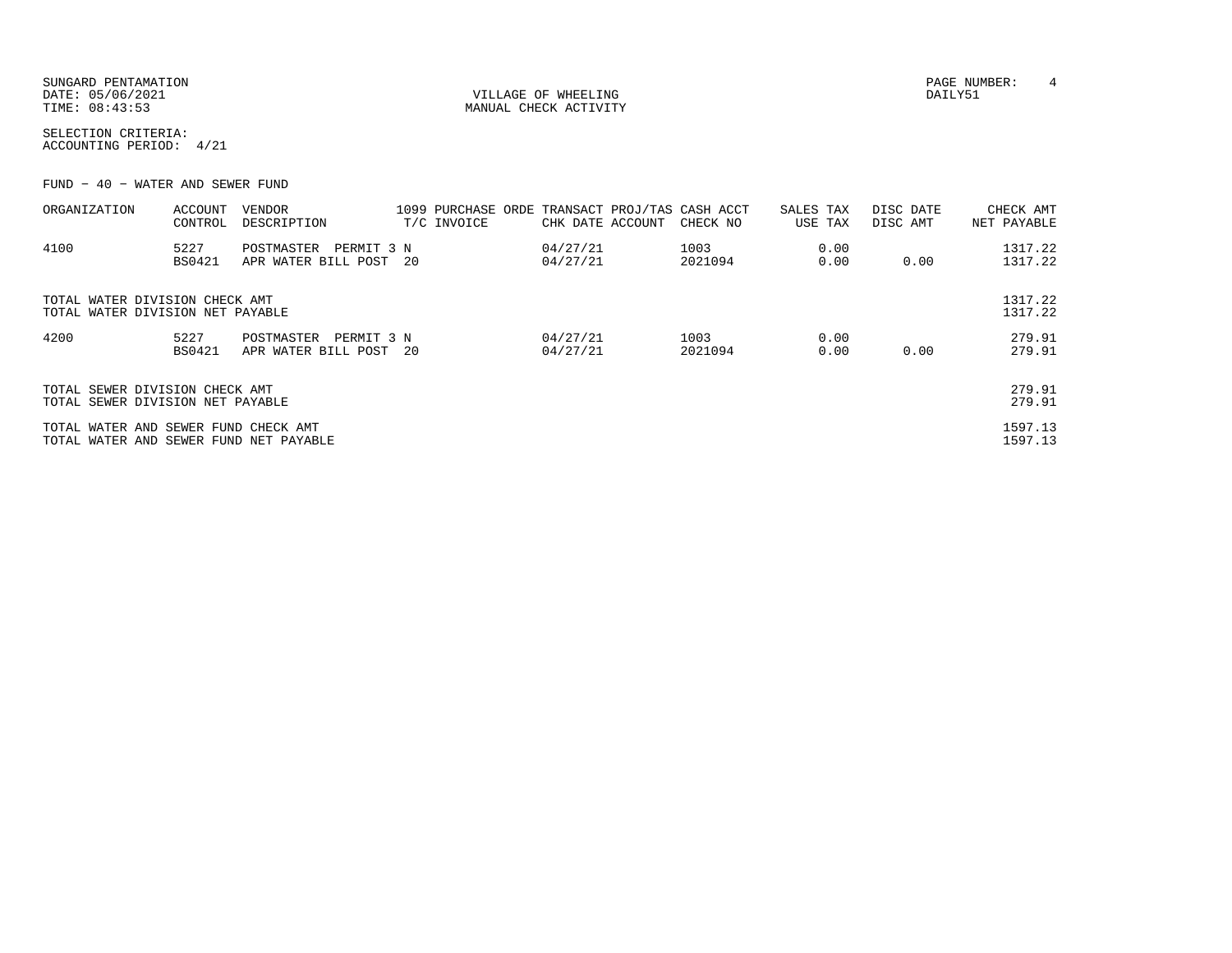### SUNGARD PENTAMATION PAGE NUMBER: 5 DATE:  $05/06/2021$  DAILY51 TIME:  $08:43:53$  MANUAL CHECK ACTIVITY

SELECTION CRITERIA:

ACCOUNTING PERIOD: 4/21

FUND − 50 − PAYROLL FUND

| ORGANIZATION                                       | ACCOUNT VENDOR<br>CONTROL | DESCRIPTION                                       | 1099 PURCHASE ORDE TRANSACT PROJ/TAS CASH ACCT<br>T/C INVOICE | CHK DATE ACCOUNT CHECK NO |                 | SALES TAX<br>USE TAX | DISC DATE<br>DISC AMT | CHECK AMT<br>NET PAYABLE |
|----------------------------------------------------|---------------------------|---------------------------------------------------|---------------------------------------------------------------|---------------------------|-----------------|----------------------|-----------------------|--------------------------|
| 50                                                 | 2101<br><b>BS0421</b>     | I C M A RETIREMENT T N<br>457 CONTRIB 040221      | 20                                                            | 04/06/21<br>04/06/21      | 1003<br>2021082 | 0.00<br>0.00         | 0.00                  | 36898.60<br>36898.60     |
| 50                                                 | 2101<br><b>BS0421</b>     | I C M A RETIREMENT T N<br>041621 457 CONTRIB      | 20                                                            | 04/19/21<br>04/19/21      | 1003<br>2021089 | 0.00<br>0.00         | 0.00                  | 37760.32<br>37760.32     |
| 50                                                 | 2101<br><b>BS0421</b>     | I C M A RETIREMENT T N<br>ADDTL 457 CTRB 04116 20 |                                                               | 04/20/21<br>04/20/21      | 1003<br>2021091 | 0.00<br>0.00         | 0.00                  | 81.80<br>81.80           |
| 50                                                 | 2101<br><b>BS0421</b>     | I C M A RETIREMENT T N<br>457 CONTRIB 043021      | 20                                                            | 04/30/21<br>04/30/21      | 1003<br>2021101 | 0.00<br>0.00         | 0.00                  | 38586.01<br>38586.01     |
| TOTAL VENDOR CHECK AMT<br>TOTAL VENDOR NET PAYABLE |                           |                                                   |                                                               |                           |                 |                      |                       | 113326.73<br>113326.73   |
| 50                                                 | 2101<br><b>BS0421</b>     | ICMA RETIREMENT TRUS N<br>040221 401A CONTRIB 20  |                                                               | 04/06/21<br>04/06/21      | 1003<br>2021083 | 0.00<br>0.00         | 0.00                  | 2096.39<br>2096.39       |
| 50                                                 | 2101<br><b>BS0421</b>     | ICMA RETIREMENT TRUS N<br>041621 401A CONTRIB 20  |                                                               | 04/19/21<br>04/19/21      | 1003<br>2021090 | 0.00<br>0.00         | 0.00                  | 2096.39<br>2096.39       |
| 50                                                 | 2101<br><b>BS0421</b>     | ICMA RETIREMENT TRUS N<br>043021 401A CONTRIB 20  |                                                               | 04/30/21<br>04/30/21      | 1003<br>2021102 | 0.00<br>0.00         | 0.00                  | 2096.39<br>2096.39       |
| TOTAL VENDOR CHECK AMT<br>TOTAL VENDOR NET PAYABLE |                           |                                                   |                                                               |                           |                 |                      |                       | 6289.17<br>6289.17       |
| 50                                                 | 2136<br><b>BS0421</b>     | STATE DISBURSEMENT U N<br>STATE DISBURSE 04022 20 |                                                               | 04/02/21<br>04/02/21      | 1003<br>2021079 | 0.00<br>0.00         | 0.00                  | 1191.61<br>1191.61       |
| 50                                                 | 2136<br><b>BS0421</b>     | STATE DISBURSEMENT U N<br>STATE DISBURSE 04162 20 |                                                               | 04/16/21<br>04/16/21      | 1003<br>2021087 | 0.00<br>0.00         | 0.00                  | 1191.61<br>1191.61       |
| 50                                                 | 2136<br><b>BS0421</b>     | STATE DISBURSEMENT U N<br>STATE DISBURSE 04302 20 |                                                               | 04/30/21<br>04/30/21      | 1003<br>2021100 | 0.00<br>0.00         | 0.00                  | 156.92<br>156.92         |
| TOTAL VENDOR CHECK AMT<br>TOTAL VENDOR NET PAYABLE |                           |                                                   |                                                               |                           |                 |                      |                       | 2540.14<br>2540.14       |
| 50                                                 | 2105<br><b>BS0421</b>     | INTERNAL REVENUE SER N<br>FED PR TAXES 040221 20  |                                                               | 04/02/21<br>04/02/21      | 1003<br>2021078 | 0.00<br>0.00         | 0.00                  | 79641.44<br>79641.44     |
| 50                                                 | 2102<br><b>BS0421</b>     | INTERNAL REVENUE SER N<br>FED PR TAXES 040221 20  |                                                               | 04/02/21<br>04/02/21      | 1003<br>2021078 | 0.00<br>0.00         | 0.00                  | 116460.94<br>116460.94   |
| 50                                                 | 2102<br><b>BS0421</b>     | INTERNAL REVENUE SER N<br>FED PR TAXES 041621 20  |                                                               | 04/16/21<br>04/16/21      | 1003<br>2021085 | 0.00<br>0.00         | 0.00                  | 108186.98<br>108186.98   |
| 50                                                 | 2105<br>BS0421            | INTERNAL REVENUE SER N<br>FED PR TAXES 041621 20  |                                                               | 04/16/21<br>04/16/21      | 1003<br>2021085 | 0.00<br>0.00         | 0.00                  | 77390.54<br>77390.54     |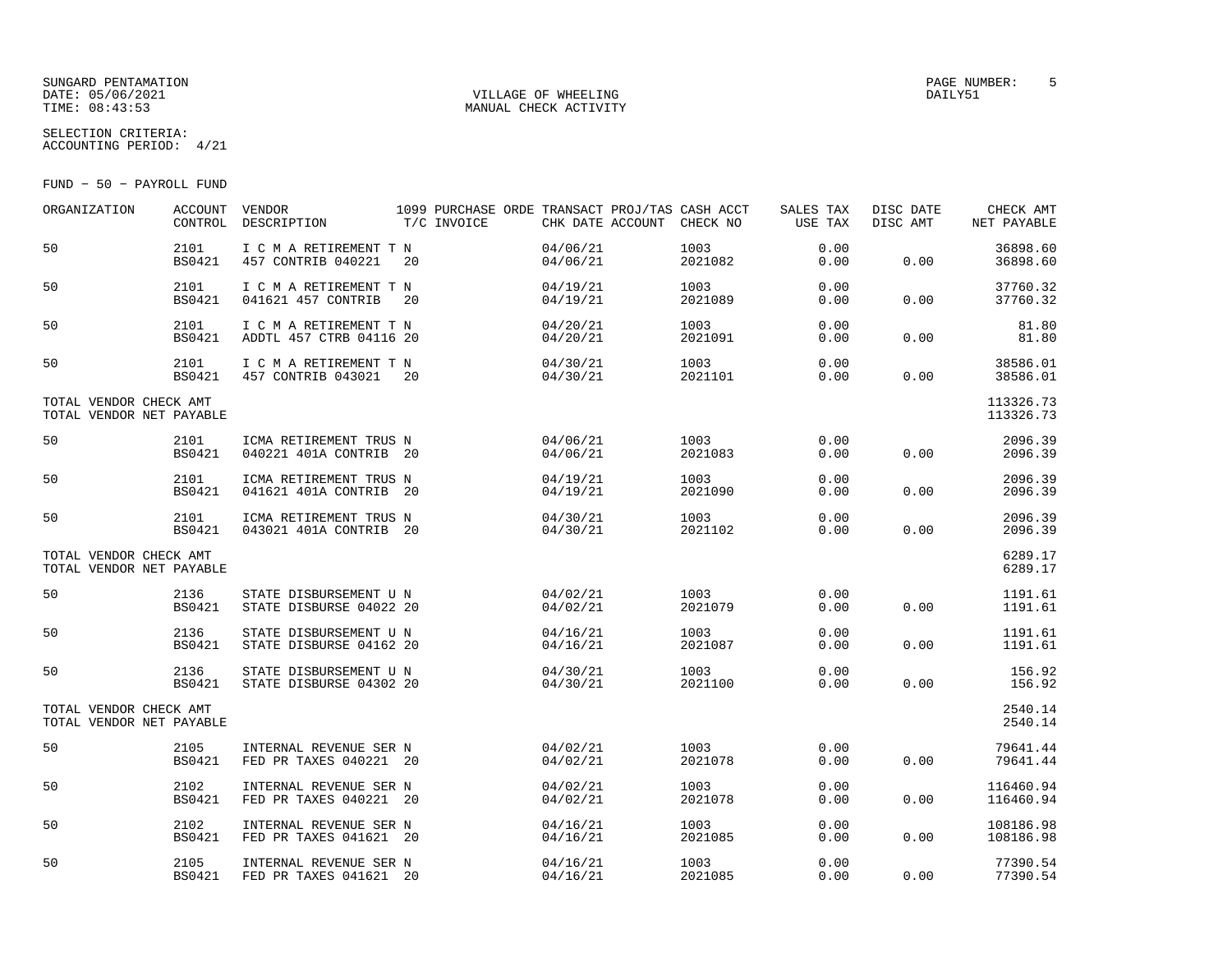## SUNGARD PENTAMATION PAGE NUMBER: 6DATE:  $05/06/2021$  DAILY51 TIME:  $08:43:53$  MANUAL CHECK ACTIVITY

SELECTION CRITERIA:

ACCOUNTING PERIOD: 4/21

FUND − 50 − PAYROLL FUND

| ORGANIZATION                                                   | <b>ACCOUNT</b><br>CONTROL | VENDOR<br>DESCRIPTION                             | 1099 PURCHASE ORDE TRANSACT PROJ/TAS CASH ACCT<br>T/C INVOICE | CHK DATE ACCOUNT     | CHECK NO        | SALES TAX<br>USE TAX | DISC DATE<br>DISC AMT | CHECK AMT<br>NET PAYABLE |
|----------------------------------------------------------------|---------------------------|---------------------------------------------------|---------------------------------------------------------------|----------------------|-----------------|----------------------|-----------------------|--------------------------|
| 50                                                             | 2105<br><b>BS0421</b>     | INTERNAL REVENUE SER N<br>FED PR TAXES 043021 20  |                                                               | 04/30/21<br>04/30/21 | 1003<br>2021097 | 0.00<br>0.00         | 0.00                  | 80588.90<br>80588.90     |
| 50                                                             | 2102<br><b>BS0421</b>     | INTERNAL REVENUE SER N<br>FED PR TAXES 043021 20  |                                                               | 04/30/21<br>04/30/21 | 1003<br>2021097 | 0.00<br>0.00         | 0.00                  | 114822.71<br>114822.71   |
| TOTAL VENDOR CHECK AMT<br>TOTAL VENDOR NET PAYABLE             |                           |                                                   |                                                               |                      |                 |                      |                       | 577091.51<br>577091.51   |
| 50                                                             | 2103<br><b>BS0421</b>     | ILLINOIS DEPARTMENT<br>IL PR TAXES 040521         | N<br>20                                                       | 04/05/21<br>04/05/21 | 1003<br>2021080 | 0.00<br>0.00         | 0.00                  | 40607.55<br>40607.55     |
| 50                                                             | 2103<br><b>BS0421</b>     | ILLINOIS DEPARTMENT<br>IL PR TAXES 041621         | N<br>20                                                       | 04/16/21<br>04/16/21 | 1003<br>2021086 | 0.00<br>0.00         | 0.00                  | 38289.81<br>38289.81     |
| 50                                                             | 2103<br><b>BS0421</b>     | ILLINOIS DEPARTMENT<br>IL PR TAXES 043021         | $_{\rm N}$<br>20                                              | 04/30/21<br>04/30/21 | 1003<br>2021098 | 0.00<br>0.00         | 0.00                  | 39908.14<br>39908.14     |
| TOTAL VENDOR CHECK AMT<br>TOTAL VENDOR NET PAYABLE             |                           |                                                   |                                                               |                      |                 |                      |                       | 118805.50<br>118805.50   |
| 50                                                             | 2117<br><b>BS0421</b>     | <b>IPBC</b><br>APR HEALTH PREMIUMS                | N<br>20                                                       | 04/01/21<br>04/01/21 | 1003<br>2021076 | 0.00<br>0.00         | 0.00                  | 178079.90<br>178079.90   |
| 50                                                             | 2118<br><b>BS0421</b>     | IPBC<br>APR HEALTH PREMIUMS                       | N<br>-20                                                      | 04/01/21<br>04/01/21 | 1003<br>2021076 | 0.00<br>0.00         | 0.00                  | 156219.90<br>156219.90   |
| TOTAL VENDOR CHECK AMT<br>TOTAL VENDOR NET PAYABLE             |                           |                                                   |                                                               |                      |                 |                      |                       | 334299.80<br>334299.80   |
| 50                                                             | 2119<br><b>BS0421</b>     | GUARDIAN<br>MAY DENTAL PREMIUM                    | N<br>20                                                       | 04/29/21<br>04/29/21 | 1003<br>2021095 | 0.00<br>0.00         | 0.00                  | 9343.33<br>9343.33       |
| 50                                                             | 2109<br><b>BS0421</b>     | WISCONSIN DEPARTMENT N<br>APR WI PR TAXES         | 20                                                            | 04/30/21<br>04/30/21 | 1003<br>2021099 | 0.00<br>0.00         | 0.00                  | 1724.10<br>1724.10       |
| 50                                                             | 2115<br><b>BS0421</b>     | DIVERSIFIED 457 INVE N<br>040521 CONTRIBUTIONS 20 |                                                               | 04/05/21<br>04/05/21 | 1003<br>2021081 | 0.00<br>0.00         | 0.00                  | 4560.46<br>4560.46       |
| 50                                                             | 2115<br><b>BS0421</b>     | DIVERSIFIED 457 INVE N<br>041621 CONTRIBUTIONS 20 |                                                               | 04/19/21<br>04/19/21 | 1003<br>2021088 | 0.00<br>0.00         | 0.00                  | 24160.46<br>24160.46     |
| TOTAL VENDOR CHECK AMT<br>TOTAL VENDOR NET PAYABLE             |                           |                                                   |                                                               |                      |                 |                      |                       | 28720.92<br>28720.92     |
| TOTAL PAYROLL FUND CHECK AMT<br>TOTAL PAYROLL FUND NET PAYABLE |                           |                                                   |                                                               |                      |                 |                      |                       | 1192141.20<br>1192141.20 |
| TOTAL PAYROLL FUND CHECK AMT                                   |                           |                                                   |                                                               |                      |                 |                      |                       | 1192141.20               |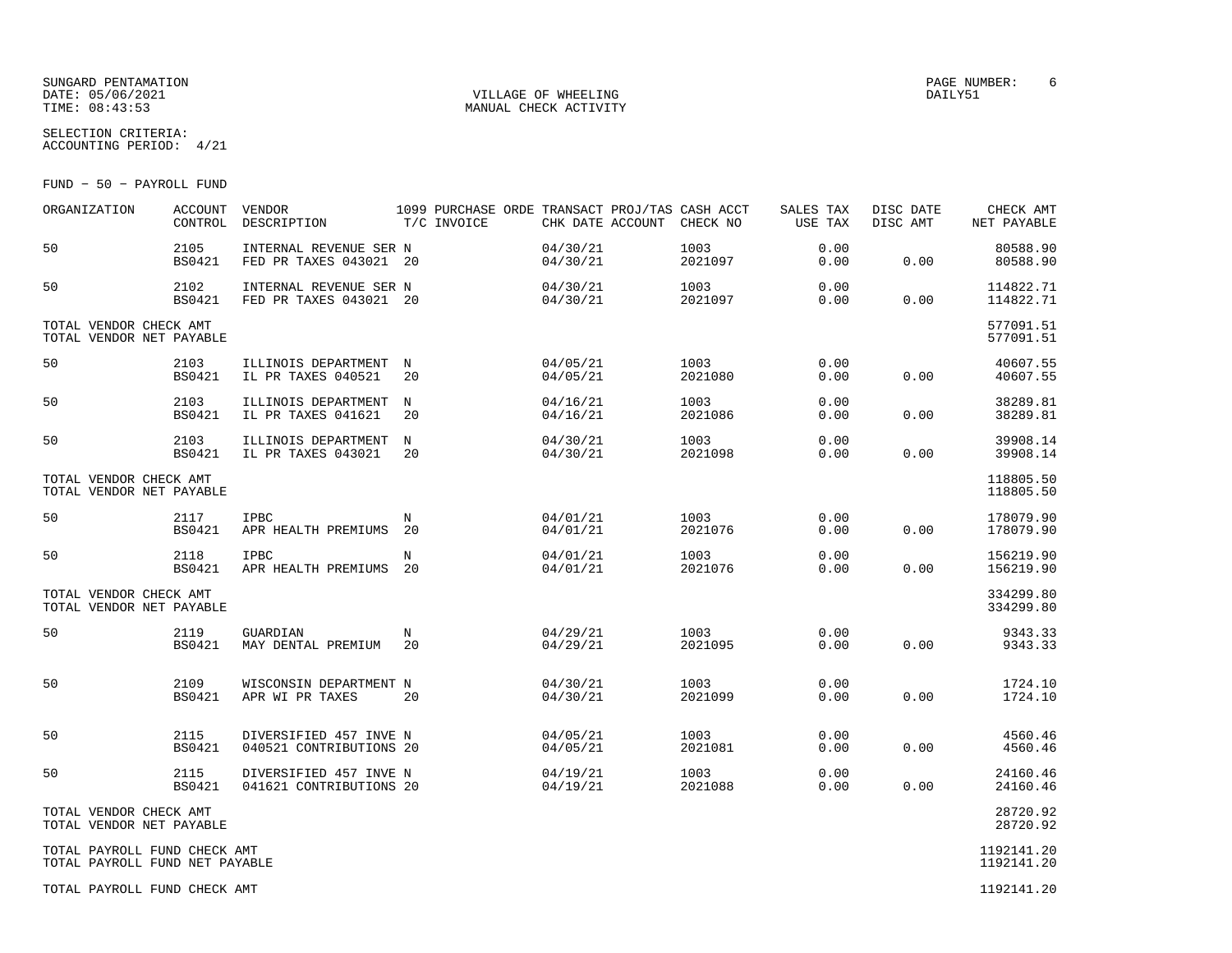SUNGARD PENTAMATION PAGE NUMBER: T DATE: 05/06/2021 VILLAGE OF WHEELING DAILY51

SELECTION CRITERIA:ACCOUNTING PERIOD: 4/21

FUND − 50 − PAYROLL FUND

| ORGANIZATION                   | ACCOUNT | VENDOR      |             | 1099 PURCHASE ORDE TRANSACT PROJ/TAS CASH ACCT |                           |  | SALES TAX DISC DATE |         |          |  | CHECK AMT   |
|--------------------------------|---------|-------------|-------------|------------------------------------------------|---------------------------|--|---------------------|---------|----------|--|-------------|
|                                | CONTROL | DESCRIPTION | T/C INVOICE |                                                | CHK DATE ACCOUNT CHECK NO |  |                     | USE TAX | DISC AMT |  | NET PAYABLE |
| TOTAL PAYROLL FUND NET PAYABLE |         |             |             |                                                |                           |  |                     |         |          |  | 1192141.20  |

TIME:  $08:43:53$  MANUAL CHECK ACTIVITY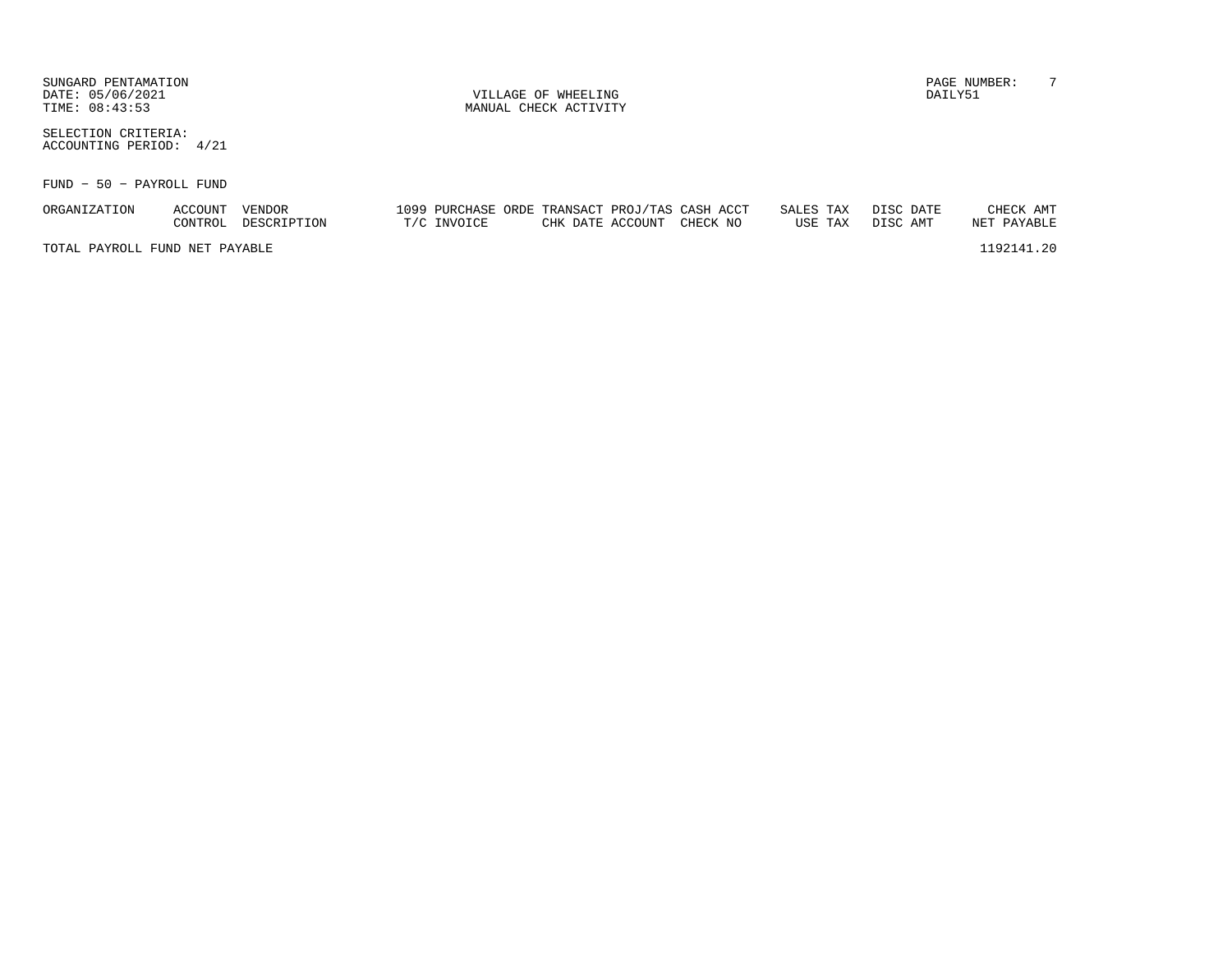## SUNGARD PENTAMATION PAGE NUMBER: 8DATE:  $05/06/2021$  DAILY51 TIME:  $08:43:53$  MANUAL CHECK ACTIVITY

SELECTION CRITERIA:ACCOUNTING PERIOD: 4/21

FUND − 51 − LIABILITY INSURANCE FUND

| ORGANIZATION                                       | ACCOUNT<br>CONTROL    | VENDOR<br>DESCRIPTION                      | 1099 PURCHASE ORDE TRANSACT PROJ/TAS CASH ACCT<br>T/C INVOICE | CHK DATE ACCOUNT     | CHECK NO        | SALES TAX<br>USE TAX | DISC DATE<br>DISC AMT | CHECK AMT<br>NET PAYABLE   |
|----------------------------------------------------|-----------------------|--------------------------------------------|---------------------------------------------------------------|----------------------|-----------------|----------------------|-----------------------|----------------------------|
| 51                                                 | 1008<br><b>BS0421</b> | CCMSI<br>RECOVERY: J237851                 | N<br>20                                                       | 04/07/21<br>04/07/21 | 1003<br>2021084 | 0.00<br>0.00         | 0.00                  | $-6844.28$<br>$-6844.28$   |
| 51                                                 | 1008<br><b>BS0421</b> | CCMSI<br>ESCROW FUNDING - MAR 20           | N                                                             | 04/07/21<br>04/07/21 | 1003<br>2021084 | 0.00<br>0.00         | 0.00                  | 134975.83<br>134975.83     |
| 51                                                 | 1008<br><b>BS0421</b> | CCMSI<br>ADV. FUNDING: F28962 20           | N                                                             | 04/07/21<br>04/07/21 | 1003<br>2021084 | 0.00<br>0.00         | 0.00                  | $-3776.10$<br>$-3776.10$   |
| 51                                                 | 1008<br><b>BS0421</b> | CCMSI<br>ADV. FUNDING: G71734 20           | N                                                             | 04/07/21<br>04/07/21 | 1003<br>2021084 | 0.00<br>0.00         | 0.00                  | $-40788.88$<br>$-40788.88$ |
| 51                                                 | 1008<br><b>BS0421</b> | CCMSI<br>ADV. FUNDING: J28240 20           | N                                                             | 04/07/21<br>04/07/21 | 1003<br>2021084 | 0.00<br>0.00         | 0.00                  | $-60000.00$<br>$-60000.00$ |
| 51                                                 | 1008<br><b>BS0421</b> | CCMSI<br>RECOVERY: J508848                 | N<br>20                                                       | 04/07/21<br>04/07/21 | 1003<br>2021084 | 0.00<br>0.00         | 0.00                  | $-2654.69$<br>$-2654.69$   |
| TOTAL VENDOR CHECK AMT<br>TOTAL VENDOR NET PAYABLE |                       |                                            |                                                               |                      |                 |                      |                       | 20911.88<br>20911.88       |
| TOTAL LIABILITY INSURANCE FUND CHECK AMT           |                       | TOTAL LIABILITY INSURANCE FUND NET PAYABLE |                                                               |                      |                 |                      |                       | 20911.88<br>20911.88       |
| TOTAL LIABILITY INSURANCE FUND CHECK AMT           |                       | TOTAL LIABILITY INSURANCE FUND NET PAYABLE |                                                               |                      |                 |                      |                       | 20911.88<br>20911.88       |
| TOTAL REPORT CHECK AMT<br>TOTAL REPORT NET PAYABLE |                       |                                            |                                                               |                      |                 |                      |                       | 1397352.05<br>1397352.05   |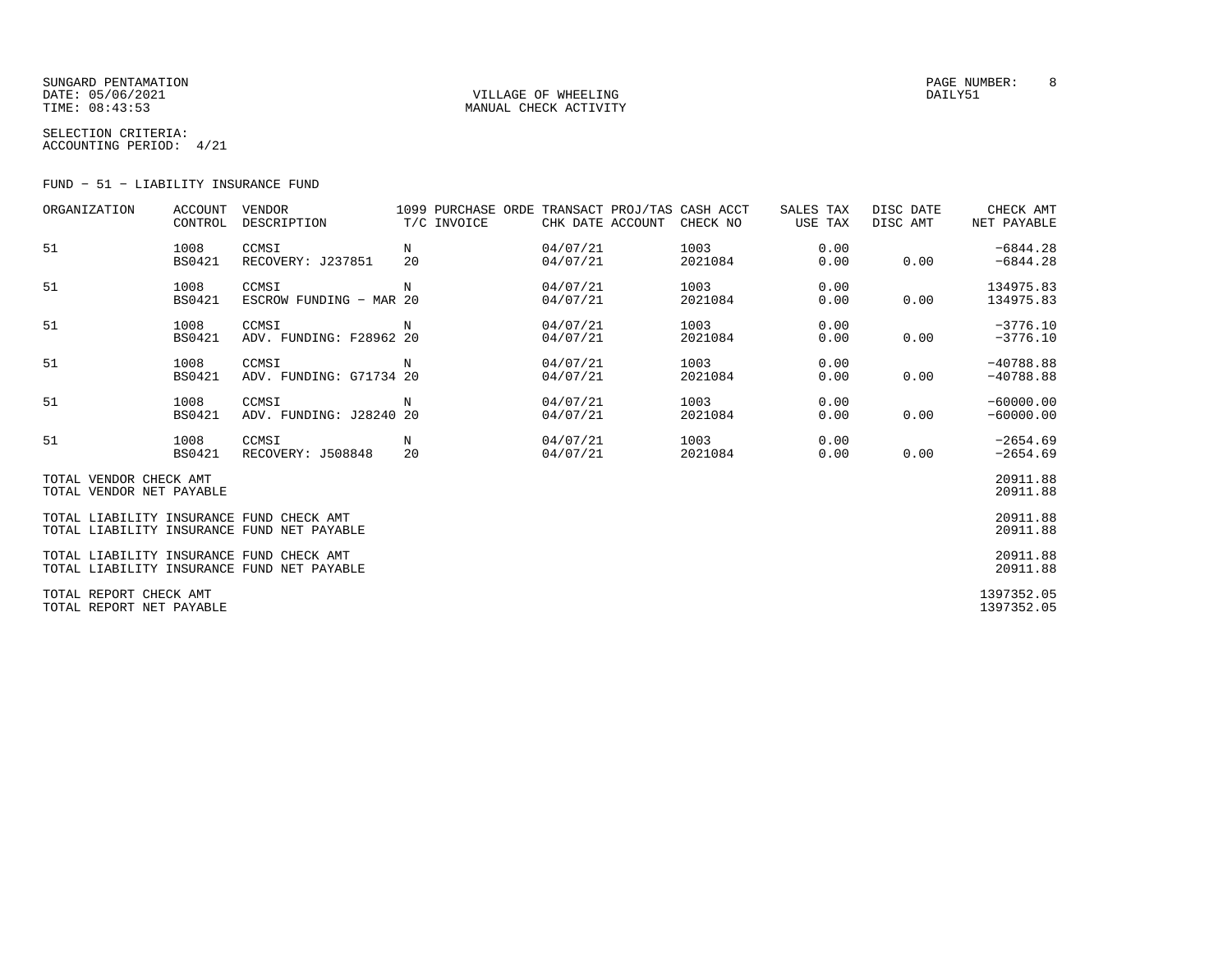# PURCHASE CARD REPORT March, 2021

**(3/05/2021 through 4/05/2021)**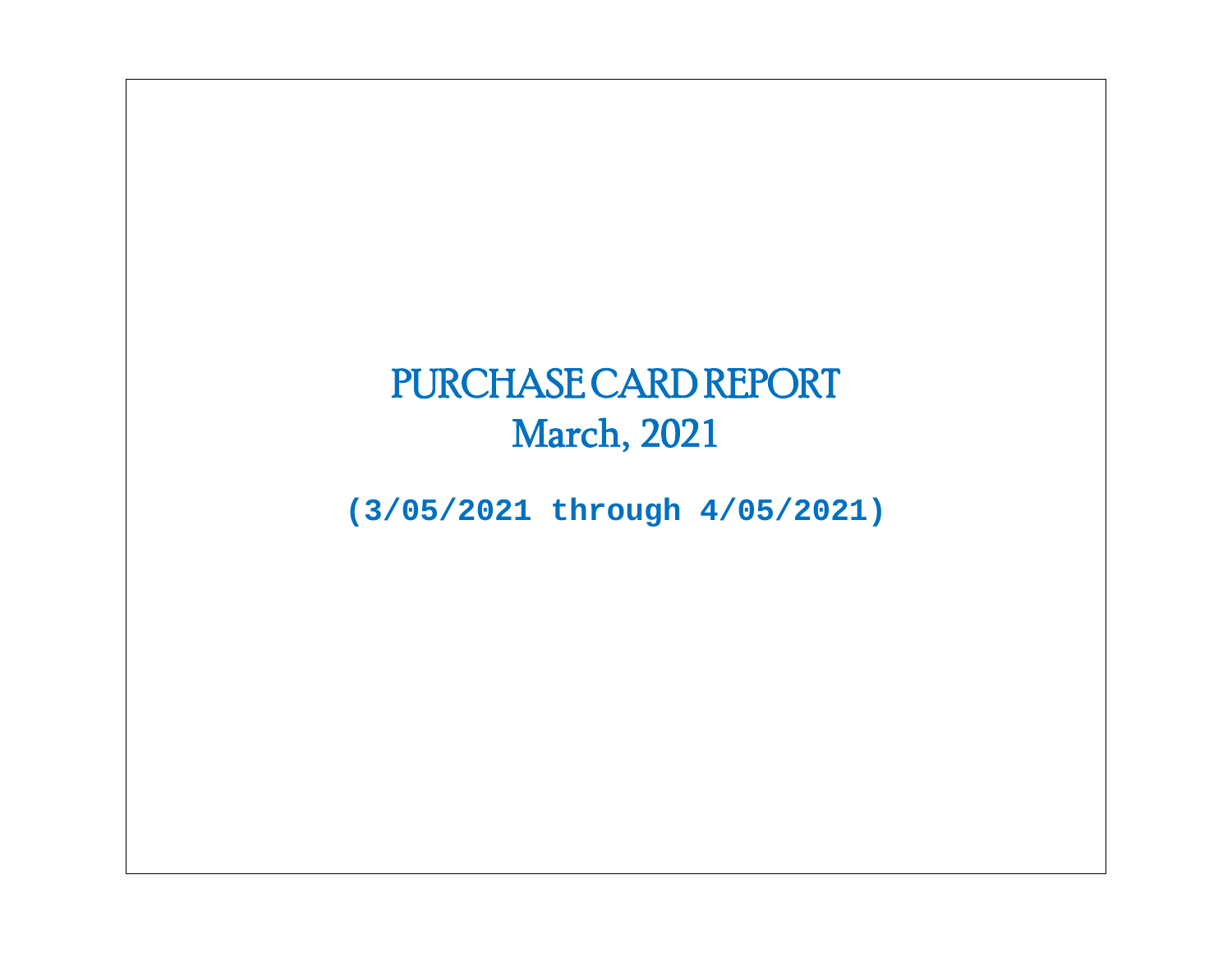|                              | Posting Date: 03/05/2021 - 04/05/2021 |                    |
|------------------------------|---------------------------------------|--------------------|
| <b>Account</b>               | <b>Transaction</b>                    | <b>Transaction</b> |
| <b>Name</b>                  | Count                                 | <b>Amount</b>      |
| <b>ANGELA MORRIS</b>         | $\overline{3}$                        | 9,449.85           |
| <b>CHRISTOPHER SURDAM</b>    | $\overline{6}$                        | 3,111.70           |
| <b>CHUCK SPRATT</b>          | $\overline{3}$                        | (8.88)             |
| <b>CONNIE WEBER</b>          | $\overline{2}$                        | 412.88             |
| <b>CRAIG MILLER</b>          | 26                                    | 2,316.77           |
| <b>DERRYL SHAPIRO</b>        | 9                                     | 4,782.65           |
| <b>EDWARD WEGNER</b>         | $\overline{4}$                        | 1,422.59           |
| <b>ILEEN BRYER</b>           | $\overline{21}$                       | 14,574.50          |
| <b>JOHNNY PEREZ</b>          | 8                                     | 2,483.66           |
| <b>JON SFONDILIS</b>         | $\overline{2}$                        | 79.72              |
| <b>JOSHUA BERMAN</b>         | $\overline{2}$                        | 994.75             |
| <b>KATHERINE WHITEHEAD</b>   | $\overline{32}$                       | 5,805.74           |
| <b>LANA RUDNIK</b>           | 35                                    | 10,535.73          |
| <b>LISA LEONTEOS</b>         | 5                                     | 253.53             |
| <b>LUCA URSAN</b>            | 10                                    | 1,130.74           |
| <b>MARIANTHI THANOPOULOS</b> | 1                                     | 15.00              |
| <b>MATTHEW R BROWNING</b>    | $\overline{2}$                        | 531.88             |
| <b>PATRICK AINSWORTH</b>     | 1                                     | 749.00             |
| <b>PETER RODGERS</b>         | $\overline{2}$                        | 240.40             |
| <b>ROSE LEMANIS</b>          | 15                                    | 1,134.88           |
| <b>SEAN LINDSAY</b>          | $\overline{5}$                        | 3,174.57           |
| <b>SHARI MATTHEWS HUIZAR</b> | $\overline{5}$                        | 526.94             |
| <b>TY JOHNSON</b>            | 6                                     | 332.29             |
| <b>VINCENT HOFFMAN</b>       | $\overline{2}$                        | 316.98             |
| <b>Report Totals</b>         | 207                                   | 64,367.87          |

**Account Statement**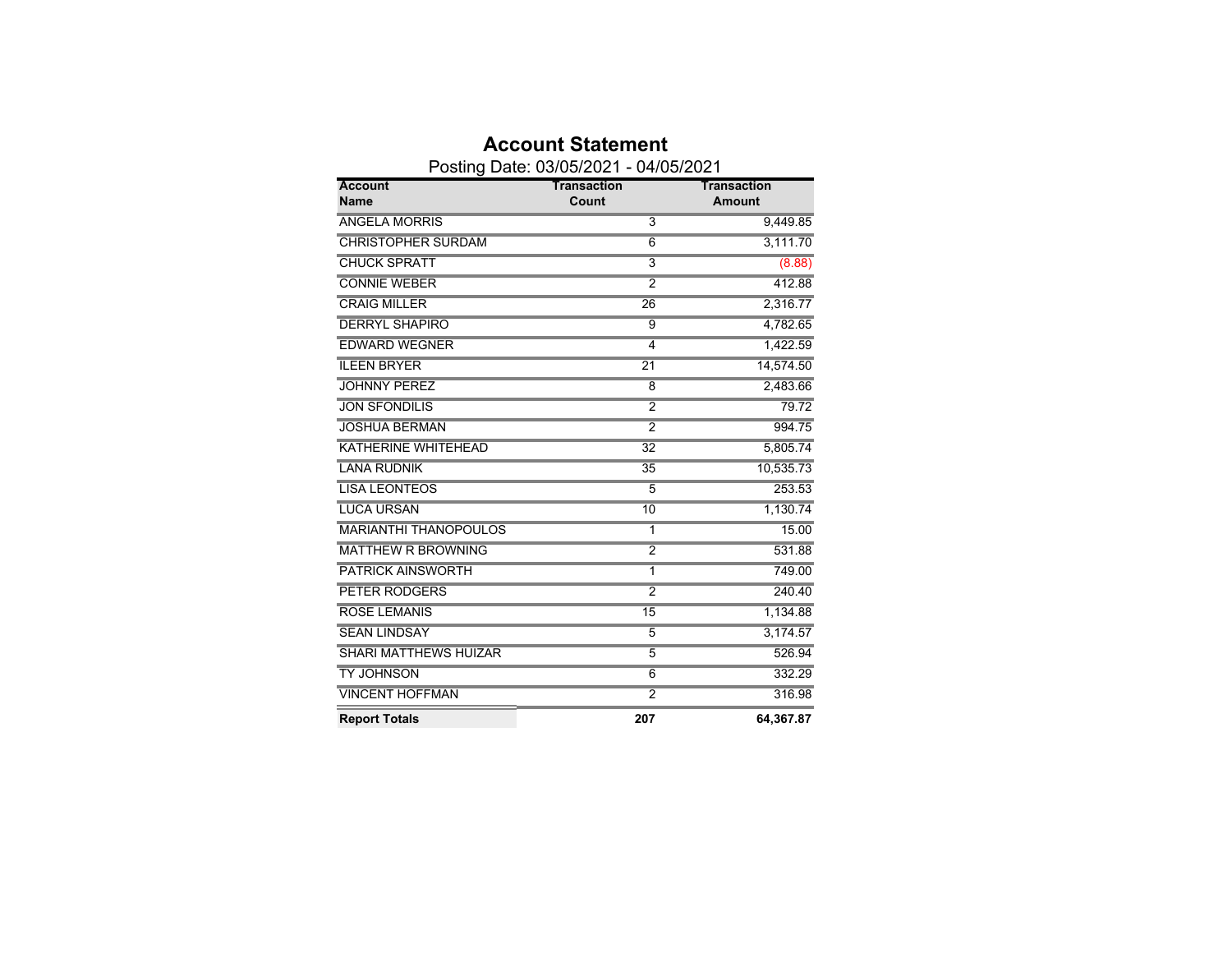#### **Expense Report**

Posting Date: 03/05/2021 - 04/05/2021

#### **ANGELA MORRIS**

| <b>Posting</b>                           | <b>Transaction</b>                                                                                  |                                          | <b>Receipt</b>                                    | Posted       | <b>Expense</b> |                 |          |
|------------------------------------------|-----------------------------------------------------------------------------------------------------|------------------------------------------|---------------------------------------------------|--------------|----------------|-----------------|----------|
| Date                                     | Date                                                                                                | <b>Description</b>                       | Amount                                            | Amount       | Amount         | <b>Reviewed</b> | Approved |
|                                          |                                                                                                     | AMZN MKTP US 665FY8SD3-                  |                                                   |              |                |                 |          |
| 03/05/2021                               | 03/04/2021                                                                                          | AMZN.COM/BILL, WA, 98109                 | 51.80 USD                                         | 51.80 USD    | 17.27 USD      | $\checkmark$    |          |
|                                          | Expense Description: Coffee Creamer, Tea                                                            |                                          |                                                   |              |                |                 |          |
| <b>FUND/PROGRAM:</b><br><b>PROJECT#:</b> | 1700 FINANCE DEPARTMENT                                                                             | <b>EXPENDITURE ACCOUNTS:</b>             | <b>VENDOR#:</b><br>5317 MISC OPERATING SUPPLIES   |              |                |                 |          |
|                                          |                                                                                                     | AMZN MKTP US 665FY8SD3-                  |                                                   |              |                |                 |          |
| 03/05/2021                               | 03/04/2021                                                                                          | AMZN.COM/BILL, WA, 98109                 | 51.80 USD                                         | 51.80 USD    | 17.27 USD      | $\checkmark$    |          |
|                                          | Expense Description: Coffee Creamer, Tea                                                            |                                          |                                                   |              |                |                 |          |
| <b>FUND/PROGRAM:</b><br><b>PROJECT#:</b> | 1300 COMMUNITY DEVELOPMENT                                                                          | <b>EXPENDITURE ACCOUNTS:</b>             | <b>VENDOR#:</b><br>5317 MISC OPERATING SUPPLIES   |              |                |                 |          |
|                                          |                                                                                                     | AMZN MKTP US 665FY8SD3-                  |                                                   |              |                |                 |          |
| 03/05/2021                               | 03/04/2021                                                                                          | AMZN.COM/BILL, WA, 98109                 | 51.80 USD                                         | 51.80 USD    | 17.26 USD      | $\checkmark$    |          |
|                                          | Expense Description: Coffee Creamer, Tea                                                            |                                          |                                                   |              |                |                 |          |
| <b>FUND/PROGRAM:</b><br><b>PROJECT#:</b> | 1750 INFORMATION SYSTEMS                                                                            | <b>EXPENDITURE ACCOUNTS:</b>             | 5317 MISC OPERATING SUPPLIES<br><b>VENDOR#:</b>   |              |                |                 |          |
| 03/11/2021                               | 03/10/2021                                                                                          | COMCAST BUSINESS-866-511-6489.PA.19462   | 3,426.35 USD                                      | 3.426.35 USD | 1,713.18 USD   | $\checkmark$    |          |
| <b>FUND/PROGRAM:</b><br><b>PROJECT#:</b> | Expense Description: Fiber Optic Links-Feb<br>1750 INFORMATION SYSTEMS                              | <b>EXPENDITURE ACCOUNTS:</b>             | 5207 IS SERV & MAINT AGREEMENT<br><b>VENDOR#:</b> |              |                |                 |          |
| 03/11/2021                               | 03/10/2021                                                                                          | COMCAST BUSINESS-866-511-6489, PA, 19462 | 3,426.35 USD                                      | 3,426.35 USD | 1.713.17 USD   | $\checkmark$    |          |
| <b>FUND/PROGRAM:</b><br><b>PROJECT#:</b> | <b>Expense Description: Fiber Optic Links-Feb</b><br>0015 EMERGENCY TELEPHONE SYS (911)<br>2014-037 | <b>EXPENDITURE ACCOUNTS:</b>             | 5207 IS SERV & MAINT AGREEMENT<br><b>VENDOR#:</b> |              |                |                 |          |
| 03/11/2021                               | 03/11/2021                                                                                          | VZWRLSS MY VZ VB P-800-922-0204.FL.32746 | 5.971.70 USD                                      | 5.971.70 USD | 5.971.70 USD   | $\checkmark$    |          |
| <b>FUND/PROGRAM:</b><br><b>PROJECT#:</b> | Expense Description: Cellular Service-Feb<br>1600 ADMIN & BOT                                       | <b>EXPENDITURE ACCOUNTS:</b>             | 5239 CELLULAR SERVICES<br><b>VENDOR#:</b>         |              |                |                 |          |
|                                          |                                                                                                     | <b>Card Subtotal</b>                     |                                                   |              | 9.449.85       |                 |          |

# **CHRISTOPHER SURDAM**

| <b>Card Transactions</b>                                                               |                                   |                                                    |                              |                          |                         |                          |              |          |
|----------------------------------------------------------------------------------------|-----------------------------------|----------------------------------------------------|------------------------------|--------------------------|-------------------------|--------------------------|--------------|----------|
| <b>Posting</b><br>Date                                                                 | <b>Transaction</b><br><b>Date</b> | <b>Description</b>                                 |                              | <b>Receipt</b><br>Amount | <b>Posted</b><br>Amount | <b>Expense</b><br>Amount | Reviewed     | Approved |
| 03/15/2021                                                                             | 03/12/2021                        | PROSAFETY INC-414-3582345, WI, 53223-4713          |                              | 105.40 USD               | 105.40 USD              | 105.40 USD               | v            |          |
| <b>Expense Description: Rubber Gloves</b><br><b>FUND/PROGRAM:</b><br><b>PROJECT#:</b>  | 1420 STREETS DIVISION             | <b>EXPENDITURE ACCOUNTS:</b>                       | 5319 PROTECTIVE CLOTHING     | <b>VENDOR#:</b>          |                         |                          |              |          |
| 03/19/2021                                                                             | 03/18/2021                        | MUTUAL ACE HARDWARE-BU-BUFFALO<br>GROVE, IL, 60085 |                              | 14.58 USD                | 14.58 USD               | 14.58 USD                | $\checkmark$ |          |
| Expense Description: Drill bit & socket<br><b>FUND/PROGRAM:</b><br><b>PROJECT#:</b>    | 1420 STREETS DIVISION             | <b>EXPENDITURE ACCOUNTS:</b>                       | 5315 SMALL TOOLS & EQUIPMENT | <b>VENDOR#:</b>          |                         |                          |              |          |
| 03/25/2021                                                                             | 03/23/2021                        | TRAFFIC CONTROL AND-BARTLETT, IL, 60103            |                              | 2.841.50 USD             | 2,841.50 USD            | 2,841.50 USD             | v            |          |
| <b>Expense Description: Sign materials</b><br><b>FUND/PROGRAM:</b><br><b>PROJECT#:</b> | 1420 STREETS DIVISION             | <b>EXPENDITURE ACCOUNTS:</b>                       | 5320 STREET SIGNS            | <b>VENDOR#:</b>          |                         |                          |              |          |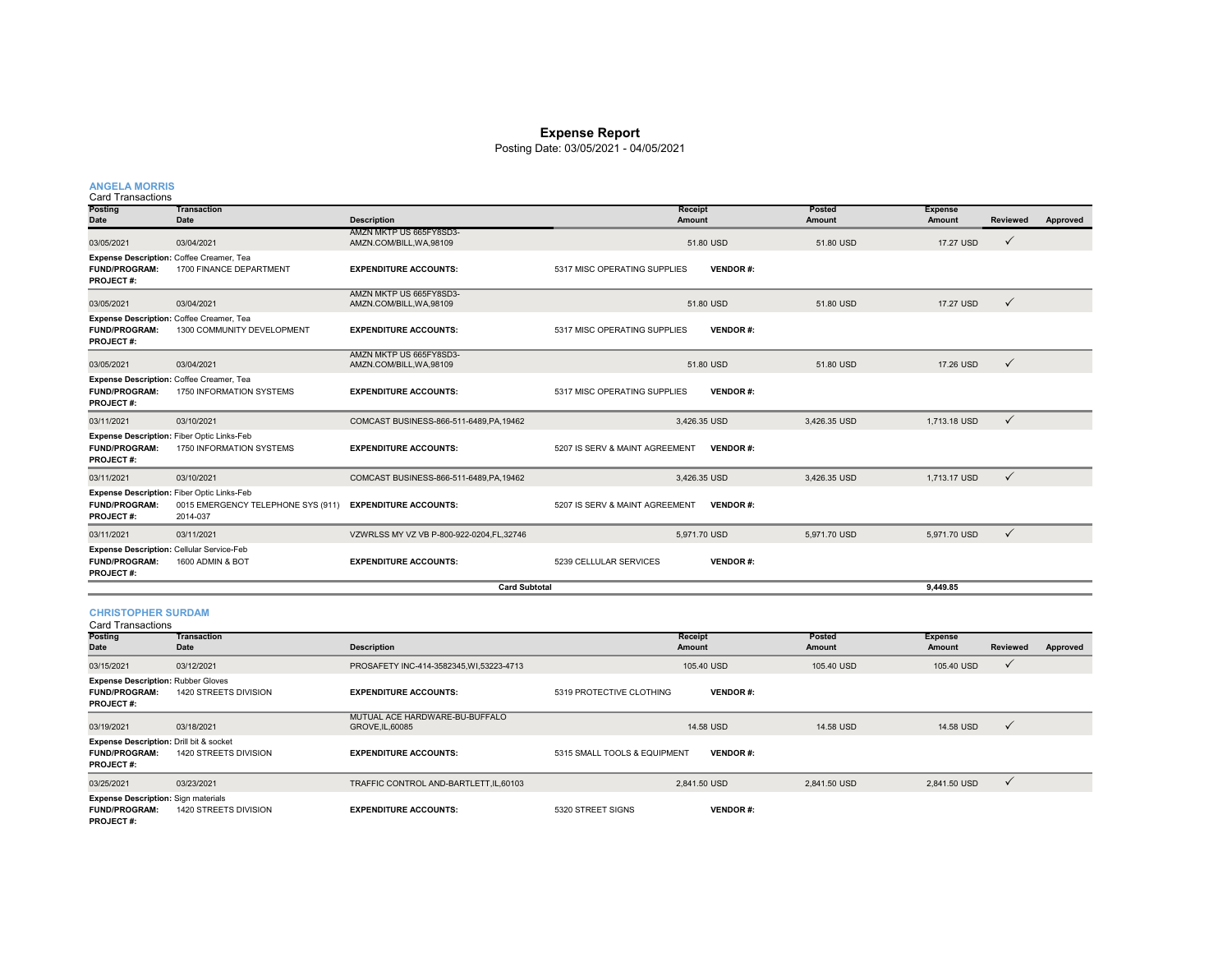| 03/25/2021                                                                           | 03/24/2021             | CENTRAL TURF & IRRIGAT-ELMSFORD, NY, 10523  | 143.06 USD                    | 143.06 USD      | 143.06 USD | $\checkmark$ |
|--------------------------------------------------------------------------------------|------------------------|---------------------------------------------|-------------------------------|-----------------|------------|--------------|
| <b>Expense Description: Grass Seed</b><br><b>FUND/PROGRAM:</b><br><b>PROJECT#:</b>   | 1430 FORESTRY DIVISION | <b>EXPENDITURE ACCOUNTS:</b>                | 5311 BLDG/GROUNDS MAINTENANCE | <b>VENDOR#:</b> |            |              |
| 04/02/2021                                                                           | 03/31/2021             | MENARDS LONG GROVE IL-LONG GROVE.IL.60047   | 1.18 USD                      | 1.18 USD        | 1.18 USD   | $\checkmark$ |
| <b>Expense Description: Screws</b><br><b>FUND/PROGRAM:</b><br><b>PROJECT#:</b>       | 1420 STREETS DIVISION  | <b>EXPENDITURE ACCOUNTS:</b>                | 5315 SMALL TOOLS & EQUIPMENT  | <b>VENDOR#:</b> |            |              |
| 04/02/2021                                                                           | 03/31/2021             | MENARDS LONG GROVE IL-LONG GROVE, IL, 60047 | 5.98 USD                      | 5.98 USD        | 5.98 USD   | $\checkmark$ |
| <b>Expense Description: Locking hasp</b><br><b>FUND/PROGRAM:</b><br><b>PROJECT#:</b> | 1420 STREETS DIVISION  | <b>EXPENDITURE ACCOUNTS:</b>                | 5315 SMALL TOOLS & EQUIPMENT  | <b>VENDOR#:</b> |            |              |
|                                                                                      |                        | <b>Card Subtotal</b>                        |                               |                 | 3.111.70   |              |

**3,111.70**

#### **CHUCK SPRATT**

**Posting Date TransactionDate Description Receipt Amount PostedAmount Expense Amount Reviewed Approved** 03/31/2021 03/23/2021 CINTAS CORP-972-9967900,OH,45040-9151 (2.96) USD (2.96) USD (2.96) USD **FUND/PROGRAM:** 1240 FLEET SERVICES **EXPENDITURE ACCOUNTS:** 5106 UNIFORM ALLOWANCE **VENDOR #: PROJECT #:**03/31/2021 03/23/2021 CINTAS CORP-972-9967900,OH,45040-9151 (2.96) USD (2.96) USD (2.96) USD (2.96) USD √ **FUND/PROGRAM:** 1240 FLEET SERVICES **EXPENDITURE ACCOUNTS:** 5106 UNIFORM ALLOWANCE **VENDOR #: PROJECT #:** 03/31/2021 03/23/2021 CINTAS CORP-972-9967900,OH,45040-9151 (2.96) USD (2.96) USD (2.96) USD **FUND/PROGRAM:** 1240 FLEET SERVICES **EXPENDITURE ACCOUNTS:** 5106 UNIFORM ALLOWANCE **VENDOR #: PROJECT #:** Card Transactions**Expense Description:** refund-retired employee **Expense Description:** refund-retired employee **Expense Description:** refund-retired employee **Card Subtotal(8.88)**

#### **CONNIE WEBER**

Card Transactions

| <b>Posting</b>       | <b>Transaction</b>                           |                                                   |                              | Receipt         | Posted     | <b>Expense</b> |          |          |
|----------------------|----------------------------------------------|---------------------------------------------------|------------------------------|-----------------|------------|----------------|----------|----------|
| Date                 | Date                                         | <b>Description</b>                                |                              | Amount          | Amount     | Amount         | Reviewed | Approved |
| 03/10/2021           | 03/09/2021                                   | AMZN MKTP US W63S094V3-<br>AMZN.COM/BILL.WA.98109 |                              | 189.99 USD      | 189.99 USD | 189.99 USD     |          |          |
|                      | Expense Description: Work Station for Marcy  |                                                   |                              |                 |            |                |          |          |
| <b>FUND/PROGRAM:</b> | 1300 COMMUNITY DEVELOPMENT                   | <b>EXPENDITURE ACCOUNTS:</b>                      | 5313 IS MISC EQPT & SUPPLIES | <b>VENDOR#:</b> |            |                |          |          |
| <b>PROJECT#:</b>     |                                              |                                                   |                              |                 |            |                |          |          |
|                      |                                              | AMZN MKTP US 6F2HO9ML3-                           |                              |                 |            |                |          |          |
| 03/11/2021           | 03/10/2021                                   | AMZN.COM/BILL, WA, 98109                          |                              | 222.89 USD      | 222.89 USD | 222.89 USD     |          |          |
|                      | Expense Description: Book Ends and Desk Matt |                                                   |                              |                 |            |                |          |          |
| <b>FUND/PROGRAM:</b> | 1300 COMMUNITY DEVELOPMENT                   | <b>EXPENDITURE ACCOUNTS:</b>                      | 5318 OFFICE SUPPLIES         | <b>VENDOR#:</b> |            |                |          |          |
| <b>PROJECT#:</b>     |                                              |                                                   |                              |                 |            |                |          |          |
|                      |                                              |                                                   | <b>Card Subtotal</b>         |                 |            | 412.88         |          |          |

#### **CRAIG MILLER**

**Posting Date TransactionDate Description Receipt Amount Posted Amount Expense Amount Reviewed Approved** 03/05/2021 03/04/2021 AMZN MKTP US BM2ZA8XJ3- AMZN.COM/BILL,WA,98109 87.94 USD 87.94 USD 87.94 USD Card Transactions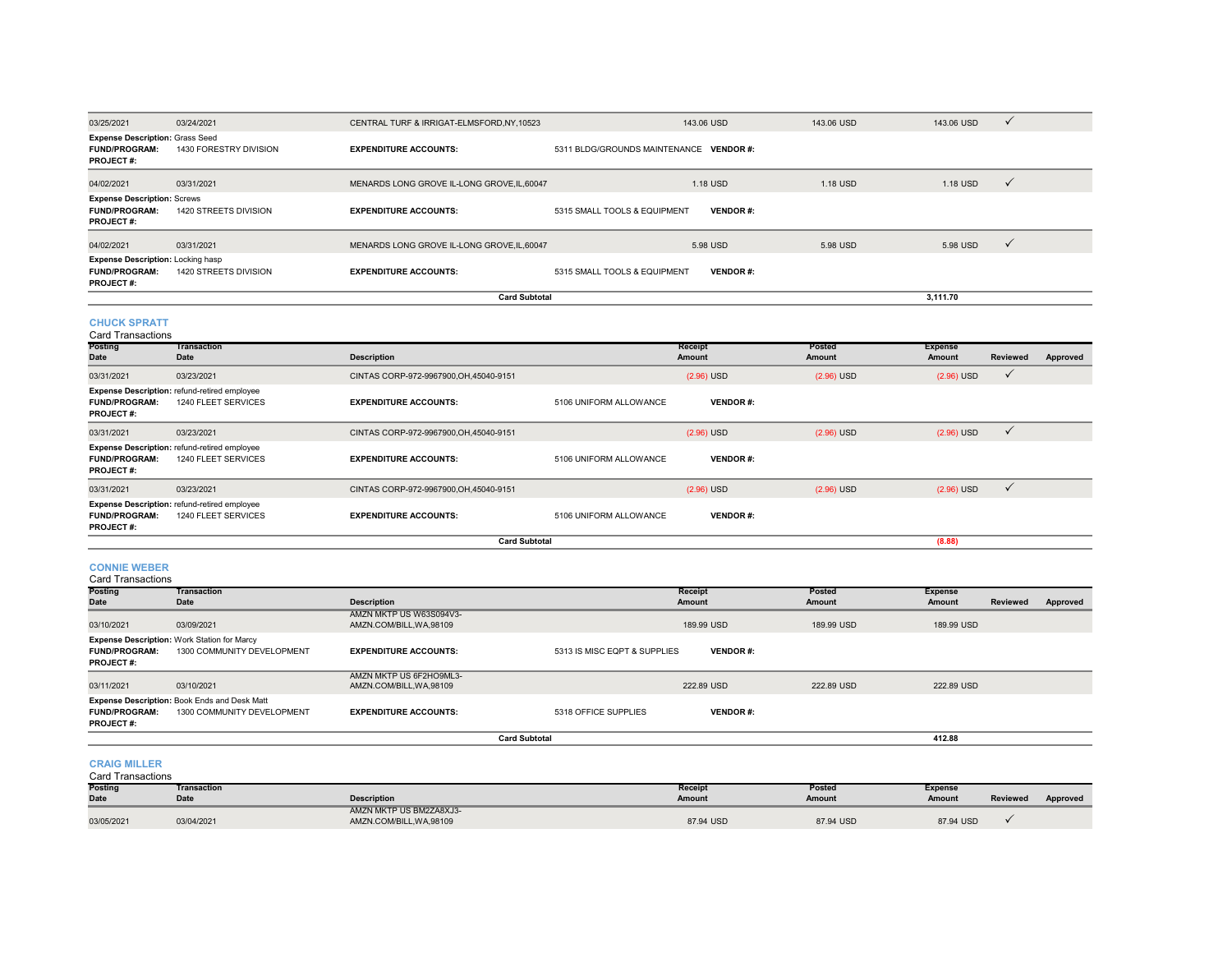| <b>Expense Description:</b> crank case filter stock<br><b>FUND/PROGRAM:</b><br><b>PROJECT#:</b> | 1420 STREETS DIVISION                                                 | <b>EXPENDITURE ACCOUNTS:</b>                         | 5310 VEHICLE MAINTENANCE | <b>VENDOR#:</b> |               |             |              |
|-------------------------------------------------------------------------------------------------|-----------------------------------------------------------------------|------------------------------------------------------|--------------------------|-----------------|---------------|-------------|--------------|
| 03/05/2021                                                                                      | 03/04/2021                                                            | ACME TRUCK BRAKE SUPP-ELK GROVE<br>VLG,IL,60007-6014 |                          | 373.38 USD      | 373.38 USD    | 373.38 USD  | $\checkmark$ |
| Expense Description: brake kit for 610<br><b>FUND/PROGRAM:</b><br>PROJECT#:                     | 2200 FIRE DEPARTMENT                                                  | <b>EXPENDITURE ACCOUNTS:</b>                         | 5310 VEHICLE MAINTENANCE | <b>VENDOR#:</b> |               |             |              |
| 03/05/2021                                                                                      | 03/04/2021                                                            | WESTSIDE TRACTOR SALES-WAUCONDA, IL, 60084-<br>9751  |                          | 144.96 USD      | 144.96 USD    | 144.96 USD  | $\checkmark$ |
| Expense Description: fuel filter 135<br><b>FUND/PROGRAM:</b><br><b>PROJECT#:</b>                | 1420 STREETS DIVISION                                                 | <b>EXPENDITURE ACCOUNTS:</b>                         | 5310 VEHICLE MAINTENANCE | <b>VENDOR#:</b> |               |             |              |
| 03/08/2021                                                                                      | 03/07/2021                                                            | AMZN MKTP US GF6LX2PV3-<br>AMZN.COM/BILL, WA, 98109  |                          | 62.41 USD       | 62.41 USD     | 62.41 USD   | ✓            |
| <b>Expense Description: fittings for 821</b><br><b>FUND/PROGRAM:</b><br><b>PROJECT#:</b>        | 4100 WATER DIVISION                                                   | <b>EXPENDITURE ACCOUNTS:</b>                         | 5310 VEHICLE MAINTENANCE | <b>VENDOR#:</b> |               |             |              |
| 03/10/2021                                                                                      | 03/09/2021                                                            | SAFELITE AUTO GLASS-1111111111, OH, 43235            |                          | $(44.58)$ USD   | $(44.58)$ USD | (44.58) USD | $\checkmark$ |
| Expense Description: tax credit 670<br><b>FUND/PROGRAM:</b><br><b>PROJECT#:</b>                 | 2200 FIRE DEPARTMENT                                                  | <b>EXPENDITURE ACCOUNTS:</b>                         | 5310 VEHICLE MAINTENANCE | <b>VENDOR#:</b> |               |             |              |
| 03/12/2021                                                                                      | 03/11/2021                                                            | AUTOZONE #3569-WHEELING,IL,60090                     |                          | 22.48 USD       | 22.48 USD     | 22.48 USD   | $\checkmark$ |
| Expense Description: t65 silicone soap<br>FUND/PROGRAM:<br>PROJECT#:                            | 2100 POLICE DEPARTMENT                                                | <b>EXPENDITURE ACCOUNTS:</b>                         | 5310 VEHICLE MAINTENANCE | <b>VENDOR#:</b> |               |             |              |
| 03/16/2021                                                                                      | 03/15/2021                                                            | ADVANCE AUTO PARTS #71-WHEELING,IL,60090             |                          | 31.19 USD       | 31.19 USD     | 31.19 USD   | $\checkmark$ |
| <b>Expense Description: p41 valve assy</b><br>FUND/PROGRAM:<br><b>PROJECT#:</b>                 | 2100 POLICE DEPARTMENT                                                | <b>EXPENDITURE ACCOUNTS:</b>                         | 5310 VEHICLE MAINTENANCE | <b>VENDOR#:</b> |               |             |              |
| 03/17/2021                                                                                      | 03/16/2021                                                            | ADVANCE AUTO PARTS #71-WHEELING, IL, 60090           |                          | 77.70 USD       | 77.70 USD     | 77.70 USD   | $\checkmark$ |
| Expense Description: 831 oil filter<br><b>FUND/PROGRAM:</b><br><b>PROJECT#:</b>                 | 4100 WATER DIVISION                                                   | <b>EXPENDITURE ACCOUNTS:</b>                         | 5310 VEHICLE MAINTENANCE | <b>VENDOR#:</b> |               |             |              |
| 03/17/2021                                                                                      | 03/16/2021                                                            | ADVANCE AUTO PARTS #71-WHEELING,IL,60090             |                          | 165.54 USD      | 165.54 USD    | 165.54 USD  | $\checkmark$ |
| <b>FUND/PROGRAM:</b><br>PROJECT#:                                                               | Expense Description: 818 biocide for fuel tank<br>4100 WATER DIVISION | <b>EXPENDITURE ACCOUNTS:</b>                         | 5310 VEHICLE MAINTENANCE | <b>VENDOR#:</b> |               |             |              |
| 03/18/2021                                                                                      | 03/17/2021                                                            | ADVANCE AUTO PARTS #71-WHEELING,IL,60090             |                          | 46.96 USD       | 46.96 USD     | 46.96 USD   | $\checkmark$ |
| <b>Expense Description: stock</b><br>oil filters                                                |                                                                       |                                                      |                          |                 |               |             |              |
| FUND/PROGRAM:<br>PROJECT#:                                                                      | 2200 FIRE DEPARTMENT                                                  | <b>EXPENDITURE ACCOUNTS:</b>                         | 5310 VEHICLE MAINTENANCE | <b>VENDOR#:</b> |               |             |              |
| 03/19/2021                                                                                      | 03/18/2021                                                            | ADVANCE AUTO PARTS #71-WHEELING.IL.60090             |                          | 16.54 USD       | 16.54 USD     | 16.54 USD   | $\checkmark$ |
| Expense Description: 135 rear eng filter<br><b>FUND/PROGRAM:</b><br><b>PROJECT#:</b>            | 1420 STREETS DIVISION                                                 | <b>EXPENDITURE ACCOUNTS:</b>                         | 5310 VEHICLE MAINTENANCE | <b>VENDOR#:</b> |               |             |              |
| 03/22/2021                                                                                      | 03/19/2021                                                            | AMZN MKTP US 3Y14A7OV3-<br>AMZN.COM/BILL, WA, 98109  |                          | 54.99 USD       | 54.99 USD     | 54.99 USD   | $\checkmark$ |
| <b>Expense Description: stock filters</b><br><b>FUND/PROGRAM:</b><br>PROJECT#:                  | 1420 STREETS DIVISION                                                 | <b>EXPENDITURE ACCOUNTS:</b>                         | 5310 VEHICLE MAINTENANCE | <b>VENDOR#:</b> |               |             |              |
| 03/22/2021                                                                                      | 03/20/2021                                                            | AMZN MKTP US T30EK6ZS3-<br>AMZN.COM/BILL, WA, 98109  |                          | 52.00 USD       | 52.00 USD     | 52.00 USD   | ✓            |
| Expense Description: 135-134 fuel filters                                                       |                                                                       |                                                      |                          |                 |               |             |              |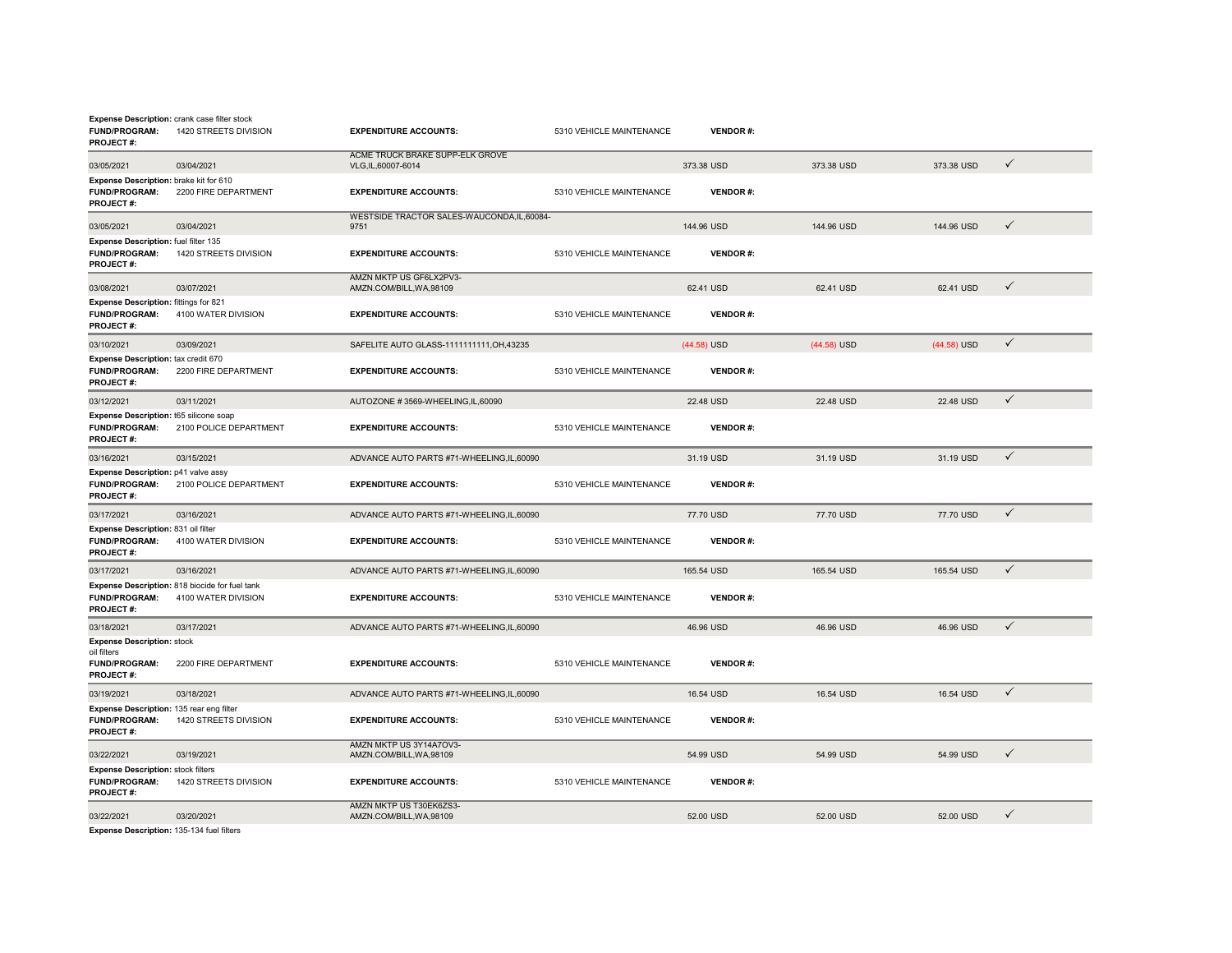| <b>FUND/PROGRAM:</b><br><b>PROJECT#:</b>                                                                    | 1420 STREETS DIVISION          | <b>EXPENDITURE ACCOUNTS:</b>                           | 5310 VEHICLE MAINTENANCE | <b>VENDOR#:</b> |            |            |              |
|-------------------------------------------------------------------------------------------------------------|--------------------------------|--------------------------------------------------------|--------------------------|-----------------|------------|------------|--------------|
| 03/22/2021                                                                                                  | 03/21/2021                     | AMAZON.COM J82UB64L3 A-<br>AMZN.COM/BILL, WA, 98109    |                          | 278.37 USD      | 278.37 USD | 278.37 USD | $\checkmark$ |
| <b>Expense Description: stock flashlights</b><br><b>FUND/PROGRAM:</b><br><b>PROJECT#:</b>                   | 2100 POLICE DEPARTMENT         | <b>EXPENDITURE ACCOUNTS:</b>                           | 5310 VEHICLE MAINTENANCE | <b>VENDOR#:</b> |            |            |              |
| 03/23/2021                                                                                                  | 03/21/2021                     | EL COR INDUSTRIES INC-PROSPECT HEIG, IL, 60070         |                          | 17.12 USD       | 17.12 USD  | 17.12 USD  | $\checkmark$ |
| Expense Description: p44 fuse block<br><b>FUND/PROGRAM:</b><br><b>PROJECT#:</b>                             | 2100 POLICE DEPARTMENT         | <b>EXPENDITURE ACCOUNTS:</b>                           | 5310 VEHICLE MAINTENANCE | <b>VENDOR#:</b> |            |            |              |
| 03/24/2021                                                                                                  | 03/23/2021                     | ADVANCE AUTO PARTS #71-WHEELING,IL,60090               |                          | 34.28 USD       | 34.28 USD  | 34.28 USD  | $\checkmark$ |
| Expense Description: 771 v belt<br><b>FUND/PROGRAM:</b><br>PROJECT#:                                        | 1220 BUILDING SERVICES         | <b>EXPENDITURE ACCOUNTS:</b>                           | 5310 VEHICLE MAINTENANCE | <b>VENDOR#:</b> |            |            |              |
| 03/25/2021                                                                                                  | 03/24/2021                     | CAR X 23-WHEELING.IL.60090-3022                        |                          | 87.88 USD       | 87.88 USD  | 87.88 USD  | $\checkmark$ |
| Expense Description: wheel alignment #2<br><b>FUND/PROGRAM:</b><br>PROJECT#:                                | 1500 PUBLIC WORKS ADMINISTRATI | <b>EXPENDITURE ACCOUNTS:</b>                           | 5310 VEHICLE MAINTENANCE | <b>VENDOR#:</b> |            |            |              |
| 03/25/2021                                                                                                  | 03/24/2021                     | ADVANCE AUTO PARTS #71-WHEELING,IL,60090               |                          | 95.67 USD       | 95.67 USD  | 95.67 USD  | $\checkmark$ |
| Expense Description: stock fd<br><b>FUND/PROGRAM:</b><br>PROJECT#:                                          | 2200 FIRE DEPARTMENT           | <b>EXPENDITURE ACCOUNTS:</b>                           | 5310 VEHICLE MAINTENANCE | <b>VENDOR#:</b> |            |            |              |
| 03/25/2021                                                                                                  | 03/24/2021                     | ADVANCE AUTO PARTS #71-WHEELING,IL,60090               |                          | 29.37 USD       | 29.37 USD  | 29.37 USD  | $\checkmark$ |
| Expense Description: headlight bulbs 621<br><b>FUND/PROGRAM:</b><br><b>PROJECT#:</b>                        | 2200 FIRE DEPARTMENT           | <b>EXPENDITURE ACCOUNTS:</b>                           | 5310 VEHICLE MAINTENANCE | <b>VENDOR#:</b> |            |            |              |
| 03/26/2021                                                                                                  | 03/24/2021                     | <b>INTERSTATE POWERSYSTEM-CAROL</b><br>STREAM.IL.60188 |                          | 315.14 USD      | 315.14 USD | 315.14 USD | ✓            |
| Expense Description: battery's stock<br><b>Accounting Codes</b><br><b>FUND/PROGRAM:</b><br><b>PROJECT#:</b> | 2200 FIRE DEPARTMENT           | <b>EXPENDITURE ACCOUNTS:</b>                           | 5310 VEHICLE MAINTENANCE | <b>VENDOR#:</b> |            |            |              |
| 03/26/2021                                                                                                  | 03/25/2021                     | ACME TRUCK BRAKE SUPP-ELK GROVE<br>VLG,IL,60007-6014   |                          | 145.04 USD      | 145.04 USD | 145.04 USD | $\checkmark$ |
| Expense Description: rear shocks 216<br><b>FUND/PROGRAM:</b><br>PROJECT#:                                   | 1420 STREETS DIVISION          | <b>EXPENDITURE ACCOUNTS:</b>                           | 5310 VEHICLE MAINTENANCE | <b>VENDOR#:</b> |            |            |              |
| 03/26/2021                                                                                                  | 03/25/2021                     | ACME TRUCK BRAKE SUPP-ELK GROVE<br>VLG,IL,60007-6014   |                          | 159.54 USD      | 159.54 USD | 159.54 USD | $\checkmark$ |
| Expense Description: rear shocks 216<br><b>FUND/PROGRAM:</b><br><b>PROJECT#:</b>                            | 1420 STREETS DIVISION          | <b>EXPENDITURE ACCOUNTS:</b>                           | 5310 VEHICLE MAINTENANCE | <b>VENDOR#:</b> |            |            |              |
| 03/31/2021                                                                                                  | 03/30/2021                     | ADVANCE AUTO PARTS #71-WHEELING,IL,60090               |                          | 24.50 USD       | 24.50 USD  | 24.50 USD  | $\checkmark$ |
| Expense Description: 838 fuel filters<br><b>FUND/PROGRAM:</b><br><b>PROJECT#:</b>                           | 4100 WATER DIVISION            | <b>EXPENDITURE ACCOUNTS:</b>                           | 5310 VEHICLE MAINTENANCE | <b>VENDOR#:</b> |            |            |              |
| 04/01/2021                                                                                                  | 03/30/2021                     | EL COR INDUSTRIES INC-PROSPECT HEIG,IL,60070           |                          | 193.00 USD      | 193.00 USD | 193.00 USD | $\checkmark$ |
| <b>Expense Description: stock</b><br>FUND/PROGRAM:<br>PROJECT#:                                             | 2100 POLICE DEPARTMENT         | <b>EXPENDITURE ACCOUNTS:</b>                           | 5310 VEHICLE MAINTENANCE | <b>VENDOR#:</b> |            |            |              |
| 04/01/2021                                                                                                  | 03/31/2021                     | ADVANCE AUTO PARTS #71-WHEELING,IL,60090               |                          | 4.89 USD        | 4.89 USD   | 4.89 USD   | $\checkmark$ |
| Expense Description: 603 mini bulb                                                                          |                                |                                                        |                          |                 |            |            |              |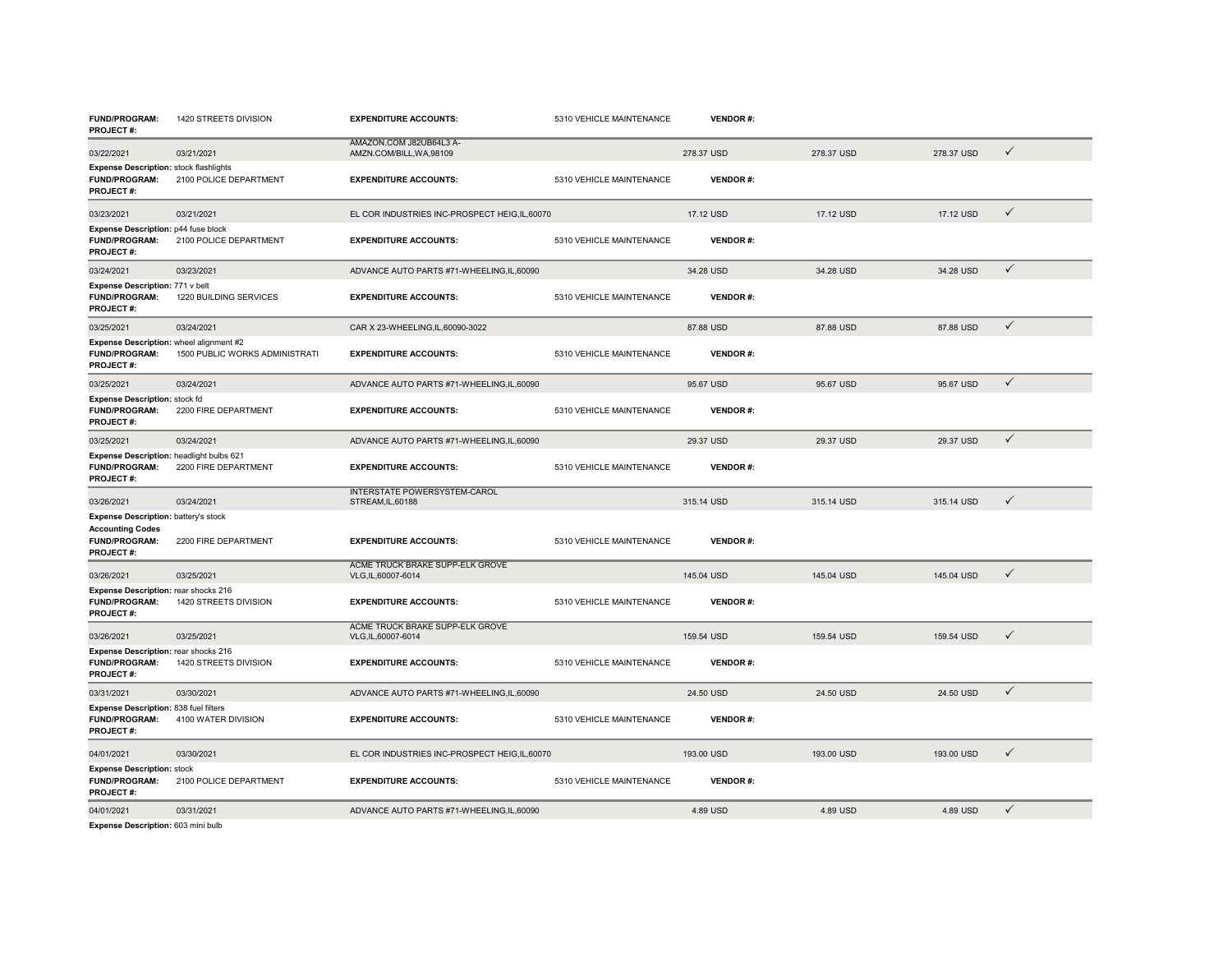| <b>PROJECT#:</b>                                                            |                                                                           |                                                      |                                |                 |                  |                          |                 |          |
|-----------------------------------------------------------------------------|---------------------------------------------------------------------------|------------------------------------------------------|--------------------------------|-----------------|------------------|--------------------------|-----------------|----------|
| 04/02/2021                                                                  | 03/25/2021                                                                | ACME TRUCK BRAKE SUPP-ELK GROVE<br>VLG,IL,60007-6014 |                                | $(159.54)$ USD  | $(159.54)$ USD   | $(159.54)$ USD           | $\checkmark$    |          |
| Expense Description: credit 216<br><b>FUND/PROGRAM:</b><br><b>PROJECT#:</b> | 1430 FORESTRY DIVISION                                                    | <b>EXPENDITURE ACCOUNTS:</b>                         | 5310 VEHICLE MAINTENANCE       | <b>VENDOR#:</b> |                  |                          |                 |          |
|                                                                             |                                                                           | <b>Card Subtotal</b>                                 |                                |                 |                  | 2,316.77                 |                 |          |
| <b>DERRYL SHAPIRO</b><br><b>Card Transactions</b>                           |                                                                           |                                                      |                                |                 |                  |                          |                 |          |
| Posting<br>Date                                                             | <b>Transaction</b><br>Date                                                | <b>Description</b>                                   | Receipt<br>Amount              |                 | Posted<br>Amount | <b>Expense</b><br>Amount | <b>Reviewed</b> | Approved |
| 03/15/2021                                                                  | 03/12/2021                                                                | CDW GOVT #9286424-800-808-4239.IL.60061              |                                | 646.00 USD      | 646.00 USD       | 430.00 USD               | $\checkmark$    |          |
| <b>FUND/PROGRAM:</b><br><b>PROJECT#:</b>                                    | Expense Description: 21VMware SoftwareRenewal<br>1750 INFORMATION SYSTEMS | <b>EXPENDITURE ACCOUNTS:</b>                         | 5207 IS SERV & MAINT AGREEMENT | <b>VENDOR#:</b> |                  |                          |                 |          |
| 03/15/2021                                                                  | 03/12/2021                                                                | CDW GOVT #9286424-800-808-4239.IL.60061              |                                | 646.00 USD      | 646.00 USD       | 216,00 USD               | $\checkmark$    |          |
| <b>FUND/PROGRAM:</b><br><b>PROJECT#:</b>                                    | Expense Description: 22VMware SoftwareRenewal<br>1750 INFORMATION SYSTEMS | <b>EXPENDITURE ACCOUNTS:</b>                         | 5207 IS SERV & MAINT AGREEMENT | <b>VENDOR#:</b> |                  |                          |                 |          |
| 03/17/2021                                                                  | 03/15/2021                                                                | VERIZON WIRELESS 22755-BELLEVUE.WA.98008             |                                | 129.98 USD      | 129.98 USD       | 129.98 USD               | $\checkmark$    |          |
| <b>FUND/PROGRAM:</b><br><b>PROJECT#:</b>                                    | Expense Description: JACK-PHONEUPGRADE<br>1750 INFORMATION SYSTEMS        | <b>EXPENDITURE ACCOUNTS:</b>                         | 5317 MISC OPERATING SUPPLIES   | <b>VENDOR#:</b> |                  |                          |                 |          |
| 03/19/2021                                                                  | 03/18/2021                                                                | QUARK SOFTWARE, INC.-3038948888,CO,80202             |                                | 629.10 USD      | 629.10 USD       | 157.27 USD               | $\checkmark$    |          |
| <b>FUND/PROGRAM:</b><br>PROJECT#:                                           | Expense Description: QuarkSoftwareRenewal-21<br>1750 INFORMATION SYSTEMS  | <b>EXPENDITURE ACCOUNTS:</b>                         | 5327 IS MISC SOFTWARE          | <b>VENDOR#:</b> |                  |                          |                 |          |
| 03/19/2021                                                                  | 03/18/2021                                                                | QUARK SOFTWARE, INC.-3038948888.CO.80202             |                                | 629.10 USD      | 629.10 USD       | 471.83 USD               | $\checkmark$    |          |
| <b>FUND/PROGRAM:</b><br>PROJECT#:                                           | Expense Description: QuarkSoftwareRenew222324<br>1750 INFORMATION SYSTEMS | <b>EXPENDITURE ACCOUNTS:</b>                         | 5327 IS MISC SOFTWARE          | <b>VENDOR#:</b> |                  |                          |                 |          |
| 03/25/2021                                                                  | 03/25/2021                                                                | AMZN MKTP US SB0SF15N3-<br>AMZN.COM/BILL, WA, 98109  |                                | 19.99 USD       | 19.99 USD        | 19.99 USD                | $\checkmark$    |          |
| <b>FUND/PROGRAM:</b><br>PROJECT#:                                           | Expense Description: PCIE Enclosure SSD<br>1750 INFORMATION SYSTEMS       | <b>EXPENDITURE ACCOUNTS:</b>                         | 5313 IS MISC EQPT & SUPPLIES   | <b>VENDOR#:</b> |                  |                          |                 |          |
| 03/25/2021                                                                  | 03/25/2021                                                                | DMI DELL HIGHER EDUC-8002747799.TX.78682             |                                | 352.56 USD      | 352.56 USD       | 352.56 USD               | $\checkmark$    |          |
| <b>FUND/PROGRAM:</b><br>PROJECT#:                                           | Expense Description: LptopKbrdMouseHandleStrap<br>2200 FIRE DEPARTMENT    | <b>EXPENDITURE ACCOUNTS:</b>                         | 5313 IS MISC EQPT & SUPPLIES   | <b>VENDOR#:</b> |                  |                          |                 |          |
| 03/26/2021                                                                  | 03/25/2021                                                                | RICOH USA, INC-8005650283, PA.19355                  |                                | 1.589.84 USD    | 1.589.84 USD     | 220.75 USD               | $\checkmark$    |          |
| <b>FUND/PROGRAM:</b><br><b>PROJECT#:</b>                                    | Expense Description: Copies Admn DEC JAN FEB<br>1600 ADMIN & BOT          | <b>EXPENDITURE ACCOUNTS:</b>                         | 5220 MAINT OFF/SPEC EQUIPMENT  | <b>VENDOR#:</b> |                  |                          |                 |          |
| 03/26/2021                                                                  | 03/25/2021                                                                | RICOH USA, INC-8005650283, PA.19355                  |                                | 1.589.84 USD    | 1.589.84 USD     | 170.24 USD               | $\checkmark$    |          |
| FUND/PROGRAM:<br><b>PROJECT#:</b>                                           | Expense Description: Copies FD DEC JAN FEB<br>2200 FIRE DEPARTMENT        | <b>EXPENDITURE ACCOUNTS:</b>                         | 5220 MAINT OFF/SPEC EQUIPMENT  | <b>VENDOR#:</b> |                  |                          |                 |          |
| 03/26/2021                                                                  | 03/25/2021                                                                | RICOH USA, INC-8005650283, PA, 19355                 |                                | 1,589.84 USD    | 1,589.84 USD     | 265.81 USD               | $\checkmark$    |          |

**EXPENDITURE ACCOUNTS:** 5310 VEHICLE MAINTENANCE

**FUND/PROGRAM:** 2100 POLICE DEPARTMENT**Expense Description:** Copies PD DEC JAN FEB

**FUND/PROGRAM:** 2200 FIRE DEPARTMENT

**EXPENDITURE ACCOUNTS:** 5220 MAINT OFF/SPEC EQUIPMENT **VENDOR** #:

**VENDOR #:**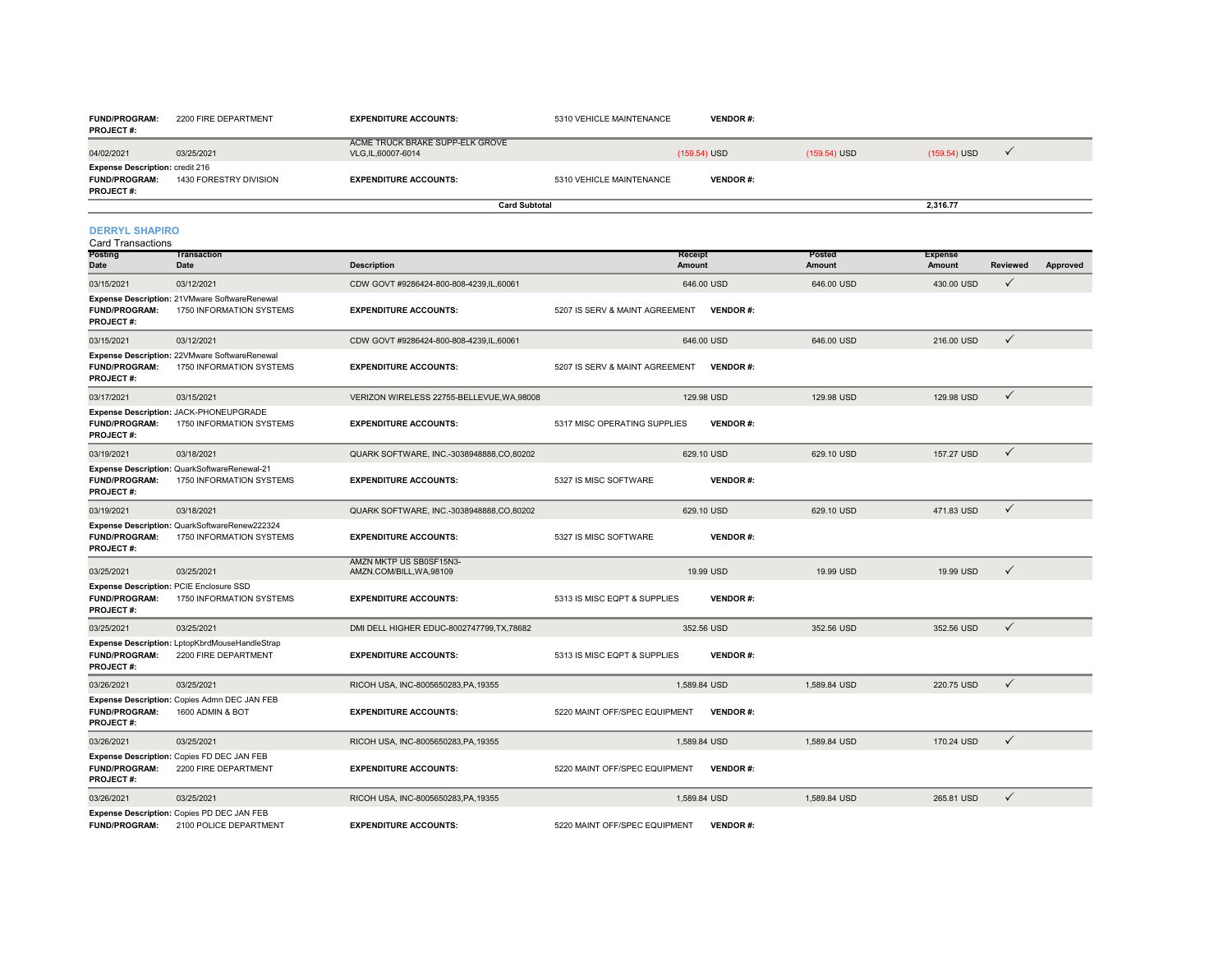| <b>EDWARD WEGNER</b>                     |                                                                              |                                                   |                                |                 |              |            |              |
|------------------------------------------|------------------------------------------------------------------------------|---------------------------------------------------|--------------------------------|-----------------|--------------|------------|--------------|
|                                          |                                                                              | <b>Card Subtotal</b>                              |                                |                 |              | 4.782.65   |              |
| <b>FUND/PROGRAM:</b><br><b>PROJECT#:</b> | Expense Description: SSDEnclosureAdapterUSB3.1<br>1750 INFORMATION SYSTEMS   | <b>EXPENDITURE ACCOUNTS:</b>                      | 5317 MISC OPERATING SUPPLIES   | <b>VENDOR#:</b> |              |            |              |
| 04/05/2021                               | 04/03/2021                                                                   | AMAZON.COM OO3X548O3-<br>AMZN.COM/BILL, WA, 98109 |                                | 21.98 USD       | 21.98 USD    | 21.98 USD  | $\checkmark$ |
| <b>FUND/PROGRAM:</b><br><b>PROJECT#:</b> | Expense Description: 22Photoshop SoftwareRenew<br>1750 INFORMATION SYSTEMS   | <b>EXPENDITURE ACCOUNTS:</b>                      | 5327 IS MISC SOFTWARE          | <b>VENDOR#:</b> |              |            |              |
| 03/29/2021                               | 03/26/2021                                                                   | CDW GOVT #9937050-800-808-4239,IL,60061           | 1,224.00 USD                   |                 | 1,224.00 USD | 306.00 USD | $\checkmark$ |
| <b>FUND/PROGRAM:</b><br>PROJECT#:        | Expense Description: 21Photoshop SoftwareRenew<br>1750 INFORMATION SYSTEMS   | <b>EXPENDITURE ACCOUNTS:</b>                      | 5327 IS MISC SOFTWARE          | <b>VENDOR#:</b> |              |            |              |
| 03/29/2021                               | 03/26/2021                                                                   | CDW GOVT #9937050-800-808-4239,IL,60061           | 1.224.00 USD                   |                 | 1.224.00 USD | 918.00 USD | $\checkmark$ |
| <b>FUND/PROGRAM:</b><br><b>PROJECT#:</b> | Expense Description: 22SuppLaptopTag58QFTG2<br>1750 INFORMATION SYSTEMS      | <b>EXPENDITURE ACCOUNTS:</b>                      | 5207 IS SERV & MAINT AGREEMENT | <b>VENDOR#:</b> |              |            |              |
| 03/26/2021                               | 03/26/2021                                                                   | DMI DELL K-12/GOVT-8009813355, TX, 78682          |                                | 169.20 USD      | 169.20 USD   | 28.20 USD  | $\checkmark$ |
| <b>FUND/PROGRAM:</b><br><b>PROJECT#:</b> | Expense Description: 21SuppLaptopTag58QFTG2<br>1750 INFORMATION SYSTEMS      | <b>EXPENDITURE ACCOUNTS:</b>                      | 5207 IS SERV & MAINT AGREEMENT | <b>VENDOR#:</b> |              |            |              |
| 03/26/2021                               | 03/26/2021                                                                   | DMI DELL K-12/GOVT-8009813355, TX, 78682          |                                | 169.20 USD      | 169.20 USD   | 141.00 USD | $\checkmark$ |
| <b>FUND/PROGRAM:</b><br><b>PROJECT#:</b> | Expense Description: Copies IT DEC JAN FEB<br>1750 INFORMATION SYSTEMS       | <b>EXPENDITURE ACCOUNTS:</b>                      | 5220 MAINT OFF/SPEC EQUIPMENT  | <b>VENDOR#:</b> |              |            |              |
| 03/26/2021                               | 03/25/2021                                                                   | RICOH USA, INC-8005650283, PA, 19355              | 1,589.84 USD                   |                 | 1,589.84 USD | 21.49 USD  | $\checkmark$ |
| <b>FUND/PROGRAM:</b><br><b>PROJECT#:</b> | Expense Description: Copies CD DEC JAN FEB<br>1300 COMMUNITY DEVELOPMENT     | <b>EXPENDITURE ACCOUNTS:</b>                      | 5220 MAINT OFF/SPEC EQUIPMENT  | <b>VENDOR#:</b> |              |            |              |
| 03/26/2021                               | 03/25/2021                                                                   | RICOH USA, INC-8005650283, PA, 19355              | 1.589.84 USD                   |                 | 1.589.84 USD | 193.42 USD | $\checkmark$ |
| <b>FUND/PROGRAM:</b><br><b>PROJECT#:</b> | Expense Description: Copies Fin DEC JAN FEB<br>1700 FINANCE DEPARTMENT       | <b>EXPENDITURE ACCOUNTS:</b>                      | 5220 MAINT OFF/SPEC EQUIPMENT  | <b>VENDOR#:</b> |              |            |              |
| 03/26/2021                               | 03/25/2021                                                                   | RICOH USA, INC-8005650283, PA, 19355              | 1.589.84 USD                   |                 | 1.589.84 USD | 391.20 USD | $\checkmark$ |
| <b>FUND/PROGRAM:</b><br><b>PROJECT#:</b> | Expense Description: Copies PW DEC JAN FEB<br>1500 PUBLIC WORKS ADMINISTRATI | <b>EXPENDITURE ACCOUNTS:</b>                      | 5220 MAINT OFF/SPEC EQUIPMENT  | <b>VENDOR#:</b> |              |            |              |
| 03/26/2021                               | 03/25/2021                                                                   | RICOH USA, INC-8005650283, PA, 19355              | 1,589.84 USD                   |                 | 1,589.84 USD | 326.93 USD | $\checkmark$ |

| Card Transactions |  |
|-------------------|--|
|                   |  |

| <b>Posting</b>                                                                          | <b>Transaction</b>  |                                                    | Receipt                                        | Posted    | <b>Expense</b>     |          |
|-----------------------------------------------------------------------------------------|---------------------|----------------------------------------------------|------------------------------------------------|-----------|--------------------|----------|
| <b>Date</b>                                                                             | Date                | <b>Description</b>                                 | Amount                                         | Amount    | Reviewed<br>Amount | Approved |
| 03/25/2021                                                                              | 03/23/2021          | THE HOME DEPOT #1913-MT<br>PROSPECT, IL, 600560000 | 20.70 USD                                      | 20.70 USD | 20.70 USD          |          |
| <b>Expense Description: B-box couplings</b><br><b>FUND/PROGRAM:</b><br><b>PROJECT#:</b> | 4100 WATER DIVISION | <b>EXPENDITURE ACCOUNTS:</b>                       | 5344 WATER MAIN MAINTENANCE<br><b>VENDOR#:</b> |           |                    |          |
| 03/25/2021                                                                              | 03/23/2021          | THE HOME DEPOT #1927-PALATINE, IL, 600740000       | 28.98 USD                                      | 28.98 USD | 28.98 USD          |          |
| <b>Expense Description: B-box couplings</b><br><b>FUND/PROGRAM:</b><br><b>PROJECT#:</b> | 4100 WATER DIVISION | <b>EXPENDITURE ACCOUNTS:</b>                       | 5344 WATER MAIN MAINTENANCE<br><b>VENDOR#:</b> |           |                    |          |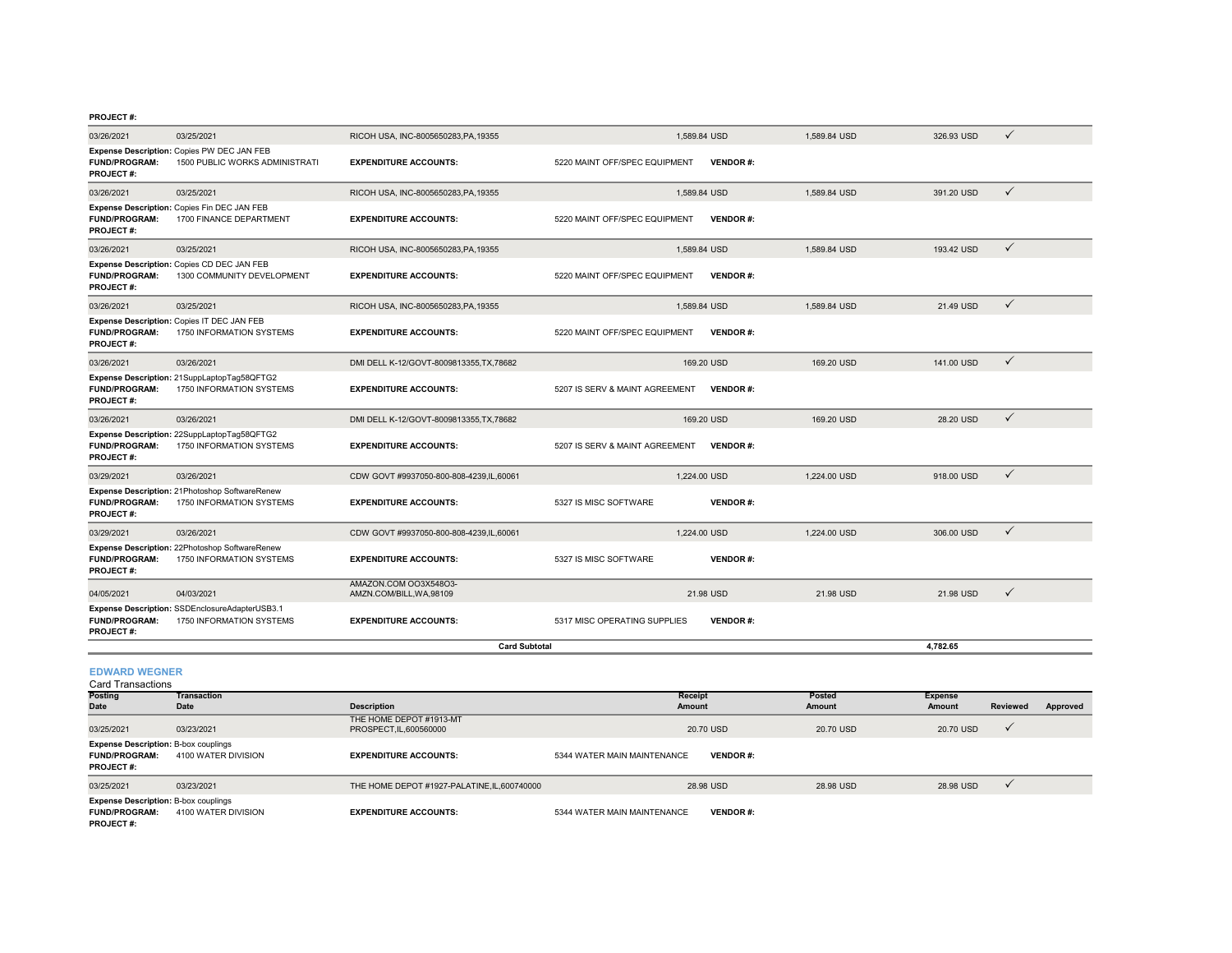| 03/26/2021                                                                      | 03/25/2021                                                                               | FASTENAL COMPANY 01ILW-WHEELING.IL.60090           |                                | 1,334.00 USD    | 1,334.00 USD     | 1,334.00 USD             | ✓            |          |
|---------------------------------------------------------------------------------|------------------------------------------------------------------------------------------|----------------------------------------------------|--------------------------------|-----------------|------------------|--------------------------|--------------|----------|
| Expense Description: Bolts and nuts<br><b>FUND/PROGRAM:</b><br><b>PROJECT#:</b> | 4100 WATER DIVISION                                                                      | <b>EXPENDITURE ACCOUNTS:</b>                       | 5344 WATER MAIN MAINTENANCE    | <b>VENDOR#:</b> |                  |                          |              |          |
| 04/02/2021                                                                      | 03/31/2021                                                                               | THE HOME DEPOT #1913-MT<br>PROSPECT, IL, 600560000 |                                | 38.91 USD       | 38.91 USD        | 38.91 USD                | $\checkmark$ |          |
| <b>Expense Description: Fuel mix</b><br><b>FUND/PROGRAM:</b><br>PROJECT#:       | 4100 WATER DIVISION                                                                      | <b>EXPENDITURE ACCOUNTS:</b>                       | 5315 SMALL TOOLS & EQUIPMENT   | <b>VENDOR#:</b> |                  |                          |              |          |
|                                                                                 |                                                                                          | <b>Card Subtotal</b>                               |                                |                 |                  | 1.422.59                 |              |          |
| <b>ILEEN BRYER</b><br><b>Card Transactions</b>                                  |                                                                                          |                                                    |                                |                 |                  |                          |              |          |
| Posting<br>Date                                                                 | <b>Transaction</b><br><b>Date</b>                                                        | <b>Description</b>                                 | Receipt<br>Amount              |                 | Posted<br>Amount | <b>Expense</b><br>Amount | Reviewed     | Approved |
| 03/05/2021                                                                      | 03/03/2021                                                                               | ARLINGTON POWER EQUIPM-847-241-1530.IL.60074       |                                | 11.59 USD       | 11.59 USD        | 11.59 USD                | ✓            |          |
| <b>FUND/PROGRAM:</b><br><b>PROJECT#:</b>                                        | Expense Description: Small Engine Repair parts<br>2200 FIRE DEPARTMENT                   | <b>EXPENDITURE ACCOUNTS:</b>                       | 5220 MAINT OFF/SPEC EQUIPMENT  | <b>VENDOR#:</b> |                  |                          |              |          |
| 03/05/2021                                                                      | 03/04/2021                                                                               | NFPA NATL FIRE PROTECT-800-344-3555, MA, 02169     |                                | 175,00 USD      | 175,00 USD       | 131.25 USD               | ✓            |          |
| FUND/PROGRAM:<br><b>PROJECT#:</b>                                               | Expense Description: NFPA Membershi-McGreal 21<br>2200 FIRE DEPARTMENT                   | <b>EXPENDITURE ACCOUNTS:</b>                       | 5222 MEMBERSHIP DUES           | <b>VENDOR#:</b> |                  |                          |              |          |
| 03/05/2021                                                                      | 03/04/2021                                                                               | NFPA NATL FIRE PROTECT-800-344-3555, MA, 02169     |                                | 175.00 USD      | 175.00 USD       | 43.75 USD                | $\checkmark$ |          |
| <b>FUND/PROGRAM:</b><br>PROJECT#:                                               | Expense Description: NFPA Membershi-McGreal 22<br>2200 FIRE DEPARTMENT                   | <b>EXPENDITURE ACCOUNTS:</b>                       | 5222 MEMBERSHIP DUES           | <b>VENDOR#:</b> |                  |                          |              |          |
| 03/08/2021                                                                      | 03/05/2021                                                                               | GOEDEKER'S-6362077277, MO, 63011                   | 2,258.64 USD                   |                 | 2,258.64 USD     | 2,258.64 USD             | $\checkmark$ |          |
| <b>FUND/PROGRAM:</b><br>PROJECT#:                                               | Expense Description: New Sta 23 ice maker<br>3420 NON-INFRASTRUCTURE IMPROV<br>2020-005  | <b>EXPENDITURE ACCOUNTS:</b>                       | 5411 SPECIAL EQUIPMENT         | <b>VENDOR#:</b> |                  |                          |              |          |
| 03/08/2021                                                                      | 03/05/2021                                                                               | IN TKK ELECTRONICS-414-2908585, WI,53204           |                                | 443.00 USD      | 443.00 USD       | 443.00 USD               | $\checkmark$ |          |
| FUND/PROGRAM:<br><b>PROJECT#:</b>                                               | Expense Description: Getac Tablets Batteries<br>2200 FIRE DEPARTMENT                     | <b>EXPENDITURE ACCOUNTS:</b>                       | 5220 MAINT OFF/SPEC EQUIPMENT  | <b>VENDOR#:</b> |                  |                          |              |          |
| 03/08/2021                                                                      | 03/06/2021                                                                               | JONES & BARTLETT LEARN-8008320034, MA, 01803       |                                | 90.60 USD       | 90.60 USD        | 90.60 USD                | $\checkmark$ |          |
| FUND/PROGRAM:<br><b>PROJECT#:</b>                                               | Expense Description: Books for Training-Kliff<br>2200 FIRE DEPARTMENT                    | <b>EXPENDITURE ACCOUNTS:</b>                       | 5105 LOCAL TRAINING & MEETINGS | <b>VENDOR#:</b> |                  |                          |              |          |
| 03/15/2021                                                                      | 03/12/2021                                                                               | ABT ELECTRONICS-GLENVIEW.IL.60025                  | 4.786.95 USD                   |                 | 4.786.95 USD     | 4.786.95 USD             | $\checkmark$ |          |
| FUND/PROGRAM:<br>PROJECT#:                                                      | Expense Description: New Sta 23 TV's equip<br>3420 NON-INFRASTRUCTURE IMPROV<br>2020-005 | <b>EXPENDITURE ACCOUNTS:</b>                       | 5411 SPECIAL EQUIPMENT         | <b>VENDOR#:</b> |                  |                          |              |          |
| 03/22/2021                                                                      | 03/19/2021                                                                               | ABT ELECTRONICS-GLENVIEW, IL, 60025                |                                | 698.00 USD      | 698.00 USD       | 698.00 USD               | $\checkmark$ |          |
| Expense Description: New Sta 23 Grill<br><b>FUND/PROGRAM:</b><br>PROJECT#:      | 3420 NON-INFRASTRUCTURE IMPROV<br>2020-005                                               | <b>EXPENDITURE ACCOUNTS:</b>                       | 5411 SPECIAL EQUIPMENT         | <b>VENDOR#:</b> |                  |                          |              |          |
| 03/23/2021                                                                      | 03/22/2021                                                                               | NIPSTAILPARKPARKSNREC-8479988091,KS,66502          |                                | 1,133.30 USD    | 1,133.30 USD     | 1,133.30 USD             | $\checkmark$ |          |
| <b>FUND/PROGRAM:</b><br>PROJECT#:                                               | Expense Description: Rope Rescue Tech -Kliff<br>2200 FIRE DEPARTMENT                     | <b>EXPENDITURE ACCOUNTS:</b>                       | 5105 LOCAL TRAINING & MEETINGS | <b>VENDOR#:</b> |                  |                          |              |          |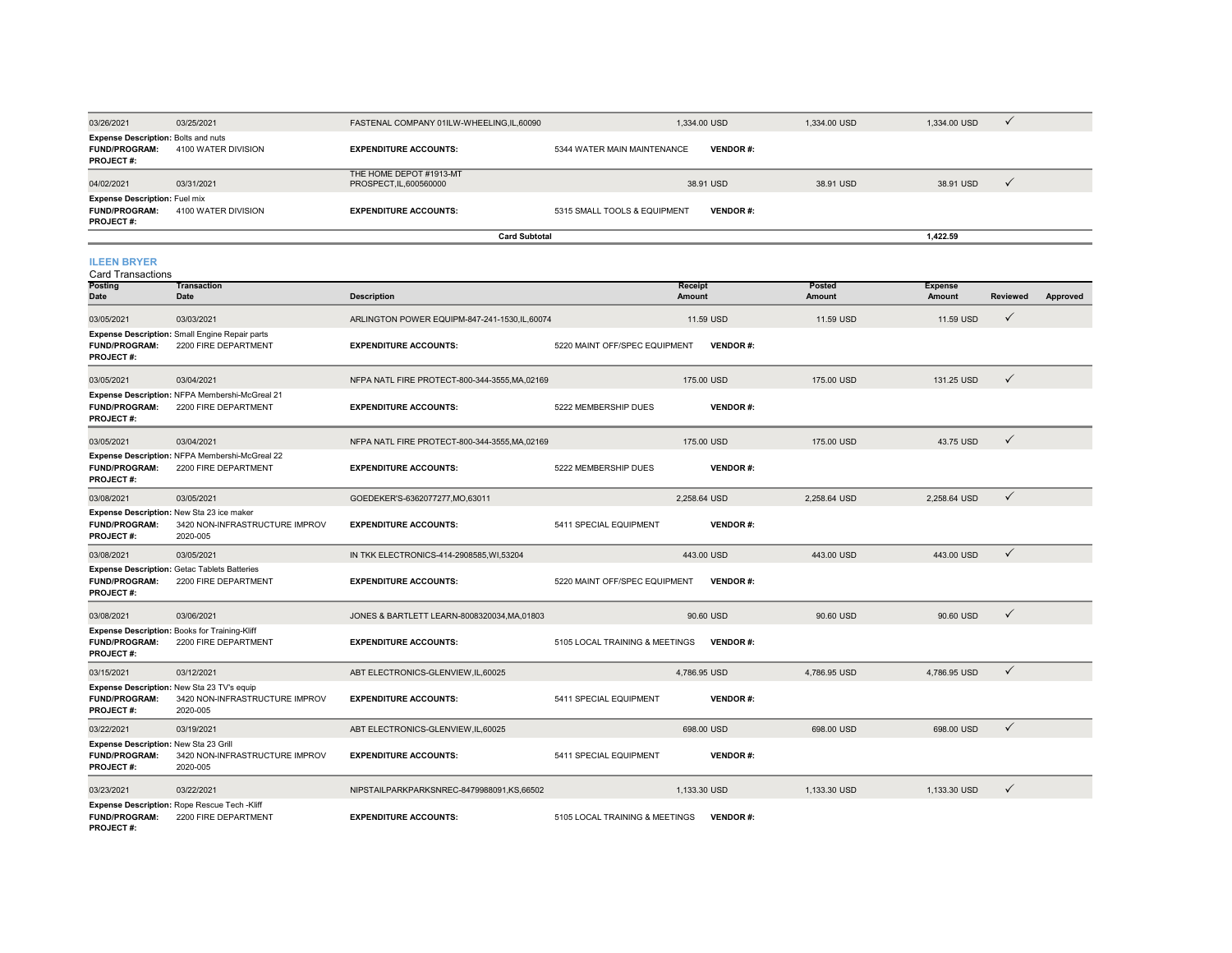| 03/23/2021                                                                                | 03/22/2021                                                                 | NIPSTAILPARKPARKSNREC-8479988091,KS,66502                | 1,236.30 USD                            |                 | 1,236.30 USD | 1,236.30 USD | ✓            |
|-------------------------------------------------------------------------------------------|----------------------------------------------------------------------------|----------------------------------------------------------|-----------------------------------------|-----------------|--------------|--------------|--------------|
| Expense Description: AdvFireOfficer-Kliff 21<br><b>FUND/PROGRAM:</b><br><b>PROJECT#:</b>  | 2200 FIRE DEPARTMENT                                                       | <b>EXPENDITURE ACCOUNTS:</b>                             | 5105 LOCAL TRAINING & MEETINGS          | <b>VENDOR#:</b> |              |              |              |
| 03/24/2021                                                                                | 03/22/2021                                                                 | <b>BOUND TREE MEDICAL LLC-</b><br>TEL8002827904,OH,95131 |                                         | 519.09 USD      | 519.09 USD   | 519.09 USD   | ✓            |
| <b>Expense Description: Medical Supplies</b><br><b>FUND/PROGRAM:</b><br><b>PROJECT#:</b>  | 2200 FIRE DEPARTMENT                                                       | <b>EXPENDITURE ACCOUNTS:</b>                             | 5312 MEDICAL SUPPLIES                   | <b>VENDOR#:</b> |              |              |              |
| 03/24/2021                                                                                | 03/23/2021                                                                 | IN ILLINOIS FIRE INSP-847-5615580.IL.60056-2407          |                                         | 100.00 USD      | 100,00 USD   | 100.00 USD   | $\checkmark$ |
| <b>FUND/PROGRAM:</b><br><b>PROJECT#:</b>                                                  | Expense Description: ILFireInsp 21 Member-RA<br>2200 FIRE DEPARTMENT       | <b>EXPENDITURE ACCOUNTS:</b>                             | 5222 MEMBERSHIP DUES                    | <b>VENDOR#:</b> |              |              |              |
| 03/26/2021                                                                                | 03/25/2021                                                                 | NIPSTAILPARKPARKSNREC-8479988091.KS.66502                | 2.266.30 USD                            |                 | 2.266.30 USD | 2.266.30 USD | $\checkmark$ |
| <b>FUND/PROGRAM:</b><br><b>PROJECT#:</b>                                                  | Expense Description: Rope Rescue Urbanus Pourc<br>2200 FIRE DEPARTMENT     | <b>EXPENDITURE ACCOUNTS:</b>                             | 5105 LOCAL TRAINING & MEETINGS          | <b>VENDOR#:</b> |              |              |              |
| 03/26/2021                                                                                | 03/25/2021                                                                 | CONFERENCEPASSPORT.COM-410-<br>6389239, MD, 21050        |                                         | 99.00 USD       | 99.00 USD    | 99.00 USD    | ✓            |
| FUND/PROGRAM:<br><b>PROJECT#:</b>                                                         | Expense Description: CRR Conference-Bryer<br>2200 FIRE DEPARTMENT          | <b>EXPENDITURE ACCOUNTS:</b>                             | 5105 LOCAL TRAINING & MEETINGS          | <b>VENDOR#:</b> |              |              |              |
| 03/26/2021                                                                                | 03/25/2021                                                                 | CONFERENCEPASSPORT.COM-410-<br>6389239, MD, 21050        |                                         | 99.00 USD       | 99.00 USD    | 99.00 USD    | $\checkmark$ |
| <b>FUND/PROGRAM:</b><br>PROJECT#:                                                         | <b>Expense Description: CRR Conference-Niemiec</b><br>2200 FIRE DEPARTMENT | <b>EXPENDITURE ACCOUNTS:</b>                             | 5105 LOCAL TRAINING & MEETINGS          | <b>VENDOR#:</b> |              |              |              |
| 03/26/2021                                                                                | 03/26/2021                                                                 | ULINE SHIP SUPPLIES-800-295-5510, WI, 53158              |                                         | 67.48 USD       | 67.48 USD    | 67.48 USD    | $\checkmark$ |
| <b>FUND/PROGRAM:</b><br>PROJECT#:                                                         | Expense Description: Building Supp First Aid<br>2200 FIRE DEPARTMENT       | <b>EXPENDITURE ACCOUNTS:</b>                             | 5317 MISC OPERATING SUPPLIES            | <b>VENDOR#:</b> |              |              |              |
| 03/29/2021                                                                                | 03/26/2021                                                                 | CMC RESCUE-8005137455, CA, 93117                         |                                         | 26.00 USD       | 26.00 USD    | 26.00 USD    | $\checkmark$ |
| Expense Description: Books for training-Kliff<br><b>FUND/PROGRAM:</b><br><b>PROJECT#:</b> | 2200 FIRE DEPARTMENT                                                       | <b>EXPENDITURE ACCOUNTS:</b>                             | 5105 LOCAL TRAINING & MEETINGS          | <b>VENDOR#:</b> |              |              |              |
| 03/29/2021                                                                                | 03/26/2021                                                                 | WAL-MART #1735-WHEELING.IL.60090                         |                                         | 113,67 USD      | 113.67 USD   | 113,67 USD   | $\checkmark$ |
| <b>FUND/PROGRAM:</b><br>PROJECT#:                                                         | Expense Description: Replacement Kitchen Suppl<br>2200 FIRE DEPARTMENT     | <b>EXPENDITURE ACCOUNTS:</b>                             | 5311 BLDG/GROUNDS MAINTENANCE VENDOR #: |                 |              |              |              |
| 03/29/2021                                                                                | 03/26/2021                                                                 | NFSA-8458784200,MD,21090                                 |                                         | 10.00 USD       | 10.00 USD    | 10.00 USD    | $\checkmark$ |
| FUND/PROGRAM:<br>PROJECT#:                                                                | Expense Description: Nat Fire Sprinkler Sempoc<br>2200 FIRE DEPARTMENT     | <b>EXPENDITURE ACCOUNTS:</b>                             | 5222 MEMBERSHIP DUES                    | <b>VENDOR#:</b> |              |              |              |
| 03/30/2021                                                                                | 03/30/2021                                                                 | JONES & BARTLETT LEARN-8008320034, MA, 01803             |                                         | 169.54 USD      | 169.54 USD   | 169.54 USD   | ✓            |
| FUND/PROGRAM:<br>PROJECT#:                                                                | Expense Description: Books for Training-Kliff<br>2200 FIRE DEPARTMENT      | <b>EXPENDITURE ACCOUNTS:</b>                             | 5105 LOCAL TRAINING & MEETINGS          | <b>VENDOR#:</b> |              |              |              |
| 03/31/2021                                                                                | 03/31/2021                                                                 | JONES & BARTLETT LEARN-8008320034, MA, 01803             |                                         | 168.79 USD      | 168.79 USD   | 168,79 USD   | ✓            |
| FUND/PROGRAM:<br><b>PROJECT#:</b>                                                         | Expense Description: Books train Pourch Urbanu<br>2200 FIRE DEPARTMENT     | <b>EXPENDITURE ACCOUNTS:</b>                             | 5105 LOCAL TRAINING & MEETINGS          | <b>VENDOR#:</b> |              |              |              |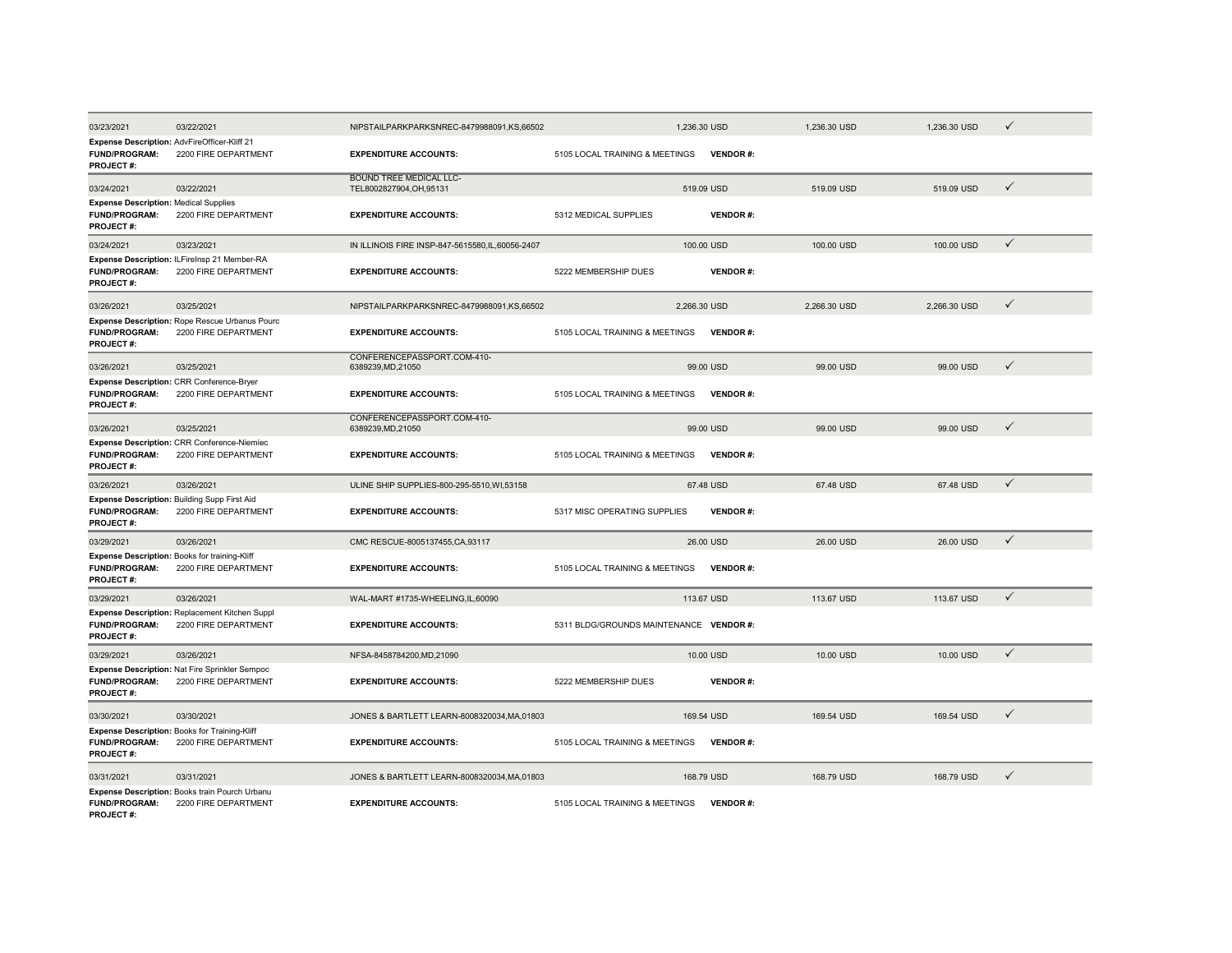| 04/05/2021                                                                             | 04/02/2021                        | IL DPT PUB HEALTH EMS-2177823300, IL, 62761 |                                         | 102.25 USD      | 102.25 USD              | 102.25 USD               |                 |          |
|----------------------------------------------------------------------------------------|-----------------------------------|---------------------------------------------|-----------------------------------------|-----------------|-------------------------|--------------------------|-----------------|----------|
| Expense Description: Ambo license fee<br><b>FUND/PROGRAM:</b><br><b>PROJECT#:</b>      | 2200 FIRE DEPARTMENT              | <b>EXPENDITURE ACCOUNTS:</b>                | 5310 VEHICLE MAINTENANCE                | <b>VENDOR#:</b> |                         |                          |                 |          |
|                                                                                        |                                   | <b>Card Subtotal</b>                        |                                         |                 |                         | 14,574.50                |                 |          |
| <b>JOHNNY PEREZ</b><br><b>Card Transactions</b>                                        |                                   |                                             |                                         |                 |                         |                          |                 |          |
| <b>Posting</b><br><b>Date</b>                                                          | <b>Transaction</b><br><b>Date</b> | <b>Description</b>                          | <b>Receipt</b><br>Amount                |                 | <b>Posted</b><br>Amount | <b>Expense</b><br>Amount | <b>Reviewed</b> | Approved |
| 03/10/2021                                                                             | 03/09/2021                        | GRAINGER-877-2022594,IL,60045-5202          |                                         | 22.59 USD       | 22.59 USD               | 22.59 USD                | $\checkmark$    |          |
| <b>Expense Description: Faucet parts</b><br><b>FUND/PROGRAM:</b><br><b>PROJECT#:</b>   | 1220 BUILDING SERVICES            | <b>EXPENDITURE ACCOUNTS:</b>                | 5311 BLDG/GROUNDS MAINTENANCE VENDOR #: |                 |                         |                          |                 |          |
| 03/10/2021                                                                             | 03/09/2021                        | GRAINGER-877-2022594,IL,60045-5202          |                                         | 240.00 USD      | 240.00 USD              | 240.00 USD               | $\checkmark$    |          |
| <b>Expense Description: Light bulbs</b><br><b>FUND/PROGRAM:</b><br><b>PROJECT#:</b>    | 1220 BUILDING SERVICES            | <b>EXPENDITURE ACCOUNTS:</b>                | 5311 BLDG/GROUNDS MAINTENANCE VENDOR #: |                 |                         |                          |                 |          |
| 03/11/2021                                                                             | 03/10/2021                        | GRAINGER-877-2022594,IL,60045-5202          |                                         | 369.66 USD      | 369.66 USD              | 184.83 USD               | $\checkmark$    |          |
| Expense Description: 96 Gal. Trash bags<br><b>FUND/PROGRAM:</b><br><b>PROJECT#:</b>    | 1420 STREETS DIVISION             | <b>EXPENDITURE ACCOUNTS:</b>                | 5311 BLDG/GROUNDS MAINTENANCE VENDOR #: |                 |                         |                          |                 |          |
| 03/11/2021                                                                             | 03/10/2021                        | GRAINGER-877-2022594,IL,60045-5202          |                                         | 369.66 USD      | 369.66 USD              | 184.83 USD               | $\checkmark$    |          |
| Expense Description: 96 Gal. Trash bags<br><b>FUND/PROGRAM:</b><br>PROJECT#:           | 1220 BUILDING SERVICES            | <b>EXPENDITURE ACCOUNTS:</b>                | 5311 BLDG/GROUNDS MAINTENANCE VENDOR #: |                 |                         |                          |                 |          |
| 03/12/2021                                                                             | 03/11/2021                        | ZORO TOOLS INC-855-2899676,IL,60089         |                                         | 89.58 USD       | 89.58 USD               | 89.58 USD                | $\checkmark$    |          |
| <b>Expense Description: Toilet parts</b><br><b>FUND/PROGRAM:</b><br><b>PROJECT#:</b>   | 2200 FIRE DEPARTMENT              | <b>EXPENDITURE ACCOUNTS:</b>                | 5311 BLDG/GROUNDS MAINTENANCE VENDOR #: |                 |                         |                          |                 |          |
| 03/16/2021                                                                             | 03/15/2021                        | GRAINGER-877-2022594,IL,60045-5202          |                                         | 476.93 USD      | 476.93 USD              | 8.38 USD                 | $\checkmark$    |          |
| <b>Expense Description: Photo control</b><br><b>FUND/PROGRAM:</b><br><b>PROJECT#:</b>  | 1430 FORESTRY DIVISION            | <b>EXPENDITURE ACCOUNTS:</b>                | 5311 BLDG/GROUNDS MAINTENANCE VENDOR #: |                 |                         |                          |                 |          |
| 03/16/2021                                                                             | 03/15/2021                        | GRAINGER-877-2022594,IL,60045-5202          |                                         | 476.93 USD      | 476.93 USD              | 468.55 USD               | $\checkmark$    |          |
| <b>Expense Description: Plumbing parts</b><br><b>FUND/PROGRAM:</b><br><b>PROJECT#:</b> | 1220 BUILDING SERVICES            | <b>EXPENDITURE ACCOUNTS:</b>                | 5311 BLDG/GROUNDS MAINTENANCE VENDOR #: |                 |                         |                          |                 |          |
| 03/18/2021<br><b>Expense Description: Air line couplers</b>                            | 03/17/2021                        | TOOLSOURCE.COM-8882208350,NY,14731          |                                         | 88.59 USD       | 88.59 USD               | 88.59 USD                | $\checkmark$    |          |

**EXPENDITURE ACCOUNTS:** 5311 BLDG/GROUNDS MAINTENANCE **VENDOR** #:

04/02/2021 04/01/2021 ZORO TOOLS INC-855-2899676,IL,60089 98.85 USD 98.85 USD 98.85 USD

**EXPENDITURE ACCOUNTS:** 5311 BLDG/GROUNDS MAINTENANCE **VENDOR** #:

04/02/2021 04/01/2021 FABRICOVER.NET-2085223160,ID,83401 1,097.46 USD 1,097.46 USD 1,097.46 USD √

**EXPENDITURE ACCOUNTS:** 5311 BLDG/GROUNDS MAINTENANCE **VENDOR** #:

**2,483.66**

**Card Subtotal**

**FUND/PROGRAM:** 1220 BUILDING SERVICES

**FUND/PROGRAM:** 1220 BUILDING SERVICES

**Expense Description:** Electrical parts

**FUND/PROGRAM:** 1220 BUILDING SERVICES

**Expense Description:** Tinted solar shades

**PROJECT #:**

**PROJECT #:**

**PROJECT #:**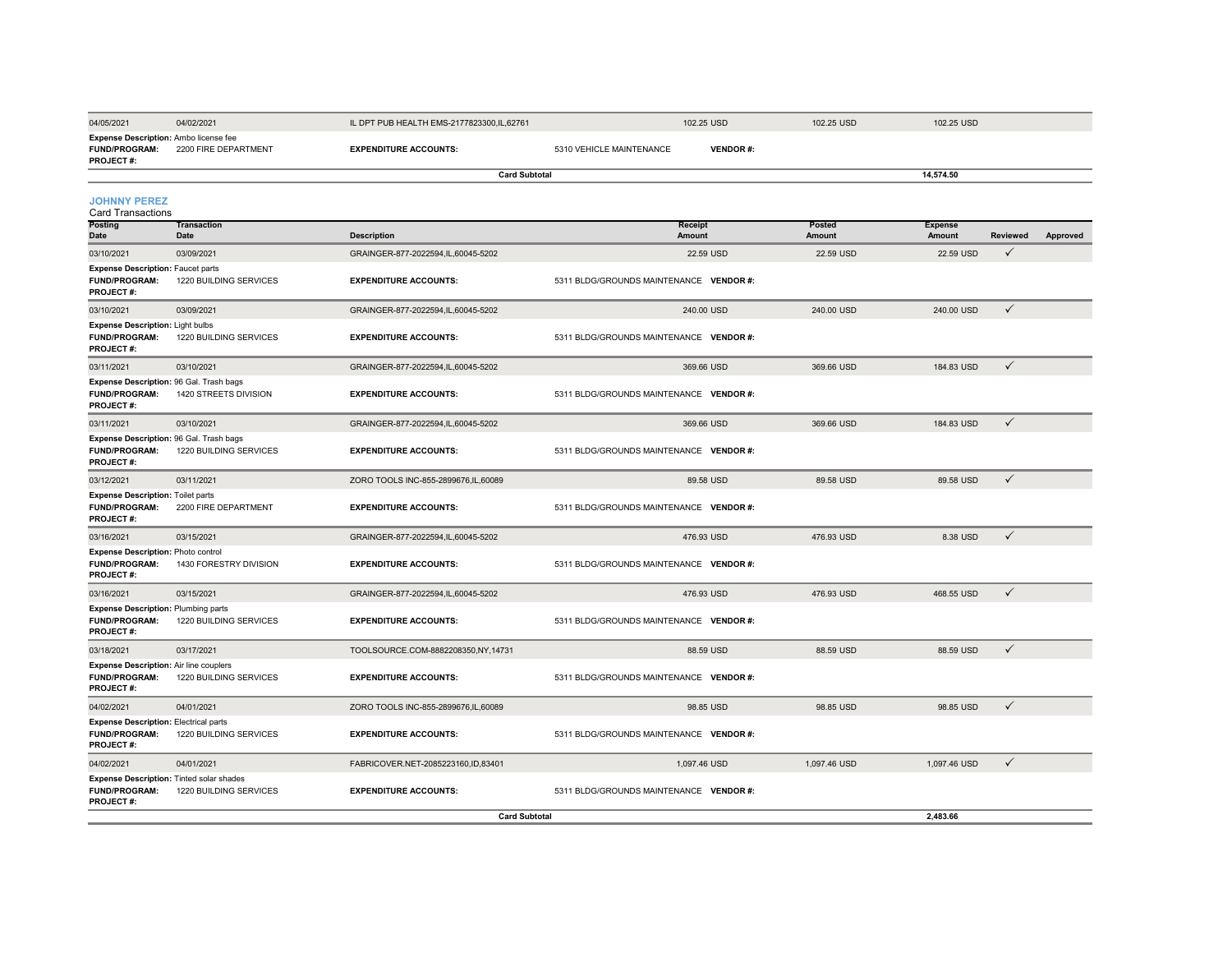# **JON SFONDILIS**

Card Transactions

| Posting<br><b>Date</b>                                                              | <b>Transaction</b><br>Date | <b>Description</b>                           |                            | Receipt<br>Amount | <b>Posted</b><br>Amount | <b>Expense</b><br>Amount | Reviewed     | Approved |
|-------------------------------------------------------------------------------------|----------------------------|----------------------------------------------|----------------------------|-------------------|-------------------------|--------------------------|--------------|----------|
| 03/16/2021                                                                          | 03/15/2021                 | DAILY HERALD/REFLEJOS-847-427-4300,IL,60005  |                            | 52.00 USD         | 52.00 USD               | 52.00 USD                | $\checkmark$ |          |
| Expense Description: SUBSCRIP 3/15-5/19<br><b>FUND/PROGRAM:</b><br><b>PROJECT#:</b> | 1600 ADMIN & BOT           | <b>EXPENDITURE ACCOUNTS:</b>                 | 5302 BOOKS & SUBSCRIPTIONS | <b>VENDOR#:</b>   |                         |                          |              |          |
| 03/17/2021                                                                          | 03/16/2021                 | CHICAGO TRIB SUBSCRIPT-3125467900, TX, 75067 |                            | 27.72 USD         | 27.72 USD               | 27.72 USD                | $\checkmark$ |          |
| Expense Description: SUBSCRIP 3/16-4/13<br><b>FUND/PROGRAM:</b><br><b>PROJECT#:</b> | 1600 ADMIN & BOT           | <b>EXPENDITURE ACCOUNTS:</b>                 | 5302 BOOKS & SUBSCRIPTIONS | <b>VENDOR#:</b>   |                         |                          |              |          |
|                                                                                     |                            | <b>Card Subtotal</b>                         |                            |                   |                         | 79.72                    |              |          |

# **JOSHUA BERMAN**

Card Transactions

| <b>Posting</b><br>Date                                                               | Transaction<br>Date | <b>Description</b>                  | Receipt<br><b>Amount</b>     | Posted<br>Amount | <b>Expense</b><br>Amount | <b>Reviewed</b> | Approved |
|--------------------------------------------------------------------------------------|---------------------|-------------------------------------|------------------------------|------------------|--------------------------|-----------------|----------|
| 03/18/2021                                                                           | 03/17/2021          | ZORO TOOLS INC-855-2899676,IL,60089 | 291.40 USD                   | 291.40 USD       | 145.70 USD               | $\checkmark$    |          |
| <b>Expense Description: Split - Rags</b><br><b>FUND/PROGRAM:</b><br><b>PROJECT#:</b> | 4100 WATER DIVISION | <b>EXPENDITURE ACCOUNTS:</b>        | 5315 SMALL TOOLS & EQUIPMENT | <b>VENDOR#:</b>  |                          |                 |          |
| 03/18/2021                                                                           | 03/17/2021          | ZORO TOOLS INC-855-2899676,IL,60089 | 291.40 USD                   | 291.40 USD       | 145.70 USD               | $\checkmark$    |          |
| <b>Expense Description: Split - Rags</b><br><b>FUND/PROGRAM:</b><br><b>PROJECT#:</b> | 4200 SEWER DIVISION | <b>EXPENDITURE ACCOUNTS:</b>        | 5315 SMALL TOOLS & EQUIPMENT | <b>VENDOR#:</b>  |                          |                 |          |
| 03/30/2021                                                                           | 03/29/2021          | USA BLUE BOOK-8004939876, IL, 60085 | 703.35 USD                   |                  | 703.35 USD<br>703.35 USD | $\checkmark$    |          |
| <b>Expense Description: B-Box Keys</b><br><b>FUND/PROGRAM:</b><br><b>PROJECT#:</b>   | 4100 WATER DIVISION | <b>EXPENDITURE ACCOUNTS:</b>        | 5315 SMALL TOOLS & EQUIPMENT | <b>VENDOR#:</b>  |                          |                 |          |
|                                                                                      |                     | <b>Card Subtotal</b>                |                              |                  | 994.75                   |                 |          |

## **KATHERINE WHITEHEAD**

| <b>Card Transactions</b>                                                              |                                                                             |                                                     |                                |                          |                         |                          |                 |          |  |
|---------------------------------------------------------------------------------------|-----------------------------------------------------------------------------|-----------------------------------------------------|--------------------------------|--------------------------|-------------------------|--------------------------|-----------------|----------|--|
| <b>Posting</b><br>Date                                                                | <b>Transaction</b><br>Date                                                  | <b>Description</b>                                  |                                | <b>Receipt</b><br>Amount | <b>Posted</b><br>Amount | <b>Expense</b><br>Amount | <b>Reviewed</b> | Approved |  |
| 03/05/2021                                                                            | 03/04/2021                                                                  | AMAZON.COM N190L3I63 A-<br>AMZN.COM/BILL, WA, 98109 |                                | 55.68 USD                | 55.68 USD               | 55.68 USD                | $\checkmark$    |          |  |
| <b>FUND/PROGRAM:</b><br><b>PROJECT#:</b>                                              | <b>Expense Description: Bankers/Storage boxes</b><br>2100 POLICE DEPARTMENT | <b>EXPENDITURE ACCOUNTS:</b>                        | 5318 OFFICE SUPPLIES           | <b>VENDOR#:</b>          |                         |                          |                 |          |  |
| 03/05/2021                                                                            | 03/04/2021                                                                  | WALMART GROCERY-8009666546,AR,72716                 |                                | 127,74 USD               | 127,74 USD              | 127.74 USD               | $\checkmark$    |          |  |
| <b>FUND/PROGRAM:</b><br><b>PROJECT#:</b>                                              | Expense Description: Food COVID Shot receivers<br>2100 POLICE DEPARTMENT    | <b>EXPENDITURE ACCOUNTS:</b>                        | 5105 LOCAL TRAINING & MEETINGS | <b>VENDOR#:</b>          |                         |                          |                 |          |  |
| 03/08/2021                                                                            | 03/05/2021                                                                  | THOMSON WEST TCD-800-328-4880, MN, 55123            |                                | 255.27 USD               | 255.27 USD              | 255.27 USD               | $\checkmark$    |          |  |
| <b>FUND/PROGRAM:</b><br><b>PROJECT#:</b>                                              | Expense Description: 2/1-2/28 ILCSSubscription<br>2100 POLICE DEPARTMENT    | <b>EXPENDITURE ACCOUNTS:</b>                        | 5231 REG & SPCL AGENCY ASSESS  | <b>VENDOR#:</b>          |                         |                          |                 |          |  |
| 03/08/2021                                                                            | 03/07/2021                                                                  | AMZN MKTP US XZ6637OI3-<br>AMZN.COM/BILL, WA, 98109 |                                | 110.96 USD               | 110.96 USD              | 110.96 USD               | $\checkmark$    |          |  |
| <b>Expense Description: Misc IT Parts</b><br><b>FUND/PROGRAM:</b><br><b>PROJECT#:</b> | 2100 POLICE DEPARTMENT                                                      | <b>EXPENDITURE ACCOUNTS:</b>                        | 5313 IS MISC EQPT & SUPPLIES   | <b>VENDOR#:</b>          |                         |                          |                 |          |  |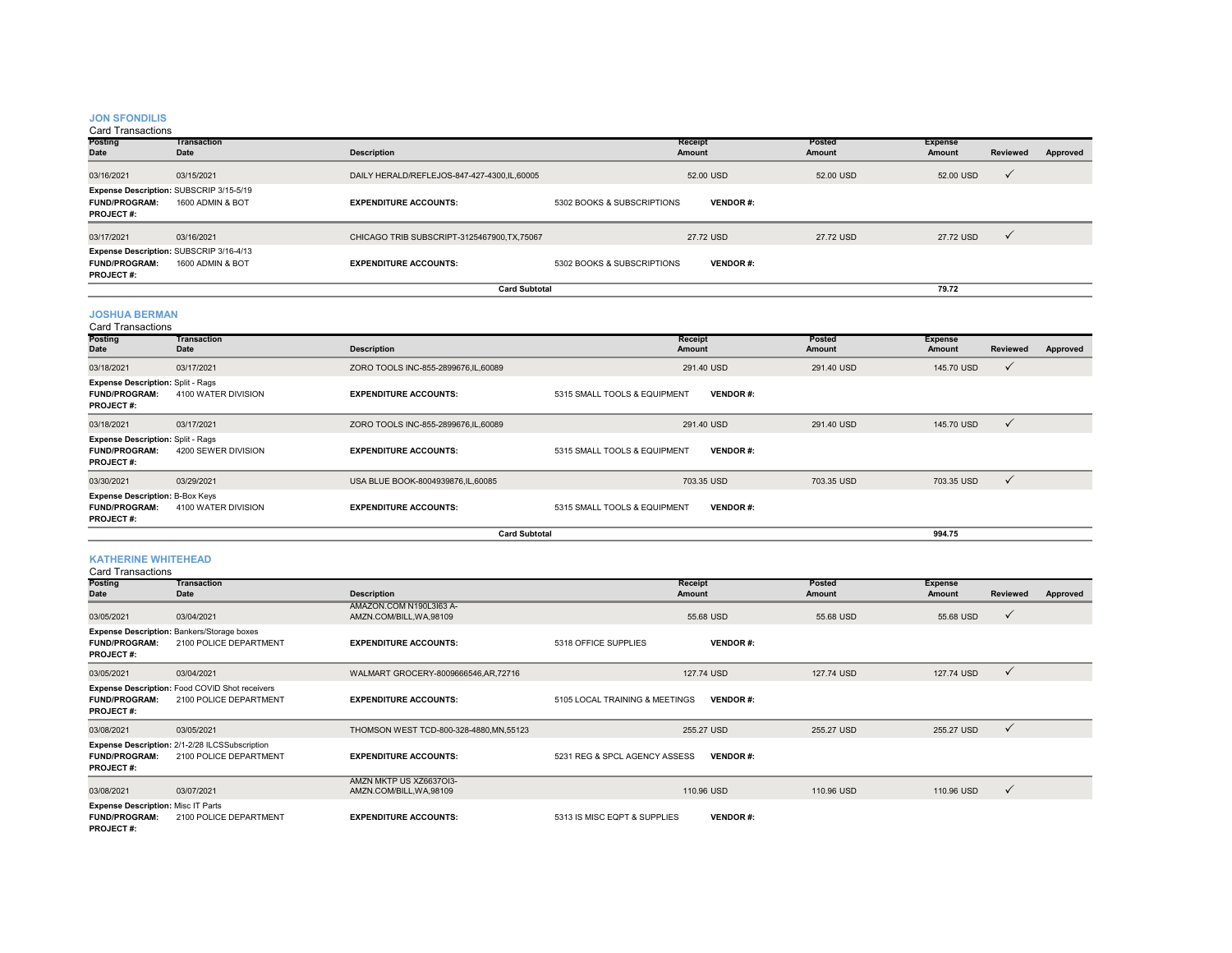|                                                                                  |                                                                           | AMZN MKTP US 7U77Z1NT3-                              |                                |                 |            |            |              |
|----------------------------------------------------------------------------------|---------------------------------------------------------------------------|------------------------------------------------------|--------------------------------|-----------------|------------|------------|--------------|
| 03/08/2021                                                                       | 03/07/2021                                                                | AMZN.COM/BILL, WA, 98109                             |                                | 65.95 USD       | 65.95 USD  | 65.95 USD  | ✓            |
| Expense Description: #136 Uniform<br><b>FUND/PROGRAM:</b><br>PROJECT#:           | 2100 POLICE DEPARTMENT                                                    | <b>EXPENDITURE ACCOUNTS:</b>                         | 5106 UNIFORM ALLOWANCE         | <b>VENDOR#:</b> |            |            |              |
| 03/08/2021                                                                       | 03/07/2021                                                                | AMAZON.COM 6B5YI43X3 A-<br>AMZN.COM/BILL.WA.98109    |                                | 60.79 USD       | 60.79 USD  | 60.79 USD  | $\checkmark$ |
| Expense Description: #104 Uniform<br><b>FUND/PROGRAM:</b><br><b>PROJECT#:</b>    | 2100 POLICE DEPARTMENT                                                    | <b>EXPENDITURE ACCOUNTS:</b>                         | 5106 UNIFORM ALLOWANCE         | <b>VENDOR#:</b> |            |            |              |
| 03/17/2021                                                                       | 03/16/2021                                                                | AMZN MKTP US 546IT4BK3-<br>AMZN.COM/BILL, WA, 98109  |                                | 49.90 USD       | 49.90 USD  | 49.90 USD  | $\checkmark$ |
| <b>FUND/PROGRAM:</b><br>PROJECT#:                                                | Expense Description: IT external Hard Drives<br>2100 POLICE DEPARTMENT    | <b>EXPENDITURE ACCOUNTS:</b>                         | 5313 IS MISC EQPT & SUPPLIES   | <b>VENDOR#:</b> |            |            |              |
| 03/17/2021                                                                       | 03/16/2021                                                                | AMAZON.COM 2O7K89DC3 A-<br>AMZN.COM/BILL, WA, 98109  |                                | 79.90 USD       | 79.90 USD  | 79.90 USD  | $\checkmark$ |
| Expense Description: 2 Camera cases<br><b>FUND/PROGRAM:</b><br><b>PROJECT#:</b>  | 2100 POLICE DEPARTMENT                                                    | <b>EXPENDITURE ACCOUNTS:</b>                         | 5317 MISC OPERATING SUPPLIES   | <b>VENDOR#:</b> |            |            |              |
| 03/17/2021                                                                       | 03/16/2021                                                                | NEPELRA-8582993150, CA, 92121                        |                                | 230.00 USD      | 230.00 USD | 230.00 USD | $\checkmark$ |
| <b>FUND/PROGRAM:</b><br>PROJECT#:                                                | Expense Description: Rocella 2021 membership<br>2110 DISPATCHERS          | <b>EXPENDITURE ACCOUNTS:</b>                         | 5222 MEMBERSHIP DUES           | <b>VENDOR#:</b> |            |            |              |
| 03/17/2021                                                                       | 03/17/2021                                                                | AMZN MKTP US J45UI21V3-<br>AMZN.COM/BILL, WA, 98109  |                                | 101.44 USD      | 101.44 USD | 101.44 USD | $\checkmark$ |
| Expense Description: #144 Uniform<br><b>FUND/PROGRAM:</b><br>PROJECT#:           | 2100 POLICE DEPARTMENT                                                    | <b>EXPENDITURE ACCOUNTS:</b>                         | 5106 UNIFORM ALLOWANCE         | <b>VENDOR#:</b> |            |            |              |
| 03/18/2021                                                                       | 03/17/2021                                                                | AMZN MKTP US 647V113D3-<br>AMZN.COM/BILL, WA, 98109  |                                | 65.54 USD       | 65.54 USD  | 65.54 USD  | $\checkmark$ |
| <b>FUND/PROGRAM:</b><br>PROJECT#:                                                | Expense Description: Cell phone holder/cable<br>2100 POLICE DEPARTMENT    | <b>EXPENDITURE ACCOUNTS:</b>                         | 5313 IS MISC EQPT & SUPPLIES   | <b>VENDOR#:</b> |            |            |              |
| 03/19/2021                                                                       | 03/18/2021                                                                | AMZN MKTP US 1B2UO6XD3-<br>AMZN.COM/BILL, WA, 98109  |                                | 213.72 USD      | 213.72 USD | 213.72 USD | $\checkmark$ |
| Expense Description: #117 Uniform<br><b>FUND/PROGRAM:</b><br>PROJECT#:           | 2100 POLICE DEPARTMENT                                                    | <b>EXPENDITURE ACCOUNTS:</b>                         | 5106 UNIFORM ALLOWANCE         | <b>VENDOR#:</b> |            |            |              |
| 03/19/2021                                                                       | 03/18/2021                                                                | TLK MARKETING AND SPOR-847-2298301,IL,60090-<br>6057 |                                | 12.00 USD       | 12.00 USD  | 12.00 USD  | $\checkmark$ |
| <b>FUND/PROGRAM:</b><br>PROJECT#:                                                | Expense Description: #150 Embroidery Uniform<br>2100 POLICE DEPARTMENT    | <b>EXPENDITURE ACCOUNTS:</b>                         | 5106 UNIFORM ALLOWANCE         | VENDOR#:        |            |            |              |
| 03/19/2021                                                                       | 03/19/2021                                                                | COMCAST CHICAGO-800-COMCAST, IL, 60173               |                                | 217.61 USD      | 217.61 USD | 217.61 USD | $\checkmark$ |
| <b>FUND/PROGRAM:</b><br>PROJECT#:                                                | Expense Description: 3/1-3/28 Internet for PD<br>1750 INFORMATION SYSTEMS | <b>EXPENDITURE ACCOUNTS:</b>                         | 5207 IS SERV & MAINT AGREEMENT | <b>VENDOR#:</b> |            |            |              |
| 03/22/2021                                                                       | 03/19/2021                                                                | ATT BILL PAYMENT-800-288-2020, TX, 75202             |                                | 141.35 USD      | 141.35 USD | 141.35 USD | $\checkmark$ |
| Expense Description: 3/11-4/10 Fiber<br><b>FUND/PROGRAM:</b><br><b>PROJECT#:</b> | 2110 DISPATCHERS                                                          | <b>EXPENDITURE ACCOUNTS:</b>                         | 5207 IS SERV & MAINT AGREEMENT | <b>VENDOR#:</b> |            |            |              |
| 03/23/2021                                                                       | 03/23/2021                                                                | AMZN MKTP US MQ7433OC3-<br>AMZN.COM/BILL, WA, 98109  |                                | 11.95 USD       | 11.95 USD  | 11.95 USD  | $\checkmark$ |
| Expense Description: Cell phone holder<br><b>FUND/PROGRAM:</b><br>PROJECT#:      | 2100 POLICE DEPARTMENT                                                    | <b>EXPENDITURE ACCOUNTS:</b>                         | 5106 UNIFORM ALLOWANCE         | <b>VENDOR#:</b> |            |            |              |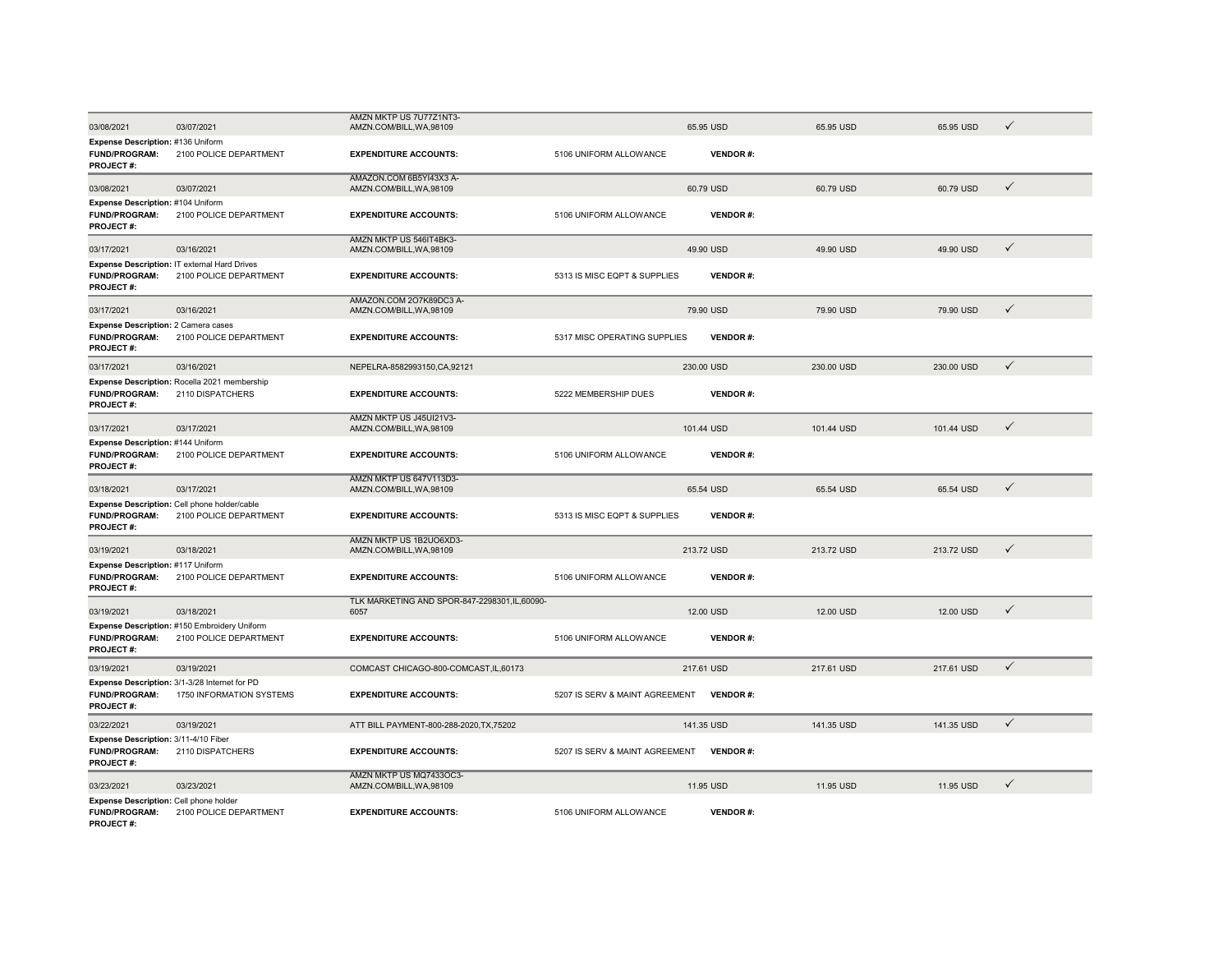| 03/25/2021                                                                                          | 03/24/2021                                                            | WHEELING ANIMAL HOSPIT-WHEELING,IL,60090            |                                          | 131.95 USD      | 131.95 USD   | 131.95 USD   | $\checkmark$ |
|-----------------------------------------------------------------------------------------------------|-----------------------------------------------------------------------|-----------------------------------------------------|------------------------------------------|-----------------|--------------|--------------|--------------|
| Expense Description: Animal Impound<br><b>FUND/PROGRAM:</b><br>PROJECT#:                            | 2100 POLICE DEPARTMENT                                                | <b>EXPENDITURE ACCOUNTS:</b>                        | 5202 ANIMAL IMPOUND                      | <b>VENDOR#:</b> |              |              |              |
| 03/25/2021                                                                                          | 03/24/2021                                                            | TYCOINTEGRATEDSECURITY-800-289-<br>2647, IN, 46256  |                                          | 124.81 USD      | 124.81 USD   | 124.81 USD   | $\checkmark$ |
| FUND/PROGRAM:<br><b>PROJECT#:</b>                                                                   | Expense Description: 3/1-5/31 Metra Alarm<br>1170 COMMUTER PARKING    | <b>EXPENDITURE ACCOUNTS:</b>                        | 5220 MAINT OFF/SPEC EQUIPMENT            | <b>VENDOR#:</b> |              |              |              |
| 03/25/2021                                                                                          | 03/25/2021                                                            | VZWRLSS IVR VB-800-922-0204, FL, 32746              |                                          | 1,026.31 USD    | 1,026.31 USD | 1,026.31 USD | $\checkmark$ |
| Expense Description: 2/5-3/4 Broadband<br><b>FUND/PROGRAM:</b><br>PROJECT#:                         | 1600 ADMIN & BOT                                                      | <b>EXPENDITURE ACCOUNTS:</b>                        | 5239 CELLULAR SERVICES                   | <b>VENDOR#:</b> |              |              |              |
| 03/26/2021                                                                                          | 03/25/2021                                                            | AMZN MKTP US DY6PM6HJ3-<br>AMZN.COM/BILL, WA, 98109 |                                          | 8.99 USD        | 8.99 USD     | 8.99 USD     | $\checkmark$ |
| <b>FUND/PROGRAM:</b><br>PROJECT#:                                                                   | Expense Description: Police Address Stamp<br>2100 POLICE DEPARTMENT   | <b>EXPENDITURE ACCOUNTS:</b>                        | 5318 OFFICE SUPPLIES                     | <b>VENDOR#:</b> |              |              |              |
| 03/26/2021                                                                                          | 03/26/2021                                                            | AMZN MKTP US FL7KO4893-<br>AMZN.COM/BILL, WA, 98109 |                                          | 24.95 USD       | 24.95 USD    | 24.95 USD    | $\checkmark$ |
| Expense Description: Records date stamp<br><b>FUND/PROGRAM:</b><br><b>PROJECT#:</b>                 | 2100 POLICE DEPARTMENT                                                | <b>EXPENDITURE ACCOUNTS:</b>                        | 5318 OFFICE SUPPLIES                     | <b>VENDOR#:</b> |              |              |              |
| 03/29/2021                                                                                          | 03/26/2021                                                            | STAPLS7327388533000001-877-8267755,MI,48375         |                                          | 269.16 USD      | 269.16 USD   | 269.16 USD   | $\checkmark$ |
| <b>FUND/PROGRAM:</b><br><b>PROJECT#:</b>                                                            | Expense Description: Toner, Envelopes, misc<br>2100 POLICE DEPARTMENT | <b>EXPENDITURE ACCOUNTS:</b>                        | 5318 OFFICE SUPPLIES                     | <b>VENDOR#:</b> |              |              |              |
| 03/30/2021                                                                                          | 03/29/2021                                                            | MICHAELS #9490-800-642-4235, TX, 75063              |                                          | 173.50 USD      | 173.50 USD   | 173.50 USD   | $\checkmark$ |
| <b>Expense Description: TC Week</b><br><b>Accounting Codes</b><br><b>FUND/PROGRAM:</b><br>PROJECT#: | 2110 DISPATCHERS                                                      | <b>EXPENDITURE ACCOUNTS:</b>                        | 5323 AWARDS/DECORATIONS                  | <b>VENDOR#:</b> |              |              |              |
| 03/30/2021                                                                                          | 03/30/2021                                                            | AMAZON.COM 9Z9UQ34R3 A-<br>AMZN.COM/BILL, WA, 98109 |                                          | 89.96 USD       | 89.96 USD    | 89.96 USD    | $\checkmark$ |
| Expense Description: #155 Uniform<br>FUND/PROGRAM:<br><b>PROJECT#:</b>                              | 2100 POLICE DEPARTMENT                                                | <b>EXPENDITURE ACCOUNTS:</b>                        | 5106 UNIFORM ALLOWANCE                   | <b>VENDOR#:</b> |              |              |              |
| 03/31/2021                                                                                          | 03/31/2021                                                            | AMZN MKTP US 0A4WI7DQ3-<br>AMZN.COM/BILL, WA, 98109 |                                          | 54.37 USD       | 54.37 USD    | 54.37 USD    | $\checkmark$ |
| Expense Description: Hand Sanitizer<br><b>FUND/PROGRAM:</b><br>PROJECT#:                            | 2100 POLICE DEPARTMENT<br>2020-011                                    | <b>EXPENDITURE ACCOUNTS:</b>                        | 5317 MISC OPERATING SUPPLIES             | <b>VENDOR#:</b> |              |              |              |
| 04/02/2021                                                                                          | 04/01/2021                                                            | WHEELING ANIMAL HOSPIT-WHEELING, IL, 60090          |                                          | 1,342.95 USD    | 1,342.95 USD | 1,342.95 USD | $\checkmark$ |
| Expense Description: CD 3cats 300 6th St<br><b>FUND/PROGRAM:</b><br>PROJECT#:                       | 2100 POLICE DEPARTMENT                                                | <b>EXPENDITURE ACCOUNTS:</b>                        | 5202 ANIMAL IMPOUND                      | <b>VENDOR#:</b> |              |              |              |
| 04/05/2021                                                                                          | 04/01/2021                                                            | PARTNERS AND PAWS-LISLE, IL, 60532                  |                                          | 30.60 USD       | 30.60 USD    | 30.60 USD    | $\checkmark$ |
| Expense Description: K-9 Vet<br>FUND/PROGRAM:<br><b>PROJECT#:</b>                                   | 2100 POLICE DEPARTMENT<br>2020-022                                    | <b>EXPENDITURE ACCOUNTS:</b>                        | 5299 MISC CONTRACTUAL SERVICES VENDOR #: |                 |              |              |              |
| 04/05/2021                                                                                          | 04/02/2021                                                            | RICOH USA, INC-8005650283, PA, 19355                |                                          | 62.26 USD       | 62.26 USD    | 62.26 USD    | $\checkmark$ |
| <b>FUND/PROGRAM:</b><br>PROJECT#:                                                                   | Expense Description: March PD Hall Copier<br>2100 POLICE DEPARTMENT   | <b>EXPENDITURE ACCOUNTS:</b>                        | 5220 MAINT OFF/SPEC EQUIPMENT            | <b>VENDOR#:</b> |              |              |              |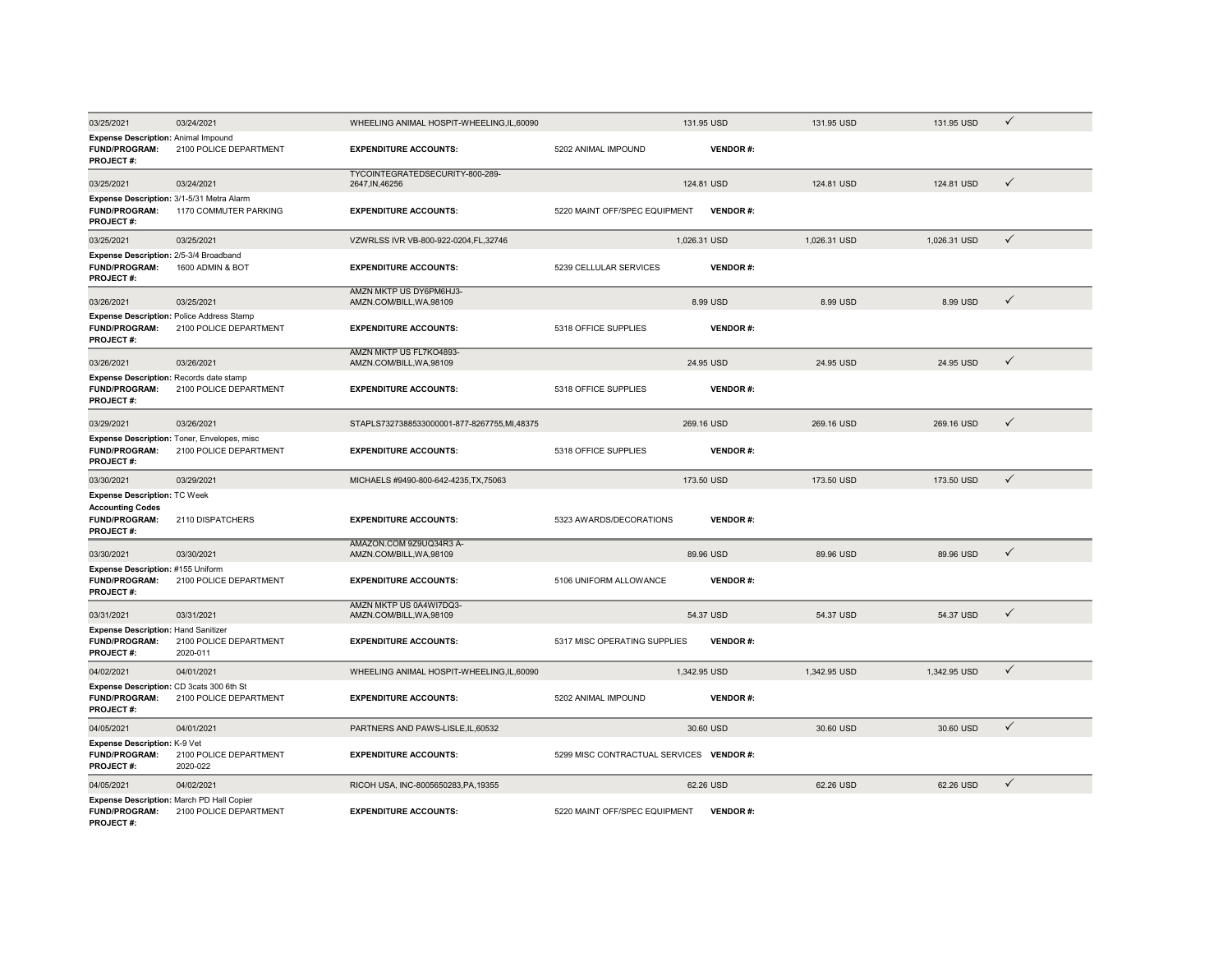| 04/05/2021                                                                            | 04/02/2021                                                              | STATE GRAPHICS-WHEELING.IL.60090                    |                              | 460.13 USD      | 460.13 USD | 50.00 USD<br>$\checkmark$  |  |
|---------------------------------------------------------------------------------------|-------------------------------------------------------------------------|-----------------------------------------------------|------------------------------|-----------------|------------|----------------------------|--|
| <b>FUND/PROGRAM:</b><br><b>PROJECT#:</b>                                              | Expense Description: #110 Business Cards<br>2100 POLICE DEPARTMENT      | <b>EXPENDITURE ACCOUNTS:</b>                        | 5106 UNIFORM ALLOWANCE       | <b>VENDOR#:</b> |            |                            |  |
| 04/05/2021                                                                            | 04/02/2021                                                              | STATE GRAPHICS-WHEELING.IL.60090                    |                              | 460.13 USD      | 460.13 USD | 410.13 USD<br>$\checkmark$ |  |
| <b>FUND/PROGRAM:</b><br><b>PROJECT#:</b>                                              | Expense Description: 5,000 Window Envelopes<br>2100 POLICE DEPARTMENT   | <b>EXPENDITURE ACCOUNTS:</b>                        | 5228 PRINTING & BINDING      | <b>VENDOR#:</b> |            |                            |  |
| 04/05/2021                                                                            | 04/02/2021                                                              | WAL-MART #1735-WHEELING,IL,60090                    |                              | 32.06 USD       | 32.06 USD  | 32.06 USD<br>$\checkmark$  |  |
| Expense Description: Licari's retire cake<br><b>FUND/PROGRAM:</b><br><b>PROJECT#:</b> | 2100 POLICE DEPARTMENT                                                  | <b>EXPENDITURE ACCOUNTS:</b>                        | 5323 AWARDS/DECORATIONS      | <b>VENDOR#:</b> |            |                            |  |
| 04/05/2021                                                                            | 04/04/2021                                                              | AMZN MKTP US 703QH5LL3-<br>AMZN.COM/BILL, WA, 98109 |                              | 21.98 USD       | 21.98 USD  | 21.98 USD<br>$\checkmark$  |  |
| <b>Expense Description: CSO 2 Nets</b><br><b>FUND/PROGRAM:</b><br>PROJECT#:           | 2100 POLICE DEPARTMENT                                                  | <b>EXPENDITURE ACCOUNTS:</b>                        | 5317 MISC OPERATING SUPPLIES | <b>VENDOR#:</b> |            |                            |  |
| 04/05/2021                                                                            | 04/04/2021                                                              | AMAZON.COM WE57H4YG3-<br>AMZN.COM/BILL.WA.98109     |                              | 151.96 USD      | 151.96 USD | 151.96 USD<br>$\checkmark$ |  |
| <b>FUND/PROGRAM:</b><br><b>PROJECT#:</b>                                              | Expense Description: L2 Switches/Server Shelf<br>2100 POLICE DEPARTMENT | <b>EXPENDITURE ACCOUNTS:</b>                        | 5313 IS MISC EQPT & SUPPLIES | <b>VENDOR#:</b> |            |                            |  |
|                                                                                       | <b>Card Subtotal</b>                                                    |                                                     |                              |                 |            | 5.805.74                   |  |

**5,805.74**

#### **LANA RUDNIK**

| <b>Card Transactions</b>                                                              |                                                                  |                                                 |                              |                 |                  |                          |              |          |
|---------------------------------------------------------------------------------------|------------------------------------------------------------------|-------------------------------------------------|------------------------------|-----------------|------------------|--------------------------|--------------|----------|
| <b>Posting</b><br>Date                                                                | <b>Transaction</b><br>Date                                       | <b>Description</b>                              | Receipt<br>Amount            |                 | Posted<br>Amount | <b>Expense</b><br>Amount | Reviewed     | Approved |
| 03/05/2021                                                                            | 03/04/2021                                                       | AMAZON.COM U17TI7WA3-<br>AMZN.COM/BILL.WA.98109 |                              | 38.97 USD       | 38.97 USD        | 38.97 USD                | $\checkmark$ |          |
| <b>Expense Description: Storage bins</b><br><b>FUND/PROGRAM:</b><br><b>PROJECT#:</b>  | 1240 FLEET SERVICES                                              | <b>EXPENDITURE ACCOUNTS:</b>                    | 5317 MISC OPERATING SUPPLIES | <b>VENDOR#:</b> |                  |                          |              |          |
| 03/05/2021                                                                            | 03/04/2021                                                       | GRAINGER-877-2022594,IL,60045-5202              |                              | 56.37 USD       | 56.37 USD        | 56.37 USD                | $\checkmark$ |          |
| <b>Expense Description: Part bags</b><br><b>FUND/PROGRAM:</b><br><b>PROJECT#:</b>     | 1240 FLEET SERVICES                                              | <b>EXPENDITURE ACCOUNTS:</b>                    | 5317 MISC OPERATING SUPPLIES | <b>VENDOR#:</b> |                  |                          |              |          |
| 03/05/2021                                                                            | 03/04/2021                                                       | GRAINGER-877-2022594,IL,60045-5202              |                              | 111.50 USD      | 111.50 USD       | 111.50 USD               | $\checkmark$ |          |
| <b>Expense Description: Part bins</b><br><b>FUND/PROGRAM:</b><br><b>PROJECT#:</b>     | 1240 FLEET SERVICES                                              | <b>EXPENDITURE ACCOUNTS:</b>                    | 5317 MISC OPERATING SUPPLIES | <b>VENDOR#:</b> |                  |                          |              |          |
| 03/08/2021                                                                            | 03/06/2021                                                       | MITCHELL1/SNAP-ON US-888-724-6742.CA.92064      |                              | 2.400.00 USD    | 2,400.00 USD     | 2,000.00 USD             | $\checkmark$ |          |
| Expense Description: Split - Shopkey 2021<br><b>FUND/PROGRAM:</b><br><b>PROJECT#:</b> | 1240 FLEET SERVICES                                              | <b>EXPENDITURE ACCOUNTS:</b>                    | 5315 SMALL TOOLS & EQUIPMENT | <b>VENDOR#:</b> |                  |                          |              |          |
| 03/08/2021                                                                            | 03/06/2021                                                       | MITCHELL1/SNAP-ON US-888-724-6742.CA.92064      |                              | 2.400.00 USD    | 2,400.00 USD     | 400.00 USD               | $\checkmark$ |          |
| <b>FUND/PROGRAM:</b><br>PROJECT#:                                                     | Expense Description: Split - Shopkey 2022<br>1240 FLEET SERVICES | <b>EXPENDITURE ACCOUNTS:</b>                    | 5315 SMALL TOOLS & EQUIPMENT | <b>VENDOR#:</b> |                  |                          |              |          |
| 03/09/2021                                                                            | 03/08/2021                                                       | IN ULTRA STROBE COMMU-815-4791717, IL, 60014    |                              | 349.90 USD      | 349.90 USD       | 349.90 USD               | $\checkmark$ |          |
| <b>Expense Description: Siren driver</b><br><b>FUND/PROGRAM:</b><br><b>PROJECT#:</b>  | 2200 FIRE DEPARTMENT                                             | <b>EXPENDITURE ACCOUNTS:</b>                    | 5310 VEHICLE MAINTENANCE     | <b>VENDOR#:</b> |                  |                          |              |          |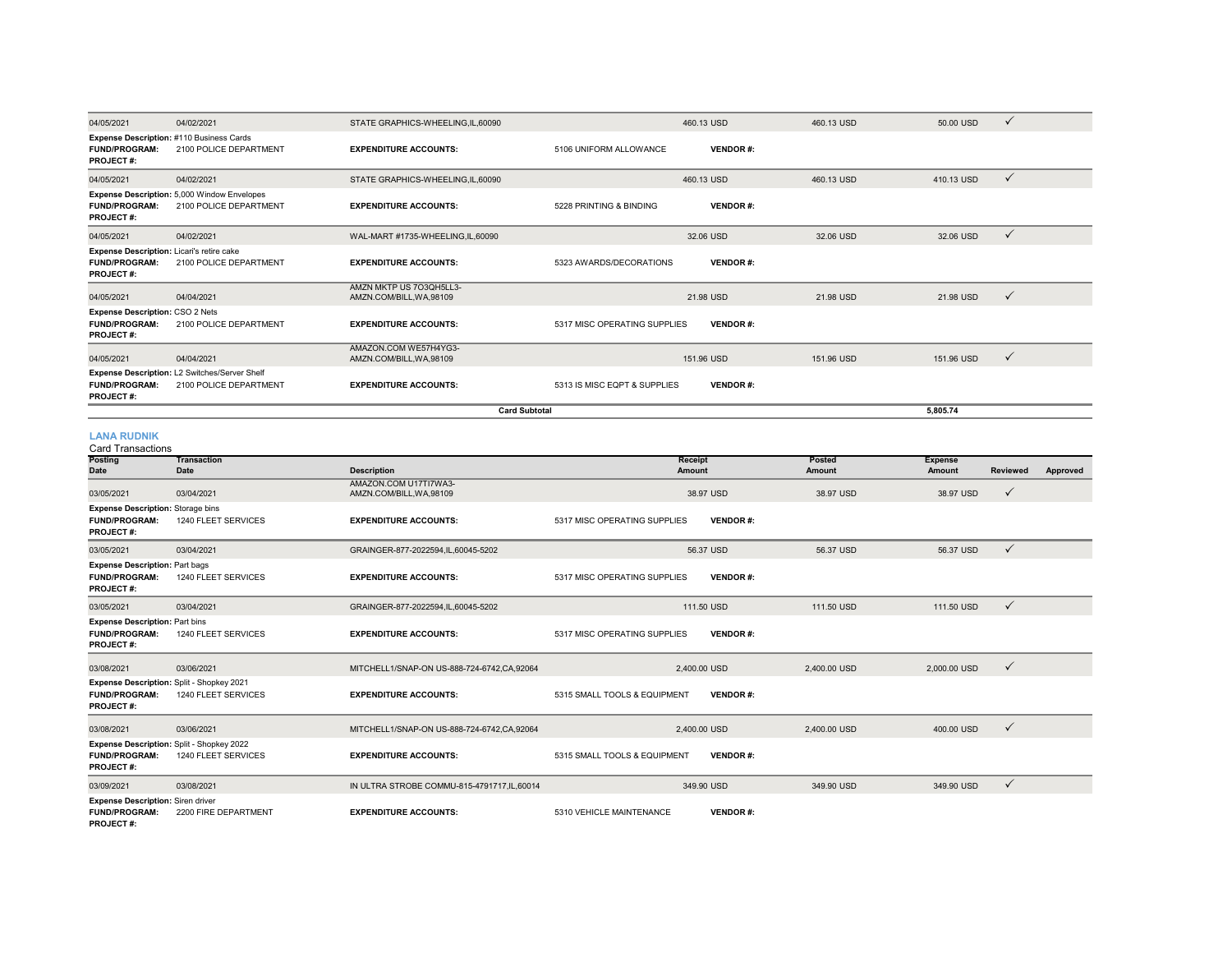| 03/10/2021                                                                               | 03/09/2021                     | AMAZON.COM BZ4PS07P3-<br>AMZN.COM/BILL, WA, 98109   |                              | 46.10 USD       | 46.10 USD  | 46.10 USD  | $\checkmark$ |
|------------------------------------------------------------------------------------------|--------------------------------|-----------------------------------------------------|------------------------------|-----------------|------------|------------|--------------|
| <b>Expense Description: Binders</b><br><b>FUND/PROGRAM:</b><br><b>PROJECT#:</b>          | 1500 PUBLIC WORKS ADMINISTRATI | <b>EXPENDITURE ACCOUNTS:</b>                        | 5318 OFFICE SUPPLIES         | <b>VENDOR#:</b> |            |            |              |
| 03/10/2021                                                                               | 03/09/2021                     | GRAINGER-877-2022594,IL,60045-5202                  |                              | 197.94 USD      | 197.94 USD | 197.94 USD | $\checkmark$ |
| <b>Expense Description: Air hose</b><br>FUND/PROGRAM:<br><b>PROJECT#:</b>                | 1240 FLEET SERVICES            | <b>EXPENDITURE ACCOUNTS:</b>                        | 5315 SMALL TOOLS & EQUIPMENT | <b>VENDOR#:</b> |            |            |              |
| 03/11/2021                                                                               | 03/10/2021                     | AMAZON.COM PE9OO2TW3-<br>AMZN.COM/BILL, WA, 98109   |                              | 74.04 USD       | 74.04 USD  | 74.04 USD  | $\checkmark$ |
| <b>Expense Description: Toner</b><br>FUND/PROGRAM:<br>PROJECT#:                          | 1400 CIP ENGINEERING           | <b>EXPENDITURE ACCOUNTS:</b>                        | 5317 MISC OPERATING SUPPLIES | <b>VENDOR#:</b> |            |            |              |
| 03/11/2021                                                                               | 03/10/2021                     | AMZN MKTP US TE9GR4373-<br>AMZN.COM/BILL, WA, 98109 |                              | 6.19 USD        | 6.19 USD   | 6.19 USD   | $\checkmark$ |
| Expense Description: Staple remover<br><b>FUND/PROGRAM:</b><br><b>PROJECT#:</b>          | 1400 CIP ENGINEERING           | <b>EXPENDITURE ACCOUNTS:</b>                        | 5318 OFFICE SUPPLIES         | <b>VENDOR#:</b> |            |            |              |
| 03/11/2021                                                                               | 03/10/2021                     | CINTAS CORP-972-9967900, OH, 45040-9151             |                              | 79.43 USD       | 79.43 USD  | 39.12 USD  | $\checkmark$ |
| <b>Expense Description:</b> Split - uniform service<br><b>FUND/PROGRAM:</b><br>PROJECT#: | 1240 FLEET SERVICES            | <b>EXPENDITURE ACCOUNTS:</b>                        | 5106 UNIFORM ALLOWANCE       | <b>VENDOR#:</b> |            |            |              |
| 03/11/2021                                                                               | 03/10/2021                     | CINTAS CORP-972-9967900.OH.45040-9151               |                              | 79.43 USD       | 79.43 USD  | 40.31 USD  | $\checkmark$ |
| Expense Description: Split - mat service<br>FUND/PROGRAM:<br><b>PROJECT#:</b>            | 1220 BUILDING SERVICES         | <b>EXPENDITURE ACCOUNTS:</b>                        | 5215 JANITORIAL SERVICES     | <b>VENDOR#:</b> |            |            |              |
| 03/15/2021                                                                               | 03/12/2021                     | IN SUBURBAN ACCENTS-847-7767474.IL.60008            |                              | 175,00 USD      | 175,00 USD | 175.00 USD | $\checkmark$ |
| Expense Description: Decals C-54<br>FUND/PROGRAM:<br>PROJECT#:                           | 2100 POLICE DEPARTMENT         | <b>EXPENDITURE ACCOUNTS:</b>                        | 5310 VEHICLE MAINTENANCE     | <b>VENDOR#:</b> |            |            |              |
| 03/15/2021                                                                               | 03/14/2021                     | AMZN MKTP US PO6NJ8WN3-<br>AMZN.COM/BILL, WA, 98109 |                              | 18.31 USD       | 18.31 USD  | 18.31 USD  | $\checkmark$ |
| <b>Expense Description: Stamps</b><br><b>FUND/PROGRAM:</b><br><b>PROJECT#:</b>           | 1400 CIP ENGINEERING           | <b>EXPENDITURE ACCOUNTS:</b>                        | 5318 OFFICE SUPPLIES         | <b>VENDOR#:</b> |            |            |              |
| 03/19/2021                                                                               | 03/18/2021                     | AMZN MKTP US IP2UI96G3-<br>AMZN.COM/BILL, WA, 98109 |                              | 29.97 USD       | 29.97 USD  | 29.97 USD  | $\checkmark$ |
| <b>Expense Description: Stamps</b><br><b>FUND/PROGRAM:</b><br>PROJECT#:                  | 1400 CIP ENGINEERING           | <b>EXPENDITURE ACCOUNTS:</b>                        | 5318 OFFICE SUPPLIES         | <b>VENDOR#:</b> |            |            |              |
| 03/22/2021                                                                               | 03/19/2021                     | NFPA NATL FIRE PROTECT-800-344-3555, MA, 02169      |                              | 175.00 USD      | 175,00 USD | 131.25 USD | $\checkmark$ |
| Expense Description: Split -NFPA 2021<br><b>FUND/PROGRAM:</b><br>PROJECT#:               | 1240 FLEET SERVICES            | <b>EXPENDITURE ACCOUNTS:</b>                        | 5302 BOOKS & SUBSCRIPTIONS   | <b>VENDOR#:</b> |            |            |              |
| 03/22/2021                                                                               | 03/19/2021                     | NFPA NATL FIRE PROTECT-800-344-3555, MA, 02169      |                              | 175.00 USD      | 175.00 USD | 43.75 USD  | $\checkmark$ |
| Expense Description: Split - NFPA 2022<br>FUND/PROGRAM:<br><b>PROJECT#:</b>              | 1240 FLEET SERVICES            | <b>EXPENDITURE ACCOUNTS:</b>                        | 5302 BOOKS & SUBSCRIPTIONS   | <b>VENDOR#:</b> |            |            |              |
| 03/22/2021                                                                               | 03/20/2021                     | AMZN MKTP US LO9BN4RR3-<br>AMZN.COM/BILL, WA, 98109 |                              | 8.99 USD        | 8.99 USD   | 8.99 USD   | $\checkmark$ |
| <b>Expense Description: Stamp</b><br><b>FUND/PROGRAM:</b><br><b>PROJECT#:</b>            | 1400 CIP ENGINEERING           | <b>EXPENDITURE ACCOUNTS:</b>                        | 5318 OFFICE SUPPLIES         | <b>VENDOR#:</b> |            |            |              |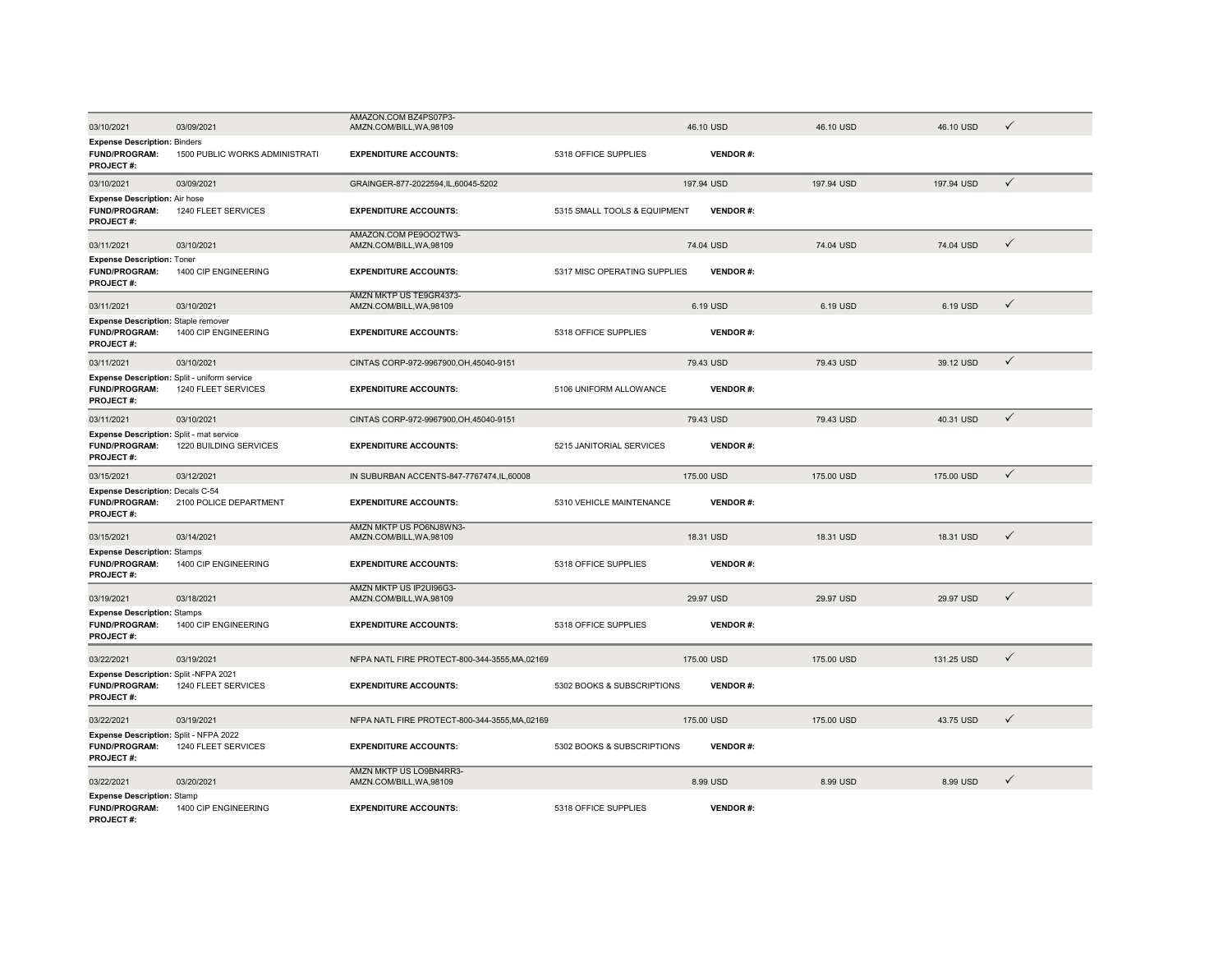| 03/22/2021                                                                                | 03/20/2021             | AMAZON.COM JD3ZP5FF3-<br>AMZN.COM/BILL, WA, 98109        |                              | 9.97 USD   |                 | 9.97 USD   | 9.97 USD   | $\checkmark$ |  |
|-------------------------------------------------------------------------------------------|------------------------|----------------------------------------------------------|------------------------------|------------|-----------------|------------|------------|--------------|--|
| Expense Description: Zep cleaner<br><b>FUND/PROGRAM:</b>                                  | 1240 FLEET SERVICES    | <b>EXPENDITURE ACCOUNTS:</b>                             | 5303 CHEMICALS               |            | <b>VENDOR#:</b> |            |            |              |  |
| <b>PROJECT#:</b>                                                                          |                        |                                                          |                              |            |                 |            |            |              |  |
| 03/22/2021                                                                                | 03/21/2021             | AMZN MKTP US 000J67PE3-<br>AMZN.COM/BILL, WA, 98109      |                              | 117.76 USD |                 | 117.76 USD | 34.29 USD  | $\checkmark$ |  |
| Expense Description: Split - filter<br>FUND/PROGRAM:<br>PROJECT#:                         | 1240 FLEET SERVICES    | <b>EXPENDITURE ACCOUNTS:</b>                             | 5310 VEHICLE MAINTENANCE     |            | <b>VENDOR#:</b> |            |            |              |  |
| 03/22/2021                                                                                | 03/21/2021             | AMZN MKTP US 000J67PE3-<br>AMZN.COM/BILL, WA, 98109      |                              | 117,76 USD |                 | 117.76 USD | 28.97 USD  | $\checkmark$ |  |
| Expense Description: Split - cord, box cutter<br><b>FUND/PROGRAM:</b><br><b>PROJECT#:</b> | 1240 FLEET SERVICES    | <b>EXPENDITURE ACCOUNTS:</b>                             | 5317 MISC OPERATING SUPPLIES |            | <b>VENDOR#:</b> |            |            |              |  |
| 03/22/2021                                                                                | 03/21/2021             | AMZN MKTP US 000J67PE3-<br>AMZN.COM/BILL, WA, 98109      |                              | 117.76 USD |                 | 117.76 USD | 54.50 USD  | $\checkmark$ |  |
| Expense Description: Split - office supplies<br><b>FUND/PROGRAM:</b><br>PROJECT#:         | 1400 CIP ENGINEERING   | <b>EXPENDITURE ACCOUNTS:</b>                             | 5318 OFFICE SUPPLIES         |            | <b>VENDOR#:</b> |            |            |              |  |
| 03/22/2021                                                                                | 03/21/2021             | AMZN MKTP US 1Y7N19NR3-<br>AMZN.COM/BILL, WA, 98109      |                              | 41.17 USD  |                 | 41.17 USD  | 41.17 USD  | $\checkmark$ |  |
| Expense Description: Stencil, etcher<br>FUND/PROGRAM:<br>PROJECT#:                        | 1240 FLEET SERVICES    | <b>EXPENDITURE ACCOUNTS:</b>                             | 5317 MISC OPERATING SUPPLIES |            | <b>VENDOR#:</b> |            |            |              |  |
| 03/23/2021                                                                                | 03/22/2021             | CUMMINS CSSNA - EV-8123774357, IN, 47201                 |                              | 949.07 USD |                 | 949.07 USD | 949.07 USD | $\checkmark$ |  |
| Expense Description: Sensors for 622<br><b>FUND/PROGRAM:</b><br>PROJECT#:                 | 2200 FIRE DEPARTMENT   | <b>EXPENDITURE ACCOUNTS:</b>                             | 5310 VEHICLE MAINTENANCE     |            | <b>VENDOR#:</b> |            |            |              |  |
| 03/23/2021                                                                                | 03/22/2021             | IN ULTRA STROBE COMMU-815-4791717, IL, 60014             |                              | 350.10 USD |                 | 350.10 USD | 350.10 USD | $\checkmark$ |  |
| Expense Description: Light bar<br><b>FUND/PROGRAM:</b><br>PROJECT#:                       | 1420 STREETS DIVISION  | <b>EXPENDITURE ACCOUNTS:</b>                             | 5310 VEHICLE MAINTENANCE     |            | <b>VENDOR#:</b> |            |            |              |  |
| 03/23/2021                                                                                | 03/22/2021             | IN ULTRA STROBE COMMU-815-4791717,IL,60014               |                              | 371.90 USD |                 | 371.90 USD | 371.90 USD | $\checkmark$ |  |
| Expense Description: LED flashers for P-49<br><b>FUND/PROGRAM:</b><br>PROJECT#:           | 2100 POLICE DEPARTMENT | <b>EXPENDITURE ACCOUNTS:</b>                             | 5310 VEHICLE MAINTENANCE     |            | <b>VENDOR#:</b> |            |            |              |  |
| 03/24/2021                                                                                | 03/23/2021             | <b>AMZN MKTP US 2086113L1-</b><br>AMZN.COM/BILL.WA.98109 |                              | 7.49 USD   |                 | 7.49 USD   | 7.49 USD   | $\checkmark$ |  |
| <b>Expense Description: Ink</b><br><b>FUND/PROGRAM:</b><br>PROJECT#:                      | 1400 CIP ENGINEERING   | <b>EXPENDITURE ACCOUNTS:</b>                             | 5318 OFFICE SUPPLIES         |            | <b>VENDOR#:</b> |            |            |              |  |
| 03/26/2021                                                                                | 03/25/2021             | AUTOMOTIVE LIFT INSTIT-607-7567775,NY,13045              |                              | 80.00 USD  |                 | 80.00 USD  | 80.00 USD  | $\checkmark$ |  |
| Expense Description: Lift safety manuals<br><b>FUND/PROGRAM:</b><br>PROJECT#:             | 1240 FLEET SERVICES    | <b>EXPENDITURE ACCOUNTS:</b>                             | 5302 BOOKS & SUBSCRIPTIONS   |            | <b>VENDOR#:</b> |            |            |              |  |
| 03/26/2021                                                                                | 03/25/2021             | CHICAGO PARTS AND SOUN-6303501500,IL,60007               |                              | 532.36 USD |                 | 532.36 USD | 532.36 USD | $\checkmark$ |  |
| Expense Description: Pads and rotors<br>FUND/PROGRAM:<br><b>PROJECT#:</b>                 | 2100 POLICE DEPARTMENT | <b>EXPENDITURE ACCOUNTS:</b>                             | 5310 VEHICLE MAINTENANCE     |            | <b>VENDOR#:</b> |            |            |              |  |
| 03/26/2021                                                                                | 03/25/2021             | CHICAGO PARTS AND SOUN-6303501500.IL.60007               |                              | 60.16 USD  |                 | 60.16 USD  | 60.16 USD  | ✓            |  |
| Expense Description: Spark plugs<br><b>FUND/PROGRAM:</b><br><b>PROJECT#:</b>              | 2100 POLICE DEPARTMENT | <b>EXPENDITURE ACCOUNTS:</b>                             | 5310 VEHICLE MAINTENANCE     |            | <b>VENDOR#:</b> |            |            |              |  |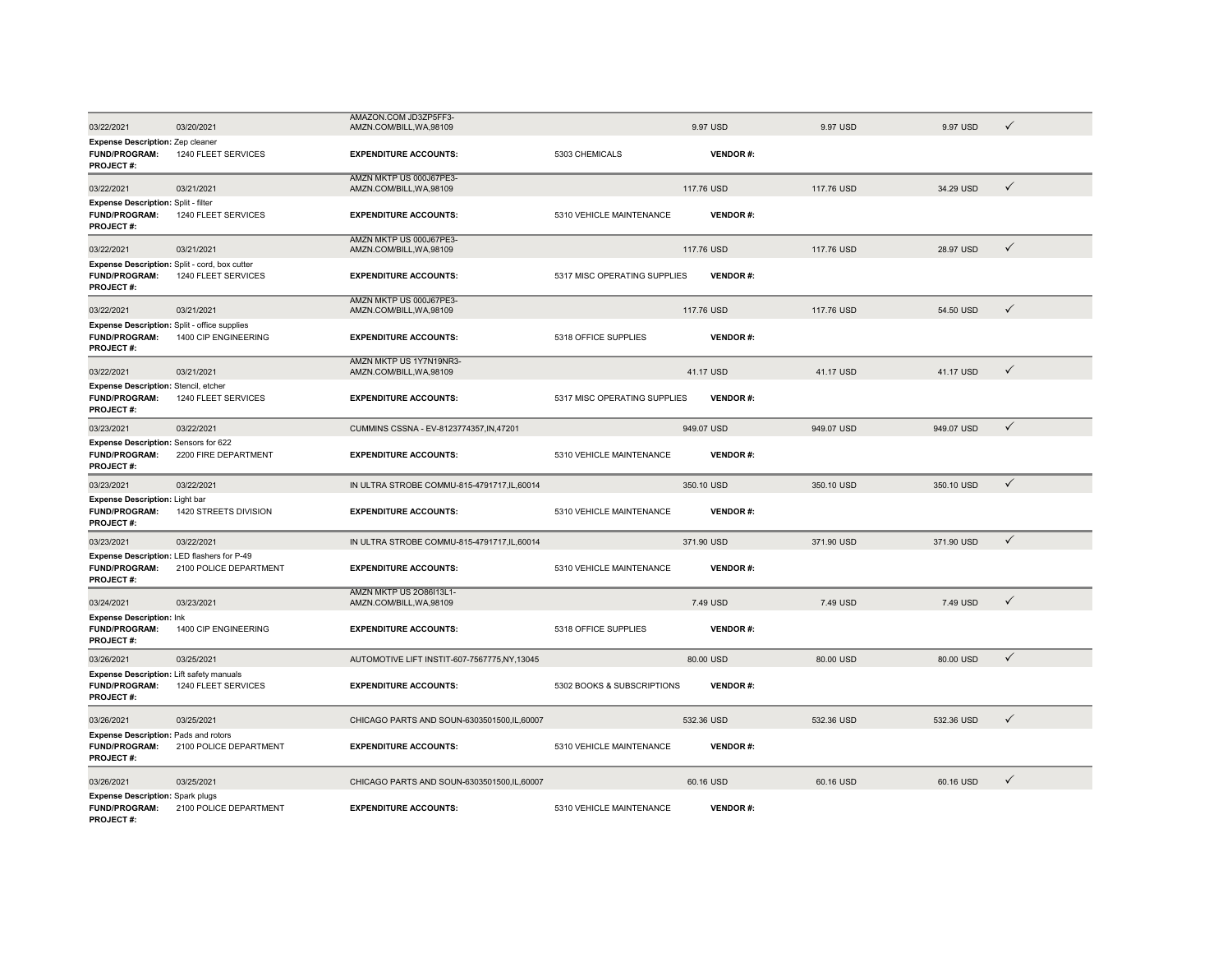| 03/26/2021                                                                                          | 03/25/2021                                                                   | ILSOS INT VEH RENEWAL-8667566041.IL.62756              |                                | 154.40 USD      | 154.40 USD   | 154.40 USD   | $\checkmark$ |
|-----------------------------------------------------------------------------------------------------|------------------------------------------------------------------------------|--------------------------------------------------------|--------------------------------|-----------------|--------------|--------------|--------------|
| Expense Description: Plate renewal A-32<br>FUND/PROGRAM:<br><b>PROJECT#:</b>                        | 2100 POLICE DEPARTMENT                                                       | <b>EXPENDITURE ACCOUNTS:</b>                           | 5310 VEHICLE MAINTENANCE       | <b>VENDOR#:</b> |              |              |              |
| 03/29/2021                                                                                          | 03/26/2021                                                                   | CINTAS CORP-972-9967900, OH, 45040-9151                |                                | 234.27 USD      | 234.27 USD   | 116.24 USD   | $\checkmark$ |
| Expense Description: Split - uniform service<br><b>FUND/PROGRAM:</b><br>PROJECT#:                   | 1240 FLEET SERVICES                                                          | <b>EXPENDITURE ACCOUNTS:</b>                           | 5106 UNIFORM ALLOWANCE         | <b>VENDOR#:</b> |              |              |              |
| 03/29/2021                                                                                          | 03/26/2021                                                                   | CINTAS CORP-972-9967900, OH, 45040-9151                |                                | 234.27 USD      | 234.27 USD   | 118.03 USD   | $\checkmark$ |
| Expense Description: Split - mat service<br>FUND/PROGRAM:<br><b>PROJECT#:</b>                       | 1220 BUILDING SERVICES                                                       | <b>EXPENDITURE ACCOUNTS:</b>                           | 5215 JANITORIAL SERVICES       | <b>VENDOR#:</b> |              |              |              |
| 03/29/2021                                                                                          | 03/26/2021                                                                   | GRAINGER-877-2022594,IL,60045-5202                     |                                | 341.95 USD      | 341.95 USD   | 341.95 USD   | $\checkmark$ |
| <b>Expense Description: Key box</b><br><b>FUND/PROGRAM:</b><br>PROJECT#:                            | 1240 FLEET SERVICES                                                          | <b>EXPENDITURE ACCOUNTS:</b>                           | 5317 MISC OPERATING SUPPLIES   | <b>VENDOR#:</b> |              |              |              |
| 03/29/2021                                                                                          | 03/28/2021                                                                   | AMZN MKTP US UP6856JF3-<br>AMZN.COM/BILL, WA, 98109    |                                | 19.55 USD       | 19.55 USD    | 19.55 USD    | $\checkmark$ |
| <b>Expense Description: Ribbon</b><br><b>FUND/PROGRAM:</b><br>PROJECT#:                             | 4100 WATER DIVISION                                                          | <b>EXPENDITURE ACCOUNTS:</b>                           | 5310 VEHICLE MAINTENANCE       | <b>VENDOR#:</b> |              |              |              |
| 03/30/2021                                                                                          | 03/29/2021                                                                   | AMZN MKTP US XE9Z741Z3-<br>AMZN.COM/BILL, WA, 98109    |                                | 197.76 USD      | 197.76 USD   | 197.76 USD   | $\checkmark$ |
| Expense Description: Printer for TLS300<br><b>FUND/PROGRAM:</b><br><b>PROJECT#:</b>                 | 1240 FLEET SERVICES                                                          | <b>EXPENDITURE ACCOUNTS:</b>                           | 5310 VEHICLE MAINTENANCE       | <b>VENDOR#:</b> |              |              |              |
| 04/02/2021                                                                                          | 04/01/2021                                                                   | CUMMINS CSSNA - EV-8123774357, IN, 47201               |                                | 416.17 USD      | 416.17 USD   | 416.17 USD   | $\checkmark$ |
| Expense Description: Particulate sensor 622<br>FUND/PROGRAM:<br><b>PROJECT#:</b>                    | 2200 FIRE DEPARTMENT                                                         | <b>EXPENDITURE ACCOUNTS:</b>                           | 5310 VEHICLE MAINTENANCE       | <b>VENDOR#:</b> |              |              |              |
| 04/02/2021                                                                                          | 04/01/2021                                                                   | ACME TRUCK BRAKE SUPP-ELK GROVE<br>VLG, IL, 60007-6014 |                                | 271.62 USD      | 271.62 USD   | 271.62 USD   | $\checkmark$ |
| <b>FUND/PROGRAM:</b><br>PROJECT#:                                                                   | Expense Description: ABS sensor and valve 1543<br>1220 BUILDING SERVICES     | <b>EXPENDITURE ACCOUNTS:</b>                           | 5310 VEHICLE MAINTENANCE       | <b>VENDOR#:</b> |              |              |              |
| 04/05/2021                                                                                          | 04/01/2021                                                                   | INTERSTATE POWERSYSTEM-CAROL<br>STREAM, IL, 60188      |                                | 1,845.00 USD    | 1,845.00 USD | 1,845.00 USD | $\checkmark$ |
| Expense Description: Module for 622<br><b>Accounting Codes</b><br><b>FUND/PROGRAM:</b><br>PROJECT#: | 2200 FIRE DEPARTMENT                                                         | <b>EXPENDITURE ACCOUNTS:</b>                           | 5310 VEHICLE MAINTENANCE       | <b>VENDOR#:</b> |              |              |              |
| 04/05/2021                                                                                          | 04/01/2021                                                                   | NAFA FLEET MGMT ASSOC-PRINCETON, NJ, 08540             |                                | 445.00 USD      | 445.00 USD   | 445.00 USD   | $\checkmark$ |
| <b>Expense Description: Fleet Toolbox</b><br><b>FUND/PROGRAM:</b><br>PROJECT#:                      | 1240 FLEET SERVICES                                                          | <b>EXPENDITURE ACCOUNTS:</b>                           | 5105 LOCAL TRAINING & MEETINGS | <b>VENDOR#:</b> |              |              |              |
| 04/05/2021                                                                                          | 04/02/2021                                                                   | SAFELITE AUTOGLASS-6142109192.OH.43235                 |                                | 322.32 USD      | 322.32 USD   | 322.32 USD   | $\checkmark$ |
| <b>FUND/PROGRAM:</b><br><b>PROJECT#:</b>                                                            | Expense Description: Replacement window 112<br>0051 LIABILITY INSURANCE FUND | <b>EXPENDITURE ACCOUNTS:</b>                           | 5272 INSURANCE CLAIMS          | <b>VENDOR#:</b> |              |              |              |
|                                                                                                     |                                                                              | <b>Card Subtotal</b>                                   |                                |                 |              | 10,535.73    |              |
| <b>LISA LEONTEOS</b>                                                                                |                                                                              |                                                        |                                |                 |              |              |              |

Card Transactions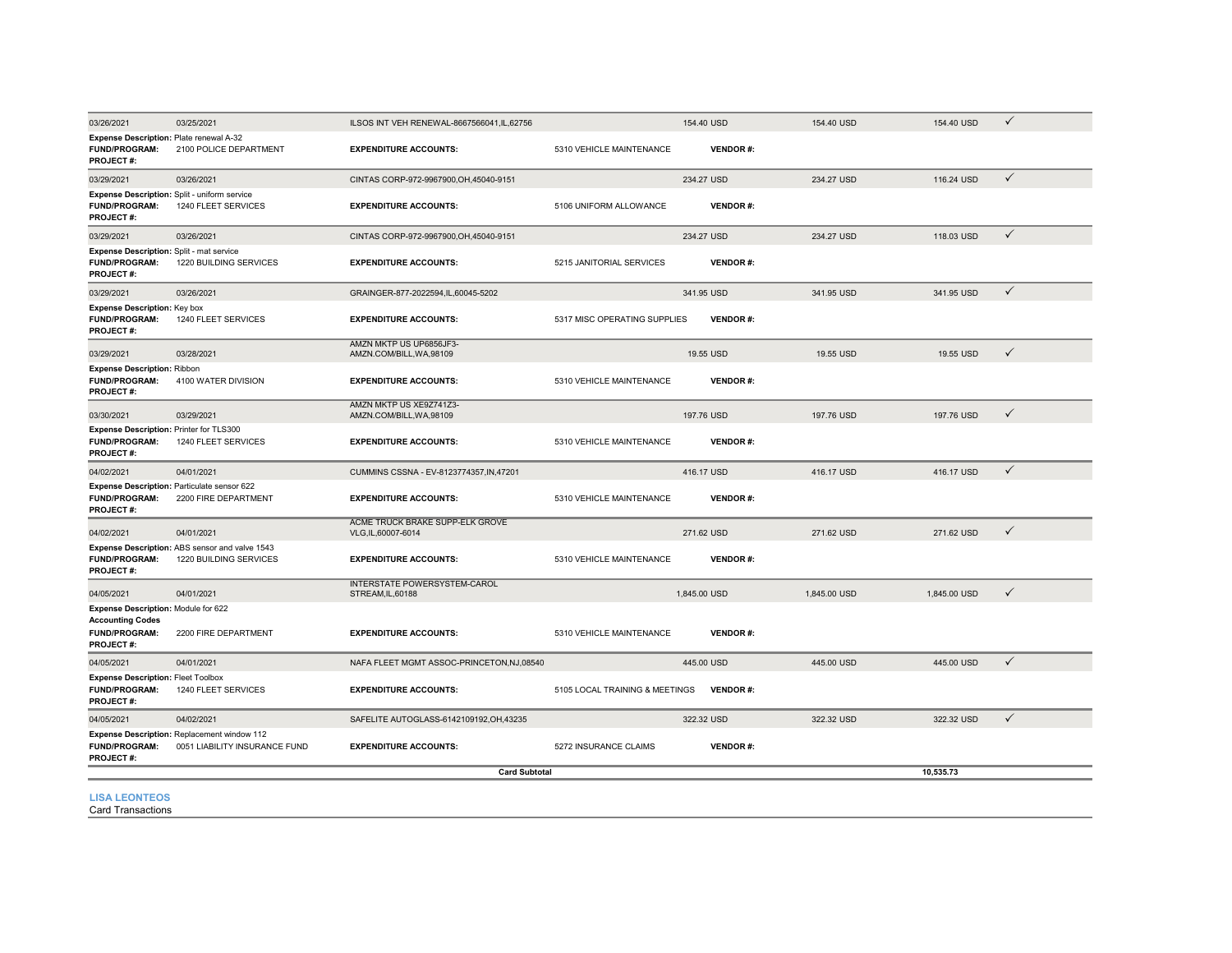| Posting                                                                                 | <b>Transaction</b>                                             |                                                   |                           | Receipt         | Posted       | <b>Expense</b> |                 |          |
|-----------------------------------------------------------------------------------------|----------------------------------------------------------------|---------------------------------------------------|---------------------------|-----------------|--------------|----------------|-----------------|----------|
| <b>Date</b>                                                                             | Date                                                           | <b>Description</b>                                |                           | Amount          | Amount       | Amount         | <b>Reviewed</b> | Approved |
| 03/05/2021                                                                              | 03/05/2021                                                     | FACEBK QGSB94XPQ2-MENLO PARK.CA.94025             |                           | 125,00 USD      | 125,00 USD   | 125,00 USD     | $\checkmark$    |          |
| <b>FUND/PROGRAM:</b><br><b>PROJECT#:</b>                                                | Expense Description: Dining Guide 2/24-3/4<br>1600 ADMIN & BOT | <b>EXPENDITURE ACCOUNTS:</b>                      | 5333 BUSINESS RECRUITMENT | <b>VENDOR#:</b> |              |                |                 |          |
| 03/08/2021                                                                              | 03/06/2021                                                     | FACEBK CAR2Y33QQ2-MENLO PARK,CA,94025             |                           | 3.58 USD        | 3.58 USD     | 3.58 USD       | $\checkmark$    |          |
| Expense Description: Dining Guide 3/21<br><b>FUND/PROGRAM:</b><br><b>PROJECT#:</b>      | 1600 ADMIN & BOT                                               | <b>EXPENDITURE ACCOUNTS:</b>                      | 5333 BUSINESS RECRUITMENT | <b>VENDOR#:</b> |              |                |                 |          |
| 03/19/2021                                                                              | 03/18/2021                                                     | AMAZON.COM X198M0QN3-<br>AMZN.COM/BILL, WA, 98109 |                           | 5.94 USD        | 5.94 USD     | 5.94 USD       | $\checkmark$    |          |
| <b>Expense Description: Office supplies</b><br><b>FUND/PROGRAM:</b><br><b>PROJECT#:</b> | 1600 ADMIN & BOT                                               | <b>EXPENDITURE ACCOUNTS:</b>                      | 5318 OFFICE SUPPLIES      | <b>VENDOR#:</b> |              |                |                 |          |
| 03/31/2021                                                                              | 03/31/2021                                                     | AMZN MKTP US-AMZN.COM/BILL, WA, 98109             |                           | $(5.99)$ USD    | $(5.99)$ USD | $(5.99)$ USD   | $\checkmark$    |          |
| <b>Expense Description: Shipping refund</b><br><b>FUND/PROGRAM:</b><br>PROJECT#:        | 1600 ADMIN & BOT                                               | <b>EXPENDITURE ACCOUNTS:</b>                      | 5318 OFFICE SUPPLIES      | <b>VENDOR#:</b> |              |                |                 |          |
| 04/05/2021                                                                              | 04/04/2021                                                     | FACEBK ZNETC3FPQ2-MENLO PARK,CA,94025             |                           | 125,00 USD      | 125,00 USD   | 125,00 USD     | $\checkmark$    |          |
| Expense Description: Dining Guide 3/4-4/3<br><b>FUND/PROGRAM:</b><br><b>PROJECT#:</b>   | 1600 ADMIN & BOT                                               | <b>EXPENDITURE ACCOUNTS:</b>                      | 5333 BUSINESS RECRUITMENT | <b>VENDOR#:</b> |              |                |                 |          |
|                                                                                         |                                                                | <b>Card Subtotal</b>                              |                           |                 |              | 253.53         |                 |          |

# **LUCA URSAN**

Card Transactions

| varu manoavuono<br>Posting<br>Date       | <b>Transaction</b><br><b>Date</b>                                          | <b>Description</b>                     | Receipt<br>Amount              |                 | Posted<br>Amount | <b>Expense</b><br>Amount | <b>Reviewed</b> | Approved |
|------------------------------------------|----------------------------------------------------------------------------|----------------------------------------|--------------------------------|-----------------|------------------|--------------------------|-----------------|----------|
|                                          |                                                                            |                                        |                                |                 |                  |                          |                 |          |
| 03/08/2021                               | 03/05/2021                                                                 | EASYDNS.COM-ETOBICOKE.ON.M8X 1Y3       | 15.18 USD                      |                 | 15.18 USD        | 15.18 USD                | $\checkmark$    |          |
| <b>FUND/PROGRAM:</b><br><b>PROJECT#:</b> | Expense Description: Domain Name Registration<br>1750 INFORMATION SYSTEMS  | <b>EXPENDITURE ACCOUNTS:</b>           | 5207 IS SERV & MAINT AGREEMENT | <b>VENDOR#:</b> |                  |                          |                 |          |
| 03/08/2021                               | 03/06/2021                                                                 | COMCAST CHICAGO-800-COMCAST.IL.60173   | 278.40 USD                     |                 | 278.40 USD       | 278.40 USD               | $\checkmark$    |          |
| <b>FUND/PROGRAM:</b><br><b>PROJECT#:</b> | Expense Description: Internet Svcs VH1 - March<br>1750 INFORMATION SYSTEMS | <b>EXPENDITURE ACCOUNTS:</b>           | 5207 IS SERV & MAINT AGREEMENT | <b>VENDOR#:</b> |                  |                          |                 |          |
| 03/17/2021                               | 03/17/2021                                                                 | COMCAST CHICAGO-800-COMCAST, IL, 60173 | 218,40 USD                     |                 | 218.40 USD       | 218.40 USD               | $\checkmark$    |          |
| <b>FUND/PROGRAM:</b><br>PROJECT#:        | Expense Description: Internet Svcs VH2 - March<br>1750 INFORMATION SYSTEMS | <b>EXPENDITURE ACCOUNTS:</b>           | 5207 IS SERV & MAINT AGREEMENT | <b>VENDOR#:</b> |                  |                          |                 |          |
| 03/19/2021                               | 03/18/2021                                                                 | DRI CISCO WEBEX-CS.CO/WBXHELP,MN,55343 | 215.40 USD                     |                 | 215.40 USD       | 215.40 USD               | $\checkmark$    |          |
| <b>FUND/PROGRAM:</b><br><b>PROJECT#:</b> | Expense Description: Webex Acct - Admin<br>1750 INFORMATION SYSTEMS        | <b>EXPENDITURE ACCOUNTS:</b>           | 5207 IS SERV & MAINT AGREEMENT | <b>VENDOR#:</b> |                  |                          |                 |          |
| 03/25/2021                               | 03/24/2021                                                                 | AT&T DATA-8003310500, GA, 30004        | 19.99 USD                      |                 | 19.99 USD        | 19.99 USD                | $\checkmark$    |          |
| <b>FUND/PROGRAM:</b><br>PROJECT#:        | Expense Description: Cell Svc iPad1 - April<br>1600 ADMIN & BOT            | <b>EXPENDITURE ACCOUNTS:</b>           | 5239 CELLULAR SERVICES         | <b>VENDOR#:</b> |                  |                          |                 |          |
| 03/25/2021                               | 03/24/2021                                                                 | AT&T DATA-8003310500, GA, 30004        | 19.99 USD                      |                 | 19.99 USD        | 19.99 USD                | $\checkmark$    |          |
| <b>FUND/PROGRAM:</b><br><b>PROJECT#:</b> | Expense Description: Cell Svc iPad 24 - April<br>1600 ADMIN & BOT          | <b>EXPENDITURE ACCOUNTS:</b>           | 5239 CELLULAR SERVICES         | <b>VENDOR#:</b> |                  |                          |                 |          |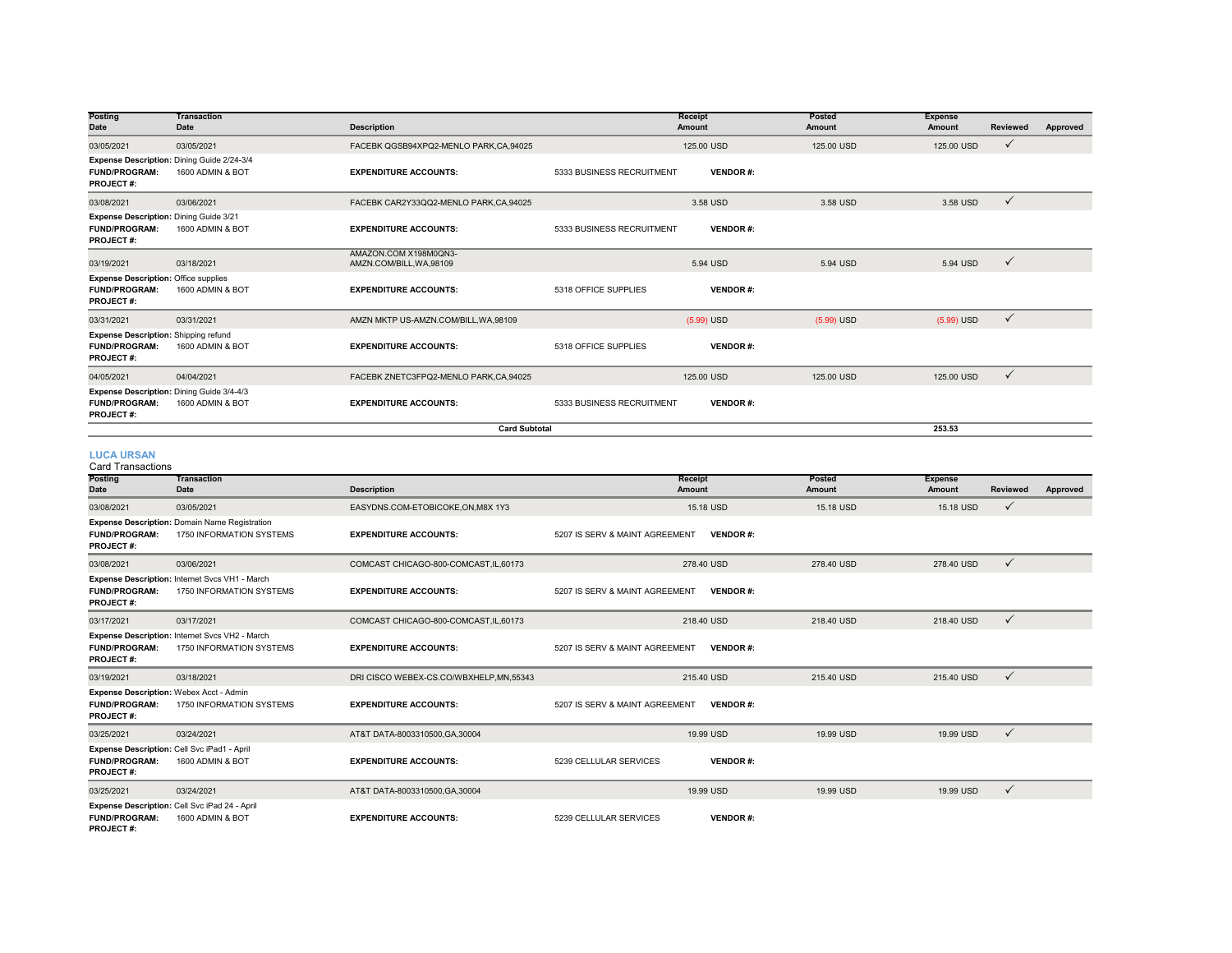| 03/29/2021                                                                           | 03/28/2021                                                                 | COMCAST CHICAGO-800-COMCAST, IL, 60173      |                                         | 263.40 USD               | 263.40 USD       | 263.40 USD               | ✓               |          |
|--------------------------------------------------------------------------------------|----------------------------------------------------------------------------|---------------------------------------------|-----------------------------------------|--------------------------|------------------|--------------------------|-----------------|----------|
| <b>FUND/PROGRAM:</b><br>PROJECT#:                                                    | Expense Description: Internet Svc PD - March<br>1750 INFORMATION SYSTEMS   | <b>EXPENDITURE ACCOUNTS:</b>                | 5207 IS SERV & MAINT AGREEMENT          | <b>VENDOR#:</b>          |                  |                          |                 |          |
| 03/30/2021                                                                           | 03/29/2021                                                                 | AT&T DATA-8003310500, GA, 30004             |                                         | 19.99 USD                | 19.99 USD        | 19.99 USD                | $\checkmark$    |          |
| <b>FUND/PROGRAM:</b><br>PROJECT#:                                                    | Expense Description: Cell Svc iPad22 - April<br>1600 ADMIN & BOT           | <b>EXPENDITURE ACCOUNTS:</b>                | 5239 CELLULAR SERVICES                  | <b>VENDOR#:</b>          |                  |                          |                 |          |
| 04/02/2021                                                                           | 04/01/2021                                                                 | MEDIASERVE MEDIASERVE-DALLAS, TX, 75247     |                                         | 60.00 USD                | 60.00 USD        | 60.00 USD                | $\checkmark$    |          |
| <b>FUND/PROGRAM:</b><br>PROJECT#:                                                    | Expense Description: Webcasting Sys Fees April<br>1750 INFORMATION SYSTEMS | <b>EXPENDITURE ACCOUNTS:</b>                | 5207 IS SERV & MAINT AGREEMENT          | <b>VENDOR#:</b>          |                  |                          |                 |          |
| 04/05/2021                                                                           | 04/02/2021                                                                 | AT&T DATA-8003310500, GA, 30004             |                                         | 19.99 USD                | 19.99 USD        | 19.99 USD                | $\checkmark$    |          |
| <b>FUND/PROGRAM:</b><br><b>PROJECT#:</b>                                             | Expense Description: Cell Svc iPad7 - April<br>1600 ADMIN & BOT            | <b>EXPENDITURE ACCOUNTS:</b>                | 5239 CELLULAR SERVICES                  | <b>VENDOR#:</b>          |                  |                          |                 |          |
|                                                                                      |                                                                            | <b>Card Subtotal</b>                        |                                         |                          |                  | 1,130.74                 |                 |          |
| <b>MARIANTHI THANOPOULOS</b><br><b>Card Transactions</b>                             |                                                                            |                                             |                                         |                          |                  |                          |                 |          |
| <b>Posting</b><br>Date                                                               | <b>Transaction</b><br>Date                                                 | <b>Description</b>                          |                                         | Receipt<br><b>Amount</b> | Posted<br>Amount | <b>Expense</b><br>Amount | <b>Reviewed</b> | Approved |
| 03/11/2021                                                                           | 03/10/2021                                                                 | EB MARCH IN-PERSON NE-8014137200, CA, 94103 |                                         | 15.00 USD                | 15.00 USD        | 15.00 USD                | $\checkmark$    |          |
| <b>FUND/PROGRAM:</b><br><b>PROJECT#:</b>                                             | Expense Description: BureauNetworkingEvent3/16<br>1600 ADMIN & BOT         | <b>EXPENDITURE ACCOUNTS:</b>                | 5105 LOCAL TRAINING & MEETINGS          | <b>VENDOR#:</b>          |                  |                          |                 |          |
|                                                                                      |                                                                            |                                             |                                         |                          |                  |                          |                 |          |
|                                                                                      |                                                                            | <b>Card Subtotal</b>                        |                                         |                          |                  | 15.00                    |                 |          |
| <b>MATTHEW R BROWNING</b><br><b>Card Transactions</b>                                |                                                                            |                                             |                                         |                          |                  |                          |                 |          |
| <b>Posting</b><br><b>Date</b>                                                        | <b>Transaction</b><br>Date                                                 | <b>Description</b>                          |                                         | <b>Receipt</b><br>Amount | Posted<br>Amount | <b>Expense</b><br>Amount | Reviewed        | Approved |
| 03/08/2021                                                                           | 03/05/2021                                                                 | HENRICHSENS FIRE AND S-WHEELING, IL, 60090  |                                         | 41.89 USD                | 41.89 USD        | 41.89 USD                | ✓               |          |
| <b>Expense Description:</b> fire ex recharge<br>FUND/PROGRAM:<br>PROJECT#:           | 2100 POLICE DEPARTMENT                                                     | <b>EXPENDITURE ACCOUNTS:</b>                | 5310 VEHICLE MAINTENANCE                | <b>VENDOR#:</b>          |                  |                          |                 |          |
| 03/18/2021                                                                           | 03/17/2021                                                                 | ZORO TOOLS INC-855-2899676,IL,60089         |                                         | 489.99 USD               | 489.99 USD       | 489.99 USD               | $\checkmark$    |          |
| Expense Description: generator cord reel<br><b>FUND/PROGRAM:</b><br><b>PROJECT#:</b> | 1220 BUILDING SERVICES                                                     | <b>EXPENDITURE ACCOUNTS:</b>                | 5311 BLDG/GROUNDS MAINTENANCE VENDOR #: |                          |                  |                          |                 |          |
|                                                                                      |                                                                            | <b>Card Subtotal</b>                        |                                         |                          |                  | 531.88                   |                 |          |
| <b>PATRICK AINSWORTH</b><br><b>Card Transactions</b>                                 |                                                                            |                                             |                                         |                          |                  |                          |                 |          |
| <b>Posting</b><br><b>Date</b>                                                        | <b>Transaction</b><br>Date                                                 | <b>Description</b>                          |                                         | Receipt<br>Amount        | Posted<br>Amount | <b>Expense</b><br>Amount | <b>Reviewed</b> | Approved |
| 03/22/2021                                                                           | 03/19/2021                                                                 | AMERICAN PLANNING A-3124319100.IL.60601     |                                         | 749.00 USD               | 749.00 USD       | 561.75 USD               | $\checkmark$    |          |
| <b>FUND/PROGRAM:</b><br><b>PROJECT#:</b>                                             | Expense Description: Membership Dues APA FY21<br>1600 ADMIN & BOT          | <b>EXPENDITURE ACCOUNTS:</b>                | 5222 MEMBERSHIP DUES                    | <b>VENDOR#:</b>          |                  |                          |                 |          |
| 03/22/2021                                                                           | 03/19/2021                                                                 | AMERICAN PLANNING A-3124319100.IL.60601     |                                         | 749.00 USD               | 749.00 USD       | 187.25 USD               | $\checkmark$    |          |

**FUND/PROGRAM:** 1600 ADMIN & BOT **EXPENDITURE ACCOUNTS:** 5222 MEMBERSHIP DUES**VENDOR #:**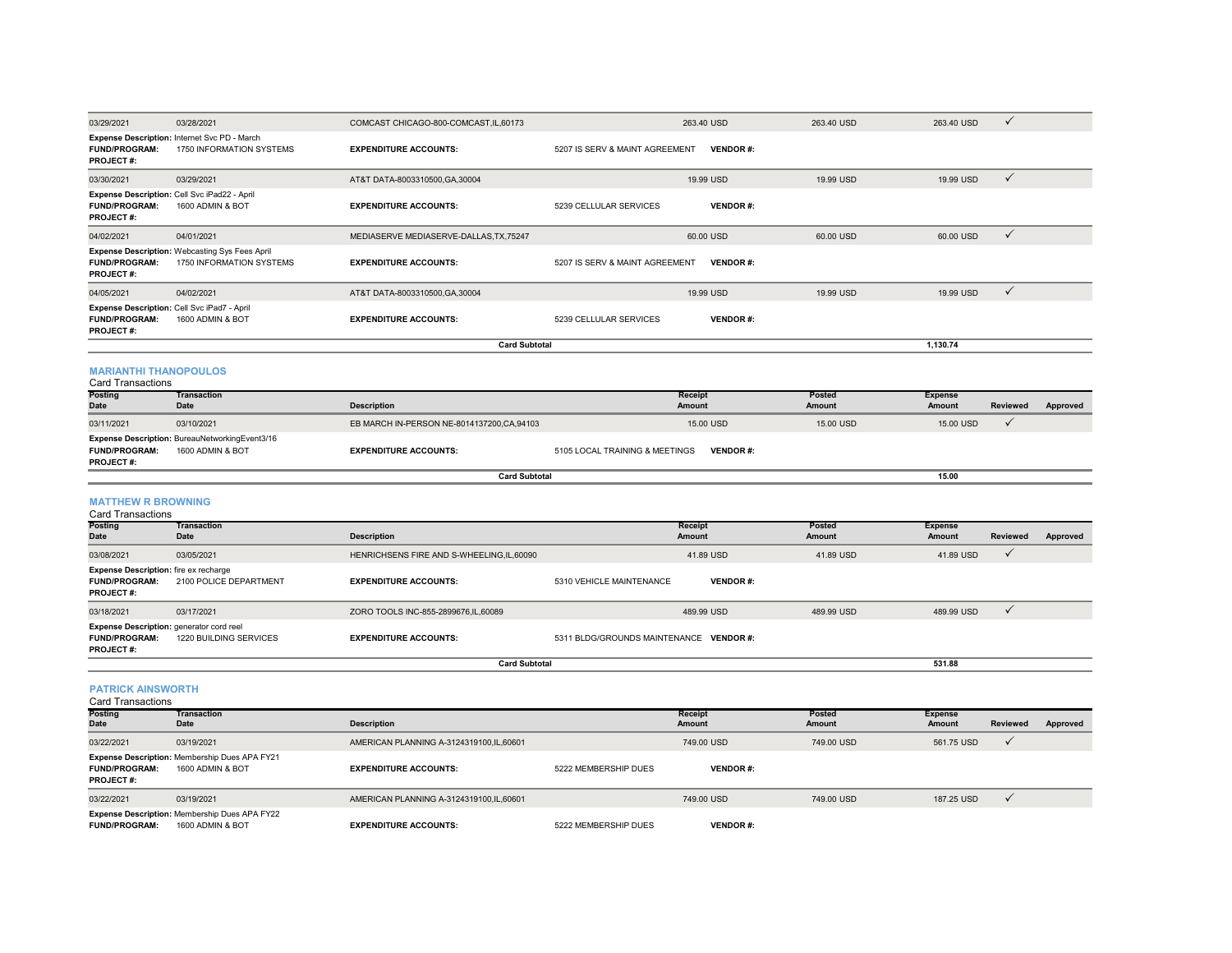|                                                                                           |                                                                          | <b>Card Subtotal</b>                       |                                |                          |                  | 749.00                   |              |          |
|-------------------------------------------------------------------------------------------|--------------------------------------------------------------------------|--------------------------------------------|--------------------------------|--------------------------|------------------|--------------------------|--------------|----------|
| <b>PETER RODGERS</b><br><b>Card Transactions</b>                                          |                                                                          |                                            |                                |                          |                  |                          |              |          |
| Posting<br><b>Date</b>                                                                    | <b>Transaction</b><br>Date                                               | <b>Description</b>                         |                                | <b>Receipt</b><br>Amount | Posted<br>Amount | <b>Expense</b><br>Amount | Reviewed     | Approved |
| 03/22/2021                                                                                | 03/19/2021                                                               | SAMSCLUB.COM-888-746-7726,AR,72712         |                                | 158.46 USD               | 158.46 USD       | 142.50 USD               | $\checkmark$ |          |
| Expense Description: Split - training food<br><b>FUND/PROGRAM:</b><br>PROJECT#:           | 2100 POLICE DEPARTMENT                                                   | <b>EXPENDITURE ACCOUNTS:</b>               | 5105 LOCAL TRAINING & MEETINGS | <b>VENDOR#:</b>          |                  |                          |              |          |
| 03/22/2021                                                                                | 03/19/2021                                                               | SAMSCLUB.COM-888-746-7726,AR,72712         |                                | 158.46 USD               | 158.46 USD       | 15.96 USD                | $\checkmark$ |          |
| Expense Description: Split - prisoner meal<br><b>FUND/PROGRAM:</b><br>PROJECT#:           | 2100 POLICE DEPARTMENT                                                   | <b>EXPENDITURE ACCOUNTS:</b>               | 5229 PRISONER WELFARE          | <b>VENDOR#:</b>          |                  |                          |              |          |
| 03/26/2021                                                                                | 03/24/2021                                                               | SAMSCLUB.COM-888-746-7726,AR,72712         |                                | 81.94 USD                | 81.94 USD        | 81.94 USD                | $\checkmark$ |          |
| <b>Expense Description: department coffee</b><br><b>FUND/PROGRAM:</b><br><b>PROJECT#:</b> | 2100 POLICE DEPARTMENT                                                   | <b>EXPENDITURE ACCOUNTS:</b>               | 5317 MISC OPERATING SUPPLIES   | <b>VENDOR#:</b>          |                  |                          |              |          |
|                                                                                           |                                                                          | <b>Card Subtotal</b>                       |                                |                          |                  | 240.40                   |              |          |
| <b>ROSE LEMANIS</b><br><b>Card Transactions</b>                                           |                                                                          |                                            |                                |                          |                  |                          |              |          |
| Posting<br>Date                                                                           | <b>Transaction</b><br>Date                                               | <b>Description</b>                         |                                | Receipt<br>Amount        | Posted<br>Amount | <b>Expense</b><br>Amount | Reviewed     | Approved |
| 03/05/2021                                                                                | 03/04/2021                                                               | OFFICEMAX/DEPOT 6869-800-463-3768,IL,60143 |                                | 52.64 USD                | 52.64 USD        | 52.64 USD                | $\checkmark$ |          |
| <b>Expense Description: TONER</b><br><b>FUND/PROGRAM:</b><br><b>PROJECT#:</b>             | 1500 PUBLIC WORKS ADMINISTRATI                                           | <b>EXPENDITURE ACCOUNTS:</b>               | 5318 OFFICE SUPPLIES           | <b>VENDOR#:</b>          |                  |                          |              |          |
| 03/09/2021                                                                                | 03/08/2021                                                               | ZORO TOOLS INC-855-2899676.IL.60089        |                                | 346.51 USD               | 346.51 USD       | 188,75 USD               | $\checkmark$ |          |
| <b>FUND/PROGRAM:</b><br><b>PROJECT#:</b>                                                  | Expense Description: Split-protective clothing<br>1220 BUILDING SERVICES | <b>EXPENDITURE ACCOUNTS:</b>               | 5319 PROTECTIVE CLOTHING       | <b>VENDOR#:</b>          |                  |                          |              |          |
| 03/09/2021                                                                                | 03/08/2021                                                               | ZORO TOOLS INC-855-2899676, IL, 60089      |                                | 346.51 USD               | 346.51 USD       | 62.70 USD                | $\checkmark$ |          |
| <b>FUND/PROGRAM:</b><br><b>PROJECT#:</b>                                                  | Expense Description: Split-protective clothing<br>1240 FLEET SERVICES    | <b>EXPENDITURE ACCOUNTS:</b>               | 5319 PROTECTIVE CLOTHING       | <b>VENDOR#:</b>          |                  |                          |              |          |
| 03/09/2021                                                                                | 03/08/2021                                                               | ZORO TOOLS INC-855-2899676.IL.60089        |                                | 346.51 USD               | 346.51 USD       | 23.77 USD                | $\checkmark$ |          |
| <b>FUND/PROGRAM:</b><br><b>PROJECT#:</b>                                                  | Expense Description: Split-protective clothing<br>1420 STREETS DIVISION  | <b>EXPENDITURE ACCOUNTS:</b>               | 5319 PROTECTIVE CLOTHING       | <b>VENDOR#:</b>          |                  |                          |              |          |
| 03/09/2021                                                                                | 03/08/2021                                                               | ZORO TOOLS INC-855-2899676,IL,60089        |                                | 346.51 USD               | 346.51 USD       | 23.76 USD                | $\checkmark$ |          |
| <b>FUND/PROGRAM:</b><br>PROJECT#:                                                         | Expense Description: Split-protective clothing<br>1430 FORESTRY DIVISION | <b>EXPENDITURE ACCOUNTS:</b>               | 5319 PROTECTIVE CLOTHING       | <b>VENDOR#:</b>          |                  |                          |              |          |
| 03/09/2021                                                                                | 03/08/2021                                                               | ZORO TOOLS INC-855-2899676,IL,60089        |                                | 346.51 USD               | 346.51 USD       | 23.77 USD                | $\checkmark$ |          |
| <b>FUND/PROGRAM:</b><br>PROJECT#:                                                         | Expense Description: Split-protective clothing<br>4100 WATER DIVISION    | <b>EXPENDITURE ACCOUNTS:</b>               | 5319 PROTECTIVE CLOTHING       | <b>VENDOR#:</b>          |                  |                          |              |          |
| 03/09/2021                                                                                | 03/08/2021                                                               | ZORO TOOLS INC-855-2899676, IL, 60089      |                                | 346.51 USD               | 346.51 USD       | 23.76 USD                | $\checkmark$ |          |
|                                                                                           | Expense Description: Split-protective clothing                           |                                            |                                |                          |                  |                          |              |          |

**FUND/PROGRAM:** 4200 SEWER DIVISION**EXPENDITURE ACCOUNTS:** 5319 PROTECTIVE CLOTHING **VENDOR #:**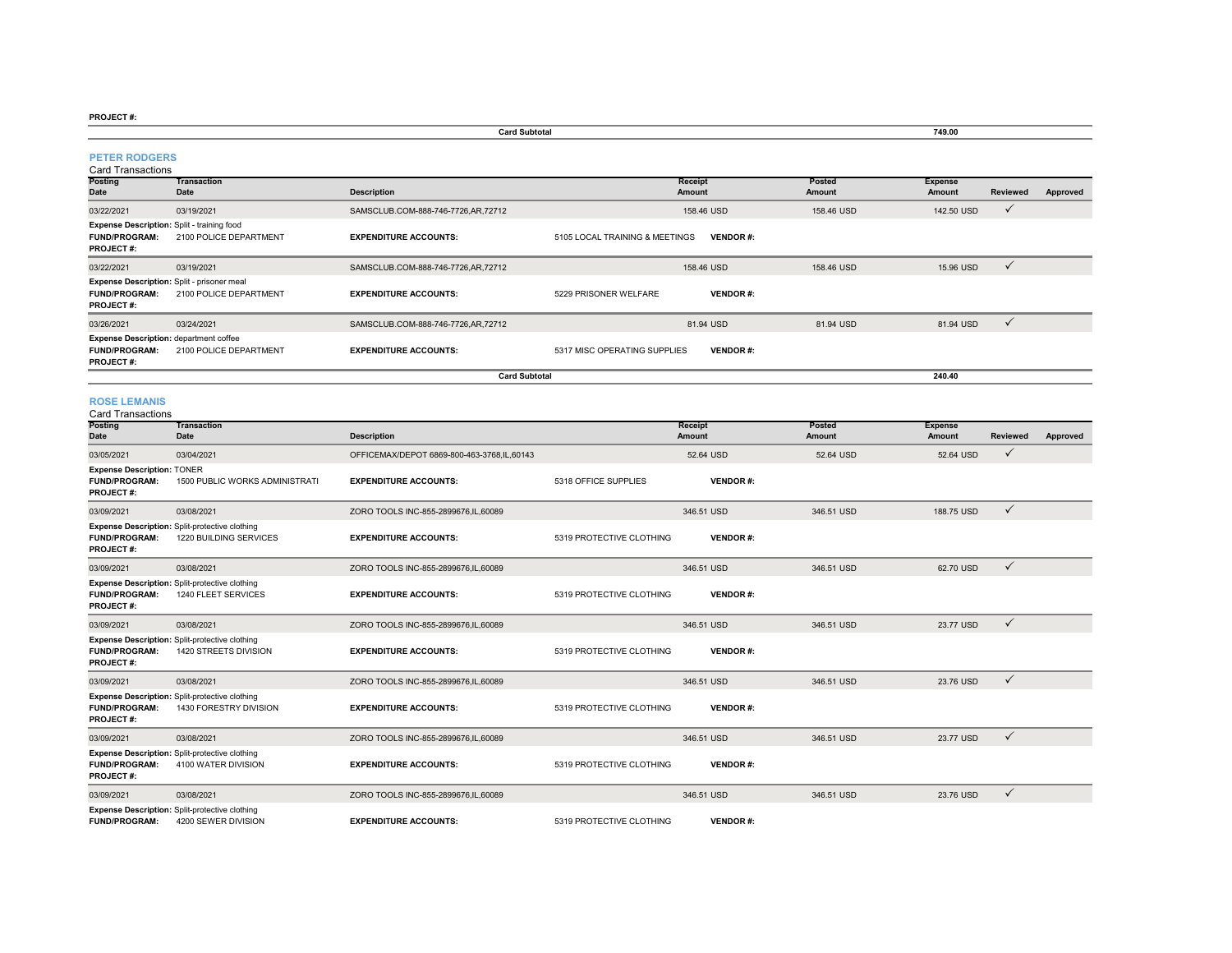| 03/10/2021                                                                                      | 03/09/2021                                                            | ILLINOIS AWWA-SAINT CHARLES, IL, 60174              |                                          | 56.00 USD       | 56.00 USD     | 56.00 USD     | ✓            |
|-------------------------------------------------------------------------------------------------|-----------------------------------------------------------------------|-----------------------------------------------------|------------------------------------------|-----------------|---------------|---------------|--------------|
| Expense Description: Webinar - Wolfgram<br><b>FUND/PROGRAM:</b><br><b>PROJECT#:</b>             | 4100 WATER DIVISION                                                   | <b>EXPENDITURE ACCOUNTS:</b>                        | 5105 LOCAL TRAINING & MEETINGS           | <b>VENDOR#:</b> |               |               |              |
| 03/10/2021                                                                                      | 03/09/2021                                                            | ILLINOIS AWWA-SAINT CHARLES, IL, 60174              |                                          | 56.00 USD       | 56.00 USD     | 56.00 USD     | $\checkmark$ |
| Expense Description: Webinar - Wolfgram<br><b>FUND/PROGRAM:</b><br>PROJECT#:                    | 4100 WATER DIVISION                                                   | <b>EXPENDITURE ACCOUNTS:</b>                        | 5105 LOCAL TRAINING & MEETINGS           | <b>VENDOR#:</b> |               |               |              |
| 03/11/2021                                                                                      | 03/10/2021                                                            | NINO S PIZZERIA-BUFFALO GROVE, IL, 60089            |                                          | $(31.60)$ USD   | $(31.60)$ USD | $(31.60)$ USD | $\checkmark$ |
| <b>Expense Description: tax refund</b><br><b>FUND/PROGRAM:</b><br>PROJECT#:                     | 1500 PUBLIC WORKS ADMINISTRATI                                        | <b>EXPENDITURE ACCOUNTS:</b>                        | 5317 MISC OPERATING SUPPLIES             | <b>VENDOR#:</b> |               |               |              |
| 03/12/2021                                                                                      | 03/11/2021                                                            | ILLINOIS AWWA-SAINT CHARLES, IL, 60174              |                                          | $(56.00)$ USD   | $(56.00)$ USD | $(56.00)$ USD | $\checkmark$ |
| Expense Description: webinar refund<br><b>FUND/PROGRAM:</b><br>PROJECT#:                        | 4100 WATER DIVISION                                                   | <b>EXPENDITURE ACCOUNTS:</b>                        | 5105 LOCAL TRAINING & MEETINGS           | <b>VENDOR#:</b> |               |               |              |
| 03/15/2021                                                                                      | 03/13/2021                                                            | AMAZON.COM 6895E4493-<br>AMZN.COM/BILL, WA, 98109   |                                          | 23.09 USD       | 23.09 USD     | 23.09 USD     | $\checkmark$ |
| <b>Expense Description: Planner</b><br><b>FUND/PROGRAM:</b><br><b>PROJECT#:</b>                 | 1500 PUBLIC WORKS ADMINISTRATI                                        | <b>EXPENDITURE ACCOUNTS:</b>                        | 5318 OFFICE SUPPLIES                     | <b>VENDOR#:</b> |               |               |              |
| 03/19/2021                                                                                      | 03/18/2021                                                            | OFFICEMAX/DEPOT 6869-800-463-3768.IL.60143          |                                          | 25.30 USD       | 25.30 USD     | 25.30 USD     | $\checkmark$ |
| Expense Description: Label Tape<br><b>Accounting Codes</b><br><b>FUND/PROGRAM:</b><br>PROJECT#: | 1500 PUBLIC WORKS ADMINISTRATI                                        | <b>EXPENDITURE ACCOUNTS:</b>                        | 5318 OFFICE SUPPLIES                     | <b>VENDOR#:</b> |               |               |              |
| 03/23/2021                                                                                      | 03/22/2021                                                            | OFFICEMAX/DEPOT 6869-800-463-3768,IL,60143          |                                          | 30.99 USD       | 30.99 USD     | 30.99 USD     | $\checkmark$ |
| <b>Expense Description: Stamp</b><br><b>FUND/PROGRAM:</b><br><b>PROJECT#:</b>                   | 1500 PUBLIC WORKS ADMINISTRATI                                        | <b>EXPENDITURE ACCOUNTS:</b>                        | 5318 OFFICE SUPPLIES                     | <b>VENDOR#:</b> |               |               |              |
| 03/29/2021                                                                                      | 03/26/2021                                                            | STERICYCLE-8667837422,IL,60045                      |                                          | 38.02 USD       | 38.02 USD     | 38.02 USD     | $\checkmark$ |
| <b>FUND/PROGRAM:</b><br>PROJECT#:                                                               | Expense Description: hazardous waste p/u March<br>4200 SEWER DIVISION | <b>EXPENDITURE ACCOUNTS:</b>                        | 5299 MISC CONTRACTUAL SERVICES VENDOR #: |                 |               |               |              |
| 04/01/2021                                                                                      | 03/31/2021                                                            | AMZN MKTP US 3M1KJ2RY3-<br>AMZN.COM/BILL, WA, 98109 |                                          | 148.88 USD      | 148.88 USD    | 148.88 USD    | $\checkmark$ |
| Expense Description: external hard drive<br><b>FUND/PROGRAM:</b><br><b>PROJECT#:</b>            | 4200 SEWER DIVISION                                                   | <b>EXPENDITURE ACCOUNTS:</b>                        | 5315 SMALL TOOLS & EQUIPMENT             | <b>VENDOR#:</b> |               |               |              |
| 04/01/2021                                                                                      | 03/31/2021                                                            | AMZN MKTP US 0M8U381L3-<br>AMZN.COM/BILL.WA.98109   |                                          | 9.99 USD        | 9.99 USD      | 9.99 USD      | $\checkmark$ |
| <b>FUND/PROGRAM:</b><br><b>PROJECT#:</b>                                                        | Expense Description: hard drive carrying case<br>4200 SEWER DIVISION  | <b>EXPENDITURE ACCOUNTS:</b>                        | 5315 SMALL TOOLS & EQUIPMENT             | <b>VENDOR#:</b> |               |               |              |
| 04/01/2021                                                                                      | 03/31/2021                                                            | AMERICAN PUBLIC WORKS-8164726100.MO.84108           |                                          | 100.00 USD      | 100.00 USD    | 100,00 USD    | ✓            |
| Expense Description: webinar - Hoffman<br>FUND/PROGRAM:<br>PROJECT#:                            | 1420 STREETS DIVISION                                                 | <b>EXPENDITURE ACCOUNTS:</b>                        | 5105 LOCAL TRAINING & MEETINGS           | <b>VENDOR#:</b> |               |               |              |
| 04/02/2021                                                                                      | 04/01/2021                                                            | AMERICAN PUBLIC WORKS-8164726100.MO.84108           |                                          | 250.10 USD      | 250.10 USD    | 250.10 USD    | $\checkmark$ |
| Expense Description: 1st Responder Flags<br><b>FUND/PROGRAM:</b>                                | 1220 BUILDING SERVICES                                                | <b>EXPENDITURE ACCOUNTS:</b>                        | 5311 BLDG/GROUNDS MAINTENANCE VENDOR #:  |                 |               |               |              |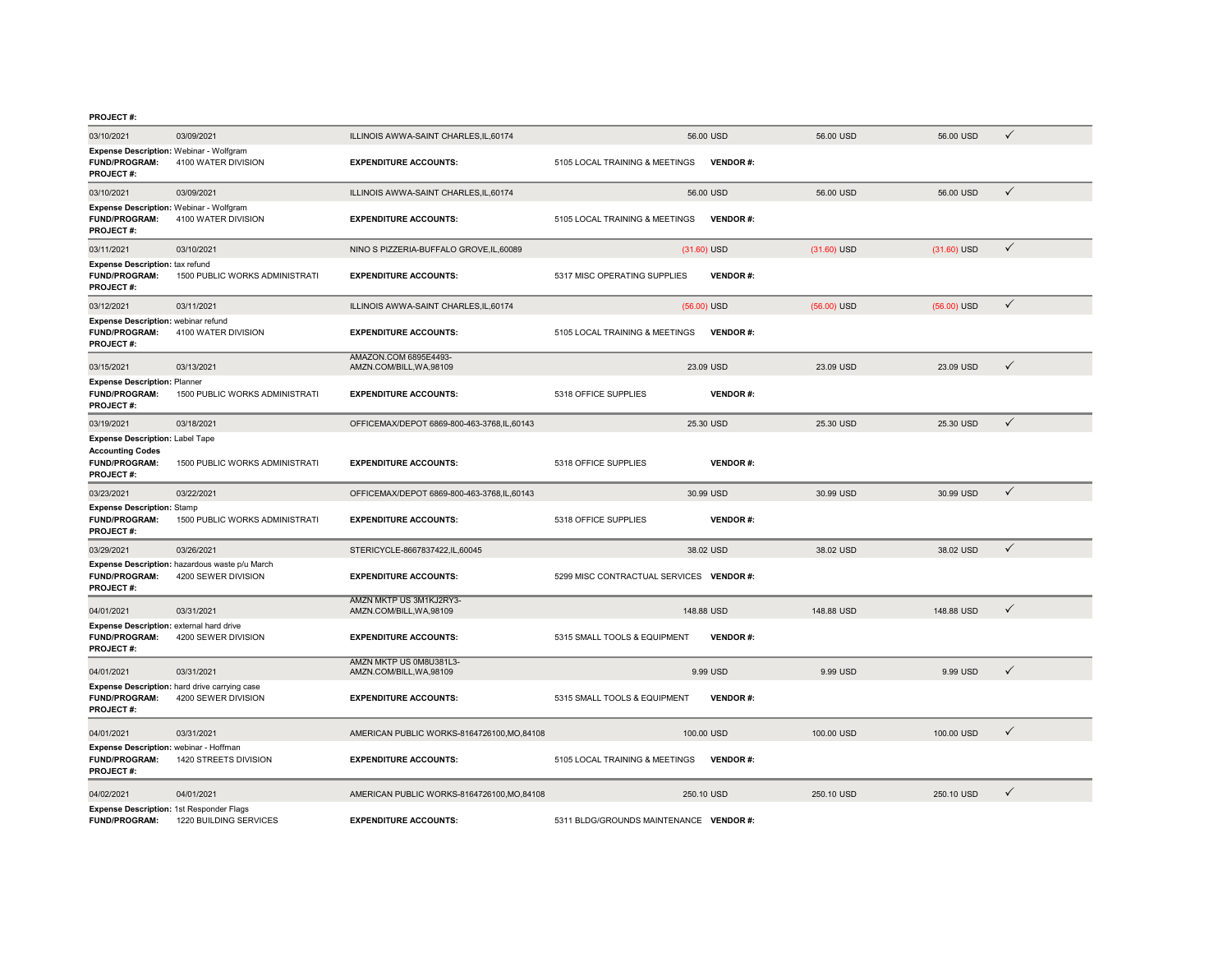| 1.15955177                                                                |                                |                                                   |                              |                 |           |  |
|---------------------------------------------------------------------------|--------------------------------|---------------------------------------------------|------------------------------|-----------------|-----------|--|
| 04/05/2021                                                                | 04/04/2021                     | AMAZON.COM OG42R6ZD3-<br>AMZN.COM/BILL, WA, 98109 | 84.96 USD                    | 84.96 USD       | 84.96 USD |  |
| <b>Expense Description:</b> dept. coffee supplies<br><b>FUND/PROGRAM:</b> | 1500 PUBLIC WORKS ADMINISTRATI | <b>EXPENDITURE ACCOUNTS:</b>                      | 5317 MISC OPERATING SUPPLIES | <b>VENDOR#:</b> |           |  |
| <b>PROJECT#:</b>                                                          |                                |                                                   | <b>Card Subtotal</b>         |                 | 1.134.88  |  |
|                                                                           |                                |                                                   |                              |                 |           |  |

# **SEAN LINDSAY**

Card Transactions

| Posting<br>Date                                                                         | <b>Transaction</b><br>Date | <b>Description</b>                                  |                                         | Receipt<br>Amount | Posted<br>Amount | <b>Expense</b><br>Amount | <b>Reviewed</b> | Approved |
|-----------------------------------------------------------------------------------------|----------------------------|-----------------------------------------------------|-----------------------------------------|-------------------|------------------|--------------------------|-----------------|----------|
| 03/18/2021                                                                              | 03/17/2021                 | NORTH AMERICAN CORP-8478324000,IL,60025             |                                         | 1,800,18 USD      | 1.800.18 USD     | 1,800.18 USD             | $\checkmark$    |          |
| <b>Expense Description: Janitorial supplies</b><br><b>FUND/PROGRAM:</b><br>PROJECT#:    | 1220 BUILDING SERVICES     | <b>EXPENDITURE ACCOUNTS:</b>                        | 5309 JANITORIAL SUPPLIES                | <b>VENDOR#:</b>   |                  |                          |                 |          |
| 03/19/2021                                                                              | 03/18/2021                 | AMZN MKTP US 2R2FN16B3-<br>AMZN.COM/BILL, WA, 98109 |                                         | 387.68 USD        | 387.68 USD       | 387.68 USD               | ✓               |          |
| Expense Description: Fluorescent ballasts<br><b>FUND/PROGRAM:</b><br>PROJECT#:          | 1220 BUILDING SERVICES     | <b>EXPENDITURE ACCOUNTS:</b>                        | 5311 BLDG/GROUNDS MAINTENANCE VENDOR #: |                   |                  |                          |                 |          |
| 03/19/2021                                                                              | 03/18/2021                 | NORTH AMERICAN CORP-8478324000.IL.60025             |                                         | 261.00 USD        | 261.00 USD       | 261.00 USD               | $\checkmark$    |          |
| <b>Expense Description: Fantastik spray</b><br><b>FUND/PROGRAM:</b><br><b>PROJECT#:</b> | 1220 BUILDING SERVICES     | <b>EXPENDITURE ACCOUNTS:</b>                        | 5309 JANITORIAL SUPPLIES                | <b>VENDOR#:</b>   |                  |                          |                 |          |
| 03/25/2021                                                                              | 03/24/2021                 | NORTH AMERICAN CORP-8478324000,IL,60025             |                                         | 225.71 USD        | 225.71 USD       | 225.71 USD               | $\checkmark$    |          |
| <b>Expense Description: Janitorial supplies</b><br><b>FUND/PROGRAM:</b><br>PROJECT#:    | 1220 BUILDING SERVICES     | <b>EXPENDITURE ACCOUNTS:</b>                        | 5309 JANITORIAL SUPPLIES                | <b>VENDOR#:</b>   |                  |                          |                 |          |
| 03/31/2021                                                                              | 03/30/2021                 | SQ INTERNATIONAL FIRE-LAKE ZURICH, IL, 60047        |                                         | 500.00 USD        | 500.00 USD       | 500.00 USD               | $\checkmark$    |          |
| <b>Expense Description:</b> Fire system testing<br><b>FUND/PROGRAM:</b><br>PROJECT#:    | 1220 BUILDING SERVICES     | <b>EXPENDITURE ACCOUNTS:</b>                        | 5220 MAINT OFF/SPEC EQUIPMENT           | <b>VENDOR#:</b>   |                  |                          |                 |          |
|                                                                                         |                            | <b>Card Subtotal</b>                                |                                         |                   |                  | 3.174.57                 |                 |          |

#### **SHARI MATTHEWS HUIZAR**

Card Transactions

| <b>Posting</b>                                                                        | <b>Transaction</b>                                                          |                                                   |                             | <b>Receipt</b>  | <b>Posted</b> | <b>Expense</b> |              |          |
|---------------------------------------------------------------------------------------|-----------------------------------------------------------------------------|---------------------------------------------------|-----------------------------|-----------------|---------------|----------------|--------------|----------|
| Date                                                                                  | Date                                                                        | <b>Description</b>                                |                             | Amount          | Amount        | Amount         | Reviewed     | Approved |
| 03/11/2021                                                                            | 03/10/2021                                                                  | NAT ORG VICTIM ASSISTA-703-5356682.VA.22314       |                             | 400.00 USD      | 400.00 USD    | 400.00 USD     | $\checkmark$ |          |
| <b>FUND/PROGRAM:</b><br><b>PROJECT#:</b>                                              | <b>Expense Description: Miriam's Conference</b><br>1315 SOCIAL SERVICES     | <b>EXPENDITURE ACCOUNTS:</b>                      | 5205 CONFERENCES & MEETINGS | <b>VENDOR#:</b> |               |                |              |          |
|                                                                                       |                                                                             | AMZN MKTP US Z51RE82M3-                           |                             |                 |               |                |              |          |
| 03/17/2021                                                                            | 03/16/2021                                                                  | AMZN.COM/BILL, WA, 98109                          |                             | 39.99 USD       | 39.99 USD     | 39.99 USD      | $\checkmark$ |          |
| <b>FUND/PROGRAM:</b><br><b>PROJECT#:</b>                                              | <b>Expense Description: Ipads Charging Stations</b><br>1315 SOCIAL SERVICES | <b>EXPENDITURE ACCOUNTS:</b>                      | 5318 OFFICE SUPPLIES        | <b>VENDOR#:</b> |               |                |              |          |
| 03/19/2021                                                                            | 03/18/2021                                                                  | AMAZON.COM C568V3QN3-<br>AMZN.COM/BILL, WA, 98109 |                             | 36.99 USD       | 36.99 USD     | 36.99 USD      | $\checkmark$ |          |
| <b>Expense Description: Candy for P.D</b><br><b>FUND/PROGRAM:</b><br><b>PROJECT#:</b> | 1315 SOCIAL SERVICES                                                        | <b>EXPENDITURE ACCOUNTS:</b>                      | 5297 PROGRAMS/ACTIVITIES    | <b>VENDOR#:</b> |               |                |              |          |
| 04/01/2021                                                                            | 03/31/2021                                                                  | AMAZON.COM 0R0D17QC3-<br>AMZN.COM/BILL, WA, 98109 |                             | 34.97 USD       | 34.97 USD     | 19.56 USD      | $\checkmark$ |          |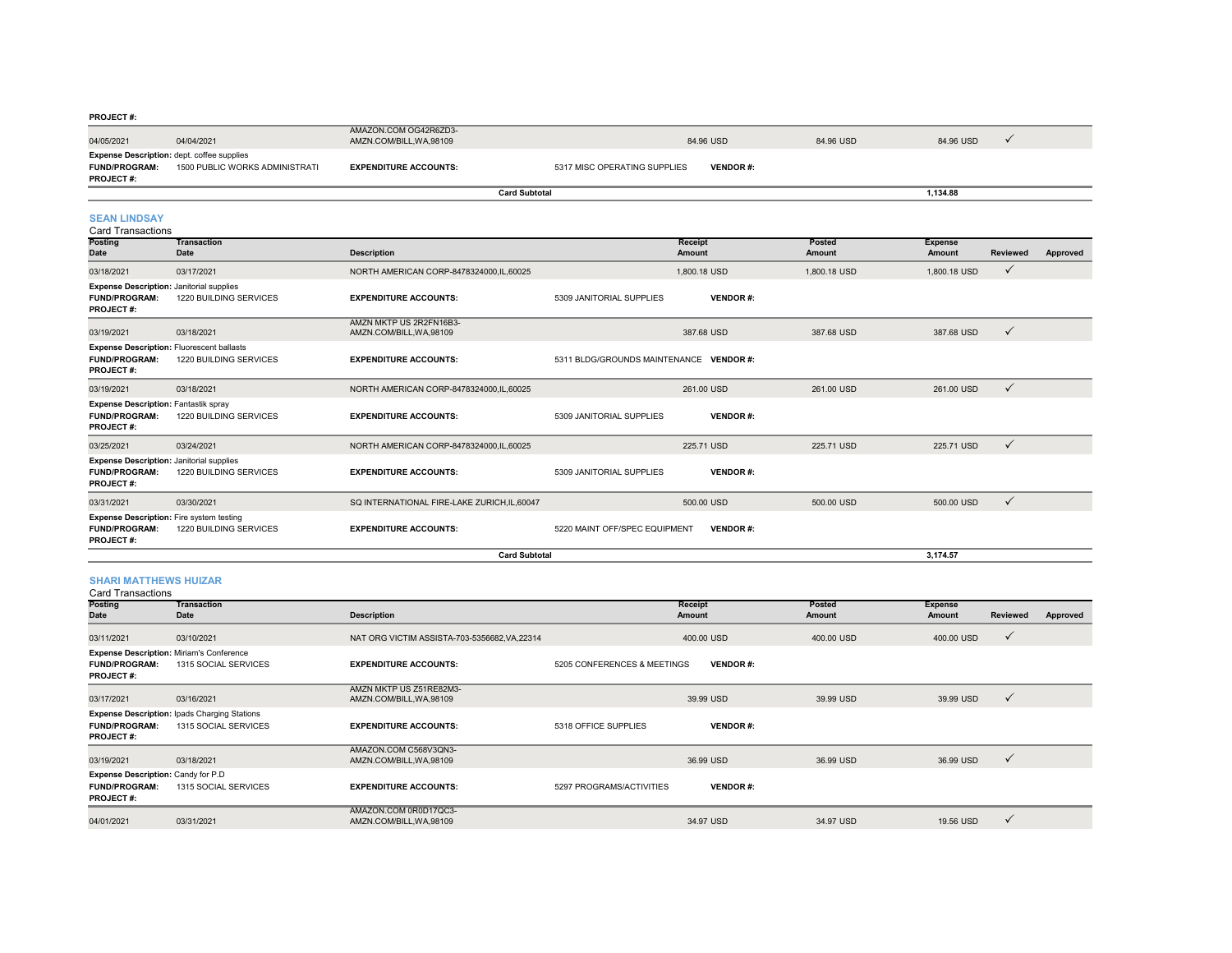| <b>FUND/PROGRAM:</b><br><b>PROJECT#:</b>                                           | Expense Description: Split- Cell phone holder<br>1315 SOCIAL SERVICES | <b>EXPENDITURE ACCOUNTS:</b>                        | 5317 MISC OPERATING SUPPLIES            | <b>VENDOR#:</b> |                  |                          |                 |          |
|------------------------------------------------------------------------------------|-----------------------------------------------------------------------|-----------------------------------------------------|-----------------------------------------|-----------------|------------------|--------------------------|-----------------|----------|
| 04/01/2021                                                                         | 03/31/2021                                                            | AMAZON.COM 0R0D17QC3-<br>AMZN.COM/BILL, WA, 98109   |                                         | 34.97 USD       | 34.97 USD        | 15.41 USD                | $\checkmark$    |          |
| Expense Description: Split- Candy for PD<br>FUND/PROGRAM:<br>PROJECT#:             | 1315 SOCIAL SERVICES                                                  | <b>EXPENDITURE ACCOUNTS:</b>                        | 5297 PROGRAMS/ACTIVITIES                | <b>VENDOR#:</b> |                  |                          |                 |          |
| 04/02/2021                                                                         | 04/01/2021                                                            | AMZN MKTP US DL7NE3ZA3-<br>AMZN.COM/BILL, WA, 98109 |                                         | 14.99 USD       | 14.99 USD        | 14.99 USD                | $\checkmark$    |          |
| Expense Description: Candy for PD<br><b>FUND/PROGRAM:</b><br><b>PROJECT#:</b>      | 1315 SOCIAL SERVICES                                                  | <b>EXPENDITURE ACCOUNTS:</b>                        | 5297 PROGRAMS/ACTIVITIES                | <b>VENDOR#:</b> |                  |                          |                 |          |
|                                                                                    |                                                                       | <b>Card Subtotal</b>                                |                                         |                 |                  | 526.94                   |                 |          |
| <b>TY JOHNSON</b><br><b>Card Transactions</b>                                      |                                                                       |                                                     |                                         |                 |                  |                          |                 |          |
| <b>Posting</b><br>Date                                                             | <b>Transaction</b><br>Date                                            | <b>Description</b>                                  | Receipt<br>Amount                       |                 | Posted<br>Amount | <b>Expense</b><br>Amount | <b>Reviewed</b> | Approved |
| 03/05/2021                                                                         | 03/04/2021                                                            | FASTENAL COMPANY 01ILW-WHEELING,IL,60090            |                                         | 2.68 USD        | 2.68 USD         | 2.68 USD                 | $\checkmark$    |          |
| <b>Expense Description: Hardware</b><br><b>FUND/PROGRAM:</b><br>PROJECT#:          | 1220 BUILDING SERVICES                                                | <b>EXPENDITURE ACCOUNTS:</b>                        | 5311 BLDG/GROUNDS MAINTENANCE VENDOR #: |                 |                  |                          |                 |          |
| 03/08/2021                                                                         | 03/05/2021                                                            | BANNER PLUMBING SUPPLY-847-5206100,IL,60089         |                                         | 78.80 USD       | 78.80 USD        | 78.80 USD                | $\checkmark$    |          |
| Expense Description: Brass floor plugs<br>FUND/PROGRAM:<br><b>PROJECT#:</b>        | 1220 BUILDING SERVICES                                                | <b>EXPENDITURE ACCOUNTS:</b>                        | 5311 BLDG/GROUNDS MAINTENANCE VENDOR #: |                 |                  |                          |                 |          |
| 03/08/2021                                                                         | 03/05/2021                                                            | BANNER PLUMBING SUPPLY-847-5206100,IL,60089         |                                         | $(6.80)$ USD    | $(6.80)$ USD     | $(6.80)$ USD             | $\checkmark$    |          |
| Expense Description: Credit-Brass Plug<br><b>FUND/PROGRAM:</b><br><b>PROJECT#:</b> | 1220 BUILDING SERVICES                                                | <b>EXPENDITURE ACCOUNTS:</b>                        | 5311 BLDG/GROUNDS MAINTENANCE VENDOR #: |                 |                  |                          |                 |          |
| 03/10/2021                                                                         | 03/09/2021                                                            | BANNER PLUMBING SUPPLY-847-5206100,IL,60089         |                                         | 6.80 USD        | 6.80 USD         | 6.80 USD                 | $\checkmark$    |          |
| <b>Expense Description: Brass floor plugs</b><br><b>FUND/PROGRAM:</b><br>PROJECT#: | 1220 BUILDING SERVICES                                                | <b>EXPENDITURE ACCOUNTS:</b>                        | 5311 BLDG/GROUNDS MAINTENANCE VENDOR #: |                 |                  |                          |                 |          |
| 03/17/2021                                                                         | 03/15/2021                                                            | ANIXTER/CLARK/TRI-ED-GLENVIEW.IL.60026              |                                         | 93.34 USD       | 93.34 USD        | 93.34 USD                | $\checkmark$    |          |
| Expense Description: hold up buttons<br>FUND/PROGRAM:<br>PROJECT#:                 | 1220 BUILDING SERVICES                                                | <b>EXPENDITURE ACCOUNTS:</b>                        | 5311 BLDG/GROUNDS MAINTENANCE VENDOR #: |                 |                  |                          |                 |          |
| 03/30/2021                                                                         | 03/29/2021                                                            | SHERWIN WILLIAMS 70371-WHEELING, IL, 60090          |                                         | 157.47 USD      | 157.47 USD       | 157.47 USD               | $\checkmark$    |          |
| <b>Expense Description: paint</b><br>FUND/PROGRAM:<br><b>PROJECT#:</b>             | 1220 BUILDING SERVICES                                                | <b>EXPENDITURE ACCOUNTS:</b>                        | 5303 CHEMICALS                          | <b>VENDOR#:</b> |                  |                          |                 |          |
|                                                                                    |                                                                       | <b>Card Subtotal</b>                                |                                         |                 |                  | 332.29                   |                 |          |
| <b>VINCENT HOFFMAN</b><br><b>Card Transactions</b>                                 |                                                                       |                                                     |                                         |                 |                  |                          |                 |          |
| <b>Posting</b><br><b>Date</b>                                                      | <b>Transaction</b><br>Date                                            | <b>Description</b>                                  | Receipt<br>Amount                       |                 | Posted<br>Amount | <b>Expense</b><br>Amount | <b>Reviewed</b> | Approved |
| 03/10/2021                                                                         | 03/08/2021                                                            | THE HOME DEPOT 1913-MOUNT PROSPEC, IL, 60056        |                                         | 248.71 USD      | 248.71 USD       | 248.71 USD               | ✓               |          |

**Expense Description:** Mailbox repair materials

**Accounting Codes**

**FUND/PROGRAM:** 1420 STREETS DIVISION**EXPENDITURE ACCOUNTS:** 5314 MINOR STREET REPAIRS **VENDOR #:**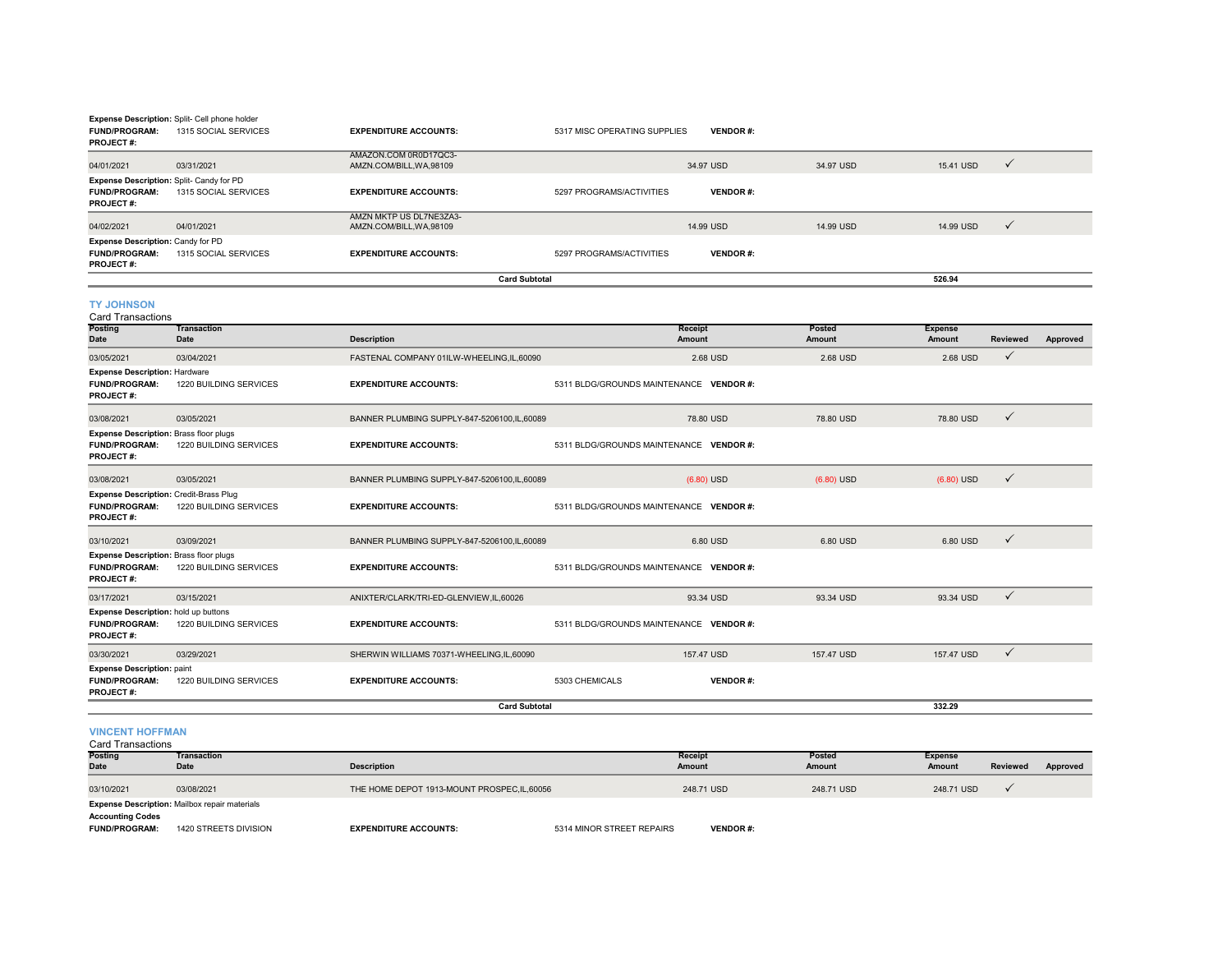**PROJECT #:** 04/05/2021 04/01/2021 THE HOME DEPOT #1913-MT IHE HUME UEPUIR THISI-SHII<br>PROSPECT,IL,600560000 68.27 USD 68.27 USD 68.27 USD 68.27 USD 68.27 USD 68.27 USD 68.27 USD 68.27 USD 68.27 U **Accounting Codes FUND/PROGRAM:** 1420 STREETS DIVISION**PROJECT #: EXPENDITURE ACCOUNTS:** 5314 MINOR STREET REPAIRS **VENDOR #: Expense Description:** mailbox replace hardware **Card Subtotal316.98**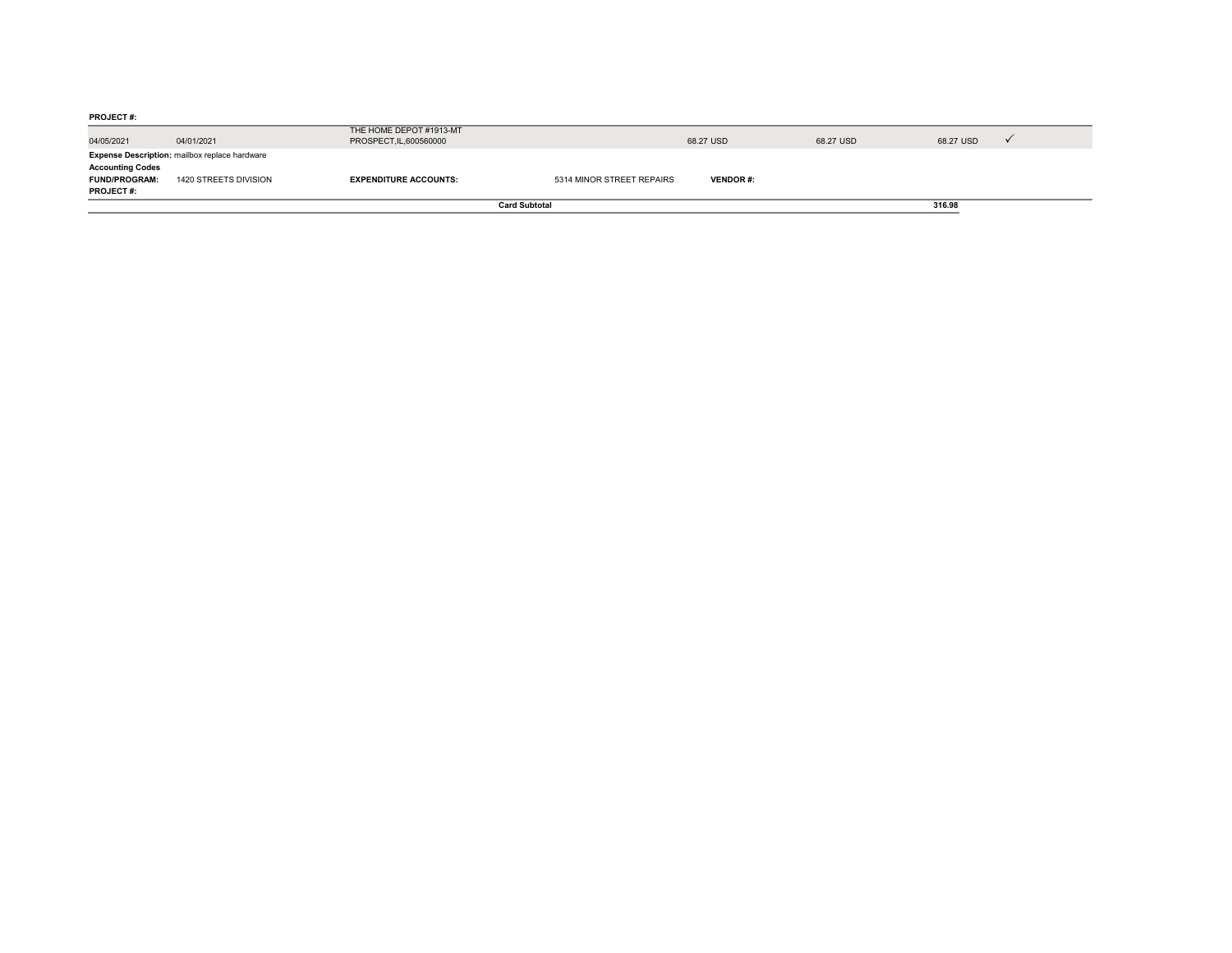# **Village of Wheeling Payroll Summary Pay Period Ended 04/30/2021**

| <b>Fund Number</b> | Fund                            | <b>Salaries</b> | <b>Benefits</b> | <b>Total Payroll</b> |
|--------------------|---------------------------------|-----------------|-----------------|----------------------|
|                    |                                 |                 |                 |                      |
| 01                 | General Fund                    | 847,991.34      | 75,681.33       | 923,672.67           |
| 32                 | So Milwaukee TIF                | 917.97          | 182.80          | 1,100.77             |
| 34                 | Capital Projects                | 6,266.00        | 1,256.33        | 7,522.33             |
| 35                 | Town Center II TIF              | 917.97          | 182.80          | 1,100.77             |
| 36                 | Southeast II TIF                | 917.97          | 182.80          | 1,100.77             |
| 39                 | Lake Cook/Milwaukee TIF         | 917.97          | 182.80          | 1,100.77             |
| 40                 | Water & Sewer Fund              | 61,588.88       | 12,290.74       | 73,879.62            |
| 55                 | <b>Grant Fund</b>               | 14,149.48       | 1,023.72        | 15,173.20            |
|                    |                                 |                 |                 |                      |
|                    | <b>Total Gross Payroll</b>      | 933,667.58      | 90,983.32       | 1,024,650.90         |
|                    |                                 |                 |                 |                      |
|                    | <b>Total Payroll Deductions</b> | 321,177.34      | 90,983.32       | 412,160.66           |
|                    |                                 |                 |                 |                      |
|                    | <b>Total Net Payroll</b>        | 612,490.24      | 0.00            | 612,490.24           |
|                    |                                 |                 |                 |                      |
|                    |                                 |                 |                 |                      |
|                    | Payroll Checks                  | 0.00            |                 |                      |
|                    |                                 |                 |                 |                      |
|                    | <b>Direct Deposits</b>          | 612,490.24      |                 |                      |
|                    |                                 |                 |                 |                      |
|                    | <b>Total Net Payroll</b>        | 612,490.24      |                 |                      |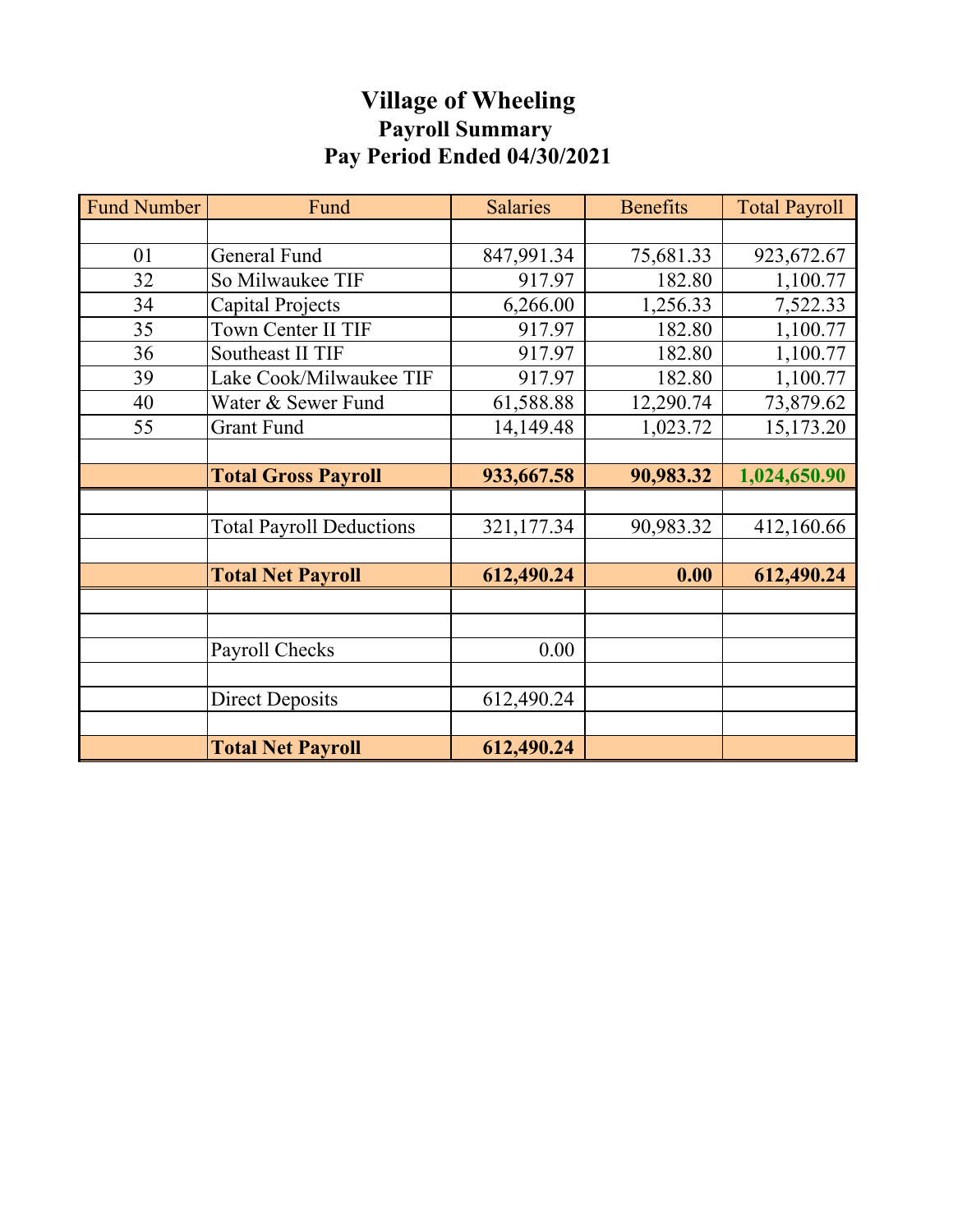SUNGARD PENTAMATION SUNGARD PENTAMATION SUNGARD PAGE NUMBER: 1 DATE: 05/12/2021 VILLAGE OF WHEELING ACCTPA51TIME: 11:09:24 CASH REQUIREMENTS − CHECK FORMAT − DUE DATE: 05/18/2021 ACCOUNTING PERIOD: 5/21SELECTION CRITERIA: payable.batch='051821'

ACCOUNTING PERIOD: 5/21

| VENDOR                                                     | <b>ORGANIZATION</b>                                                  | <b>ACCOUNT</b>                                                               | PURCHASE OR INVOICE                                                                                                  |                                                                                        | <b>AMOUNT</b>                                                                                    | DESCRIPTION                                                                                                                                                                                                                             |
|------------------------------------------------------------|----------------------------------------------------------------------|------------------------------------------------------------------------------|----------------------------------------------------------------------------------------------------------------------|----------------------------------------------------------------------------------------|--------------------------------------------------------------------------------------------------|-----------------------------------------------------------------------------------------------------------------------------------------------------------------------------------------------------------------------------------------|
| 12674<br>ALEJANDRO B ABERO                                 | 51                                                                   | 5272                                                                         | 21000765                                                                                                             | $3 - 6 - 21$                                                                           | 518.93                                                                                           | LIABILITY INS. CLAIM                                                                                                                                                                                                                    |
| TOTAL CHECK                                                |                                                                      |                                                                              |                                                                                                                      |                                                                                        | 518.93                                                                                           |                                                                                                                                                                                                                                         |
| 8727<br>AEREX PEST CONTROL<br>TOTAL VOUCHER                | 1220<br>1220                                                         | 5210<br>5210                                                                 | 21000591<br>21000591                                                                                                 | 2381109<br>2386530                                                                     | 395.00<br>395.00<br>790.00                                                                       | PEST CONTROL-MAR<br>PEST CONTROL-APR                                                                                                                                                                                                    |
| 9045<br>AETNA BEHAVIORAL HEALTH LLC<br>TOTAL CHECK         | 1800                                                                 | 5206                                                                         | 21000754                                                                                                             | E0245951                                                                               | 1,396.68<br>1,396.68                                                                             | EMP. ASSIST. JUN-AUG                                                                                                                                                                                                                    |
|                                                            |                                                                      |                                                                              |                                                                                                                      |                                                                                        |                                                                                                  |                                                                                                                                                                                                                                         |
| 84<br>AIR ONE EQUIPMENT, INC<br>TOTAL VOUCHER              | 2200                                                                 | 5319                                                                         | 21000508                                                                                                             | 168461                                                                                 | 338.00<br>338.00                                                                                 | <b>HELMET</b>                                                                                                                                                                                                                           |
| 11438                                                      | 2200                                                                 | 5301                                                                         | 21000745                                                                                                             | W1386686                                                                               | 185.28                                                                                           | DIESEL FLUID-4/28                                                                                                                                                                                                                       |
| AL WARREN OIL CO INC<br>TOTAL VOUCHER                      |                                                                      |                                                                              |                                                                                                                      |                                                                                        | 185.28                                                                                           |                                                                                                                                                                                                                                         |
| 8866<br>ALLIANCE TECHNOLOGY GROUP LL 1750<br>TOTAL VOUCHER | 01                                                                   | 1501<br>5207                                                                 | 21000714<br>21000714                                                                                                 | H787M01<br>H787M01                                                                     | 3,482.23<br>4,875.12<br>8,357.35                                                                 | RENEW DL4300 JAN-MAY<br>RENEW DL4300 JUN-DEC                                                                                                                                                                                            |
| 3022<br>APCO INTERNATIONAL INC                             | 2110                                                                 | 5105                                                                         | 21000705                                                                                                             | 775875                                                                                 | 249.00                                                                                           | TRAINING                                                                                                                                                                                                                                |
| TOTAL CHECK                                                |                                                                      |                                                                              |                                                                                                                      |                                                                                        | 249.00                                                                                           |                                                                                                                                                                                                                                         |
| 12412<br>ASCENSUS HOLDINGS INC                             | 1800                                                                 | 5206                                                                         | 21000342                                                                                                             | 70581                                                                                  | 102.52                                                                                           | COBRA NOTICE-APR                                                                                                                                                                                                                        |
| TOTAL VOUCHER                                              |                                                                      |                                                                              |                                                                                                                      |                                                                                        | 102.52                                                                                           |                                                                                                                                                                                                                                         |
| 6255<br>AT&T MOBILITY                                      | 1600                                                                 | 5239                                                                         | 21000273                                                                                                             | 835574320X04                                                                           | 245.39                                                                                           | CELLULAR SERVICE-APR                                                                                                                                                                                                                    |
| TOTAL CHECK                                                |                                                                      |                                                                              |                                                                                                                      |                                                                                        | 245.39                                                                                           |                                                                                                                                                                                                                                         |
| 274<br>B&F CONSTRUCTION CODE SERVIC 4100                   | 1300<br>1300<br>4100<br>1300<br>4100<br>1300<br>4100<br>1300<br>4100 | 5299<br>5299<br>5299<br>5299<br>5299<br>5299<br>5299<br>5299<br>5299<br>5299 | 21000333<br>21000333<br>21000333<br>21000333<br>21000333<br>21000333<br>21000333<br>21000333<br>21000333<br>21000333 | 14219<br>14219<br>56046<br>56046<br>56136<br>56136<br>56150<br>56150<br>56151<br>56151 | 6,087.50<br>1,785.00<br>136.87<br>13.13<br>608.56<br>86.94<br>319.26<br>30.80<br>808.56<br>86.94 | INSPECTIONS-MAR<br>INSPECTIONS-MAR<br>REVISE BUILD/ELEC/ENG<br>REVISE PLUBMING PLANS<br>BUILD/MECH/ELEC PLANS<br>PLUMBING PLAN REVIEW<br>BUILD/MECH/ELEC PLANS<br>PLUMBING PLAN REVIEW<br>BUILD/MECH/ELEC PLANS<br>PLUMBING PLAN REVIEW |
| TOTAL CHECK                                                |                                                                      |                                                                              |                                                                                                                      |                                                                                        | 9,963.56                                                                                         |                                                                                                                                                                                                                                         |
| 8865<br>BACKGROUNDS ONLINE<br>TOTAL VOUCHER                | 1800                                                                 | 5226                                                                         | 21000755                                                                                                             | 530537                                                                                 | 211.80<br>211.80                                                                                 | BACKGROUND CHECK-APR                                                                                                                                                                                                                    |
| 345                                                        | 2200                                                                 | 5312                                                                         | 21000619                                                                                                             | 84024368                                                                               | 1,339.30                                                                                         | MEDICAL SUPPLIES                                                                                                                                                                                                                        |
| BOUND TREE MEDICAL, LLC<br>TOTAL CHECK                     |                                                                      |                                                                              |                                                                                                                      |                                                                                        | 1,339.30                                                                                         |                                                                                                                                                                                                                                         |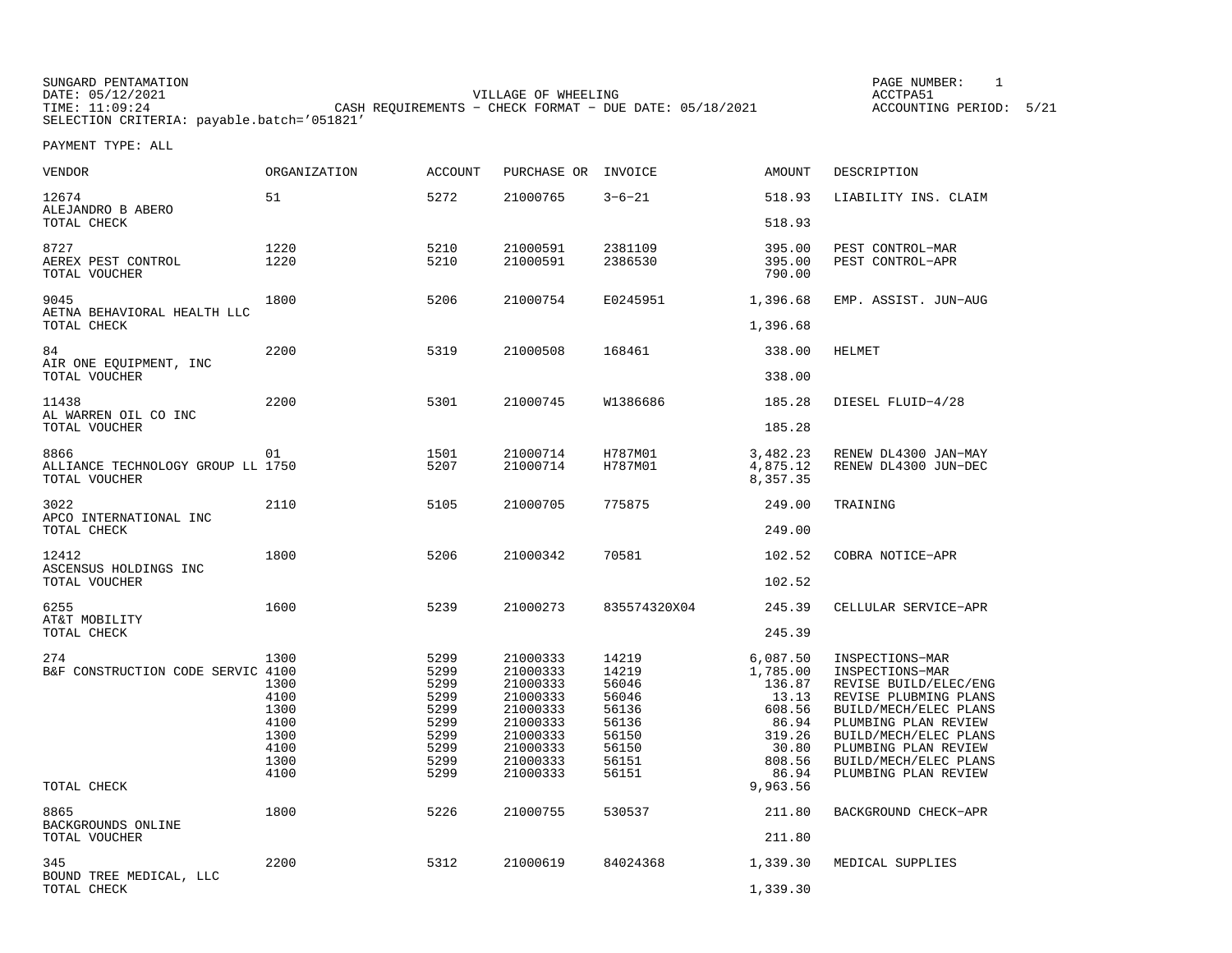SUNGARD PENTAMATION SUNGARD PENTAMATION SUNGARD PAGE NUMBER: 2 <br/>
PAGE NUMBER: 2 <br/>
PAGE NUMBER: 2 <br/>
PAGE NUMBER: 2 <br/>
PAGE NUMBER: 2 <br/>
PAGE NUMBER: 2 <br/>
PAGE NUMBER: 2 <br/>
PAGE NUMBER: 2 <br/>
PAGE N DATE: 05/12/2021 VILLAGE OF WHEELING ACCTPA51CASH REQUIREMENTS - CHECK FORMAT - DUE DATE: 05/18/2021 SELECTION CRITERIA: payable.batch='051821'

ACCOUNTING PERIOD: 5/21

| VENDOR                                           | ORGANIZATION                                                 | ACCOUNT                                                      | PURCHASE OR INVOICE                                                                          |                                                                      | AMOUNT                                                                                   | DESCRIPTION                                                                                                                                |
|--------------------------------------------------|--------------------------------------------------------------|--------------------------------------------------------------|----------------------------------------------------------------------------------------------|----------------------------------------------------------------------|------------------------------------------------------------------------------------------|--------------------------------------------------------------------------------------------------------------------------------------------|
| 6560<br>CAMIC JOHNSON, LTD<br>TOTAL CHECK        | 1900<br>1900<br>1900<br>1900                                 | 5218<br>5218<br>5218<br>5218                                 | 21000677<br>21000677<br>21000677<br>21000677                                                 | 188<br>189<br>190<br>191                                             | 630.00<br>787.50<br>630.00<br>630.00<br>2,677.50                                         | ADMIN HEARINGS-JAN<br>ADMIN HEARINGS-FEB<br>ADMIN HEARINGS-MAR<br>ADMIN HEARINGS-APR                                                       |
|                                                  |                                                              |                                                              |                                                                                              |                                                                      |                                                                                          |                                                                                                                                            |
| 6026<br>CARGILL INC                              | 11<br>11<br>11                                               | 5303<br>5303<br>5303                                         | 21000239<br>21000239<br>21000239                                                             | 2906169584<br>2906172355<br>2906175274                               | 5,398.79<br>5,363.26<br>1,329.14                                                         | ROAD SALT-4/21<br>ROAD SALT-4/22<br>ROAD SALT-4/23 FINAL                                                                                   |
| TOTAL CHECK                                      |                                                              |                                                              |                                                                                              |                                                                      | 12,091.19                                                                                |                                                                                                                                            |
| 10842<br>CIPPLANNER CORPORATION<br>TOTAL VOUCHER | 01<br>1400                                                   | 1501<br>5207                                                 | 21000722<br>21000722                                                                         | VWL000006<br><b>VWL000006</b>                                        | 12,188.00<br>24,376.00<br>36,564.00                                                      | SOFTWARE JAN-APR<br>SOFTWARE MAY-DEC                                                                                                       |
| 556<br>COMED                                     | 3420                                                         | 5509                                                         | 21000275                                                                                     |                                                                      | 125.45                                                                                   | FD# 23 ELECTRIC-MAR                                                                                                                        |
| TOTAL CHECK                                      |                                                              |                                                              |                                                                                              |                                                                      | 125.45                                                                                   |                                                                                                                                            |
| 8366<br>CONRAD POLYGRAPH INC                     | 1800                                                         | 5226                                                         | 21000731                                                                                     | 4341                                                                 | 800.00                                                                                   | POLYGRAPH EXAMS                                                                                                                            |
| TOTAL CHECK                                      |                                                              |                                                              |                                                                                              |                                                                      | 800.00                                                                                   |                                                                                                                                            |
| 599<br>COOK COUNTY TREASURER                     | 11                                                           | 5251                                                         | 21000238                                                                                     | $2021 - 1$                                                           | 2,506.50                                                                                 | 1ST QTR SIGNAL MAINT                                                                                                                       |
| TOTAL CHECK                                      |                                                              |                                                              |                                                                                              |                                                                      | 2,506.50                                                                                 |                                                                                                                                            |
| 5717                                             | 1600                                                         | 5302                                                         | 21000223                                                                                     | 113950477-1                                                          | 685.76                                                                                   | PROPERTY SEARCH-MAY                                                                                                                        |
| COSTAR REALTY INFORMATION IN<br>TOTAL CHECK      |                                                              |                                                              |                                                                                              |                                                                      | 685.76                                                                                   |                                                                                                                                            |
| 5335<br>CRAIN COMMUNICATIONS INC<br>TOTAL CHECK  | 1600<br>3200<br>3500<br>3600<br>3900                         | 5333<br>5333<br>5333<br>5333<br>5333                         | 21000270<br>21000270<br>21000270<br>21000270<br>21000270                                     | I00185224<br>I00185224<br>I00185224<br>I00185224<br>I00185224        | 250.00<br>250.00<br>250.00<br>250.00<br>250.00<br>1,250.00                               | NEWSLETTER AD-APR<br>NEWSLETTER AD-APR<br>NEWSLETTER AD-APR<br>NEWSLETTER AD-APR<br>NEWSLETTER AD-APR                                      |
| 11233                                            | 4200                                                         | 5342                                                         | 21000747                                                                                     | 421243                                                               | 384.66                                                                                   | SEWER REPAIR PARTS                                                                                                                         |
| DES PLAINES MATERIAL & SUPPL<br>TOTAL CHECK      |                                                              |                                                              |                                                                                              |                                                                      | 384.66                                                                                   |                                                                                                                                            |
| 11454<br><b>DURACLEAN</b><br>TOTAL CHECK         | 2200<br>1220<br>2200<br>2100<br>1220<br>2200<br>2100<br>2200 | 5299<br>5299<br>5299<br>5299<br>5299<br>5299<br>5299<br>5299 | 21000319<br>21000319<br>21000319<br>21000319<br>21000319<br>21000319<br>21000319<br>21000319 | 12787<br>12979<br>12980<br>13016<br>13172<br>13173<br>13254<br>13431 | 275.50<br>460.75<br>275.50<br>783.75<br>460.75<br>275.50<br>783.75<br>275.50<br>3,591.00 | FOG $FD-4/16$<br>FOG VH & $PW-4/23$<br>FOG $FD-4/23$<br>FOG $PD-4/26$<br>FOG VH & PW-4/30<br>FOG $FD-4/30$<br>FOG $PD-5/4$<br>FOG $FD-5/7$ |
|                                                  |                                                              |                                                              |                                                                                              |                                                                      |                                                                                          |                                                                                                                                            |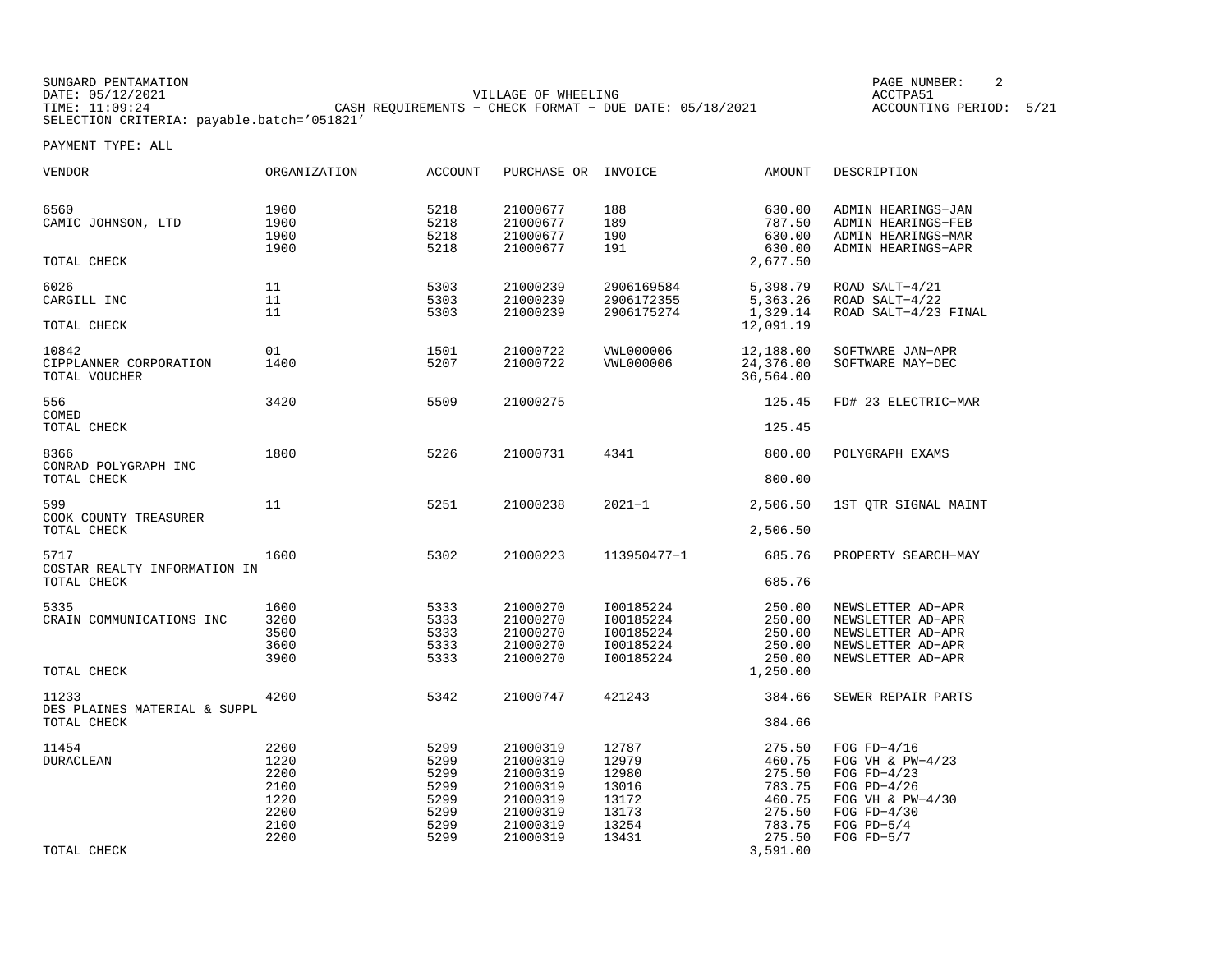SUNGARD PENTAMATION SUNGARD PENTAMATION SUNGARD PAGE NUMBER: 3<br>DATE: 05/12/2021 20021 DATE: 05/12/2021 VILLAGE OF WHEELING ACCTPA51TIMES OF MILLING CHANGERS CORPORATIONS CASH REQUIREMENTS - CHECK FORMAT - DUE DATE: 05/18/2021 SELECTION CRITERIA: payable.batch='051821'

ACCOUNTING PERIOD: 5/21

| <b>VENDOR</b>                              | ORGANIZATION         | <b>ACCOUNT</b>       | PURCHASE OR                      | INVOICE              | AMOUNT                           | DESCRIPTION                                                    |
|--------------------------------------------|----------------------|----------------------|----------------------------------|----------------------|----------------------------------|----------------------------------------------------------------|
| 756<br>E J EQUIPMENT                       | 1420                 | 5411                 | 21000379                         | E01475               | 16,170.00                        | TRACKLESS SNOWBLOWER                                           |
| TOTAL CHECK                                |                      |                      |                                  |                      | 16,170.00                        |                                                                |
| 807<br>ENCAP INC                           | 4200                 | 5217                 | 21000524                         | 7017                 | 2,500.00                         | BUFFALO CREEK BURN                                             |
| TOTAL VOUCHER                              |                      |                      |                                  |                      | 2,500.00                         |                                                                |
| 12654<br>FIRE APPARATUS & SUPPLY TEAM      | 2200                 | 5310                 | 21000741                         | $21 - 177$           | 104.34                           | VALVE #611                                                     |
| TOTAL CHECK                                |                      |                      |                                  |                      | 104.34                           |                                                                |
| 12604<br>FOOD INDUSTRY NEWS<br>TOTAL CHECK | 3500<br>3900         | 5333<br>5333         | 21000229<br>21000229             | 47762<br>47762       | 827.50<br>827.50<br>1,655.00     | REST. GRANT AD-MAY<br>REST. GRANT AD-MAY                       |
| 9548<br>HOFFMAN HOUSE CATERING             | 5500                 | 5299                 | 21000276                         | 9812104099           | 5,423.80                         | CONGREGATE MEALS-APR                                           |
| TOTAL CHECK                                |                      |                      |                                  |                      | 5,423.80                         |                                                                |
| 5151<br>IL PUBLIC SAFETY AGENCY NETW       | 2100                 | 5207                 | 21000704                         | 0042379              | 800.00                           | PIMS JAN-APR                                                   |
| TOTAL CHECK                                |                      |                      |                                  |                      | 800.00                           |                                                                |
| 4285<br>J.G. UNIFORMS INC<br>TOTAL CHECK   | 2100<br>2110         | 5105<br>5105         | 21000709<br>21000709             |                      | 1,152.80<br>63.25<br>1,216.05    | UNIFORMS<br>UNIFORMS                                           |
| 10598<br>JOHN WAGNER<br>TOTAL CHECK        | 4100<br>1600         | 5228<br>5228         | 21000717<br>21000729             | 65781<br>65821       | 90.40<br>55.00<br>145.40         | BACKFLOW DOOR HANGERS<br><b>BUSINESS CARDS</b>                 |
| 1455<br>KLEIN THORPE & JENKINS LTD         | 1900<br>3500<br>3600 | 5218<br>5218<br>5218 | 21000698<br>21000698<br>21000698 |                      | 30,146.17<br>1,186.50<br>58.00   | LEGAL SERVICES-FEB<br>LEGAL SERVICES-FEB<br>LEGAL SERVICES-FEB |
| TOTAL VOUCHER                              |                      |                      |                                  |                      | 31,390.67                        |                                                                |
| 1614<br>MAC BRADY ASSOCIATES, INC          | 4310                 | 5299                 | 20002259                         | 20013D               | 1,500.00                         | 2021 ROOF CONSULTING                                           |
| TOTAL CHECK                                |                      |                      |                                  |                      | 1,500.00                         |                                                                |
| 1676<br>MEADE ELECTRIC CO INC              | 1420                 | 5251                 | 21000401                         | 696256               | 479.13                           | STREETLIGHT REPAIR                                             |
| TOTAL VOUCHER                              |                      |                      |                                  |                      | 479.13                           |                                                                |
| 5989<br>MGP INC                            | 1600<br>4100<br>4200 | 5207<br>5207<br>5207 | 21000188<br>21000188<br>21000188 | 5877<br>5877<br>5877 | 6,079.22<br>3,039.60<br>3,039.60 | GIS STAFFING-APR<br>GIS STAFFING-APR<br>GIS STAFFING-APR       |
| TOTAL VOUCHER                              |                      |                      |                                  |                      | 12, 158.42                       |                                                                |
| 12524<br>MIA'S CANTINA                     | 01                   | 4210                 | 21000753                         | 44209                | 760.25                           | BUS. LICENSE REFUND                                            |
| TOTAL CHECK                                |                      |                      |                                  |                      | 760.25                           |                                                                |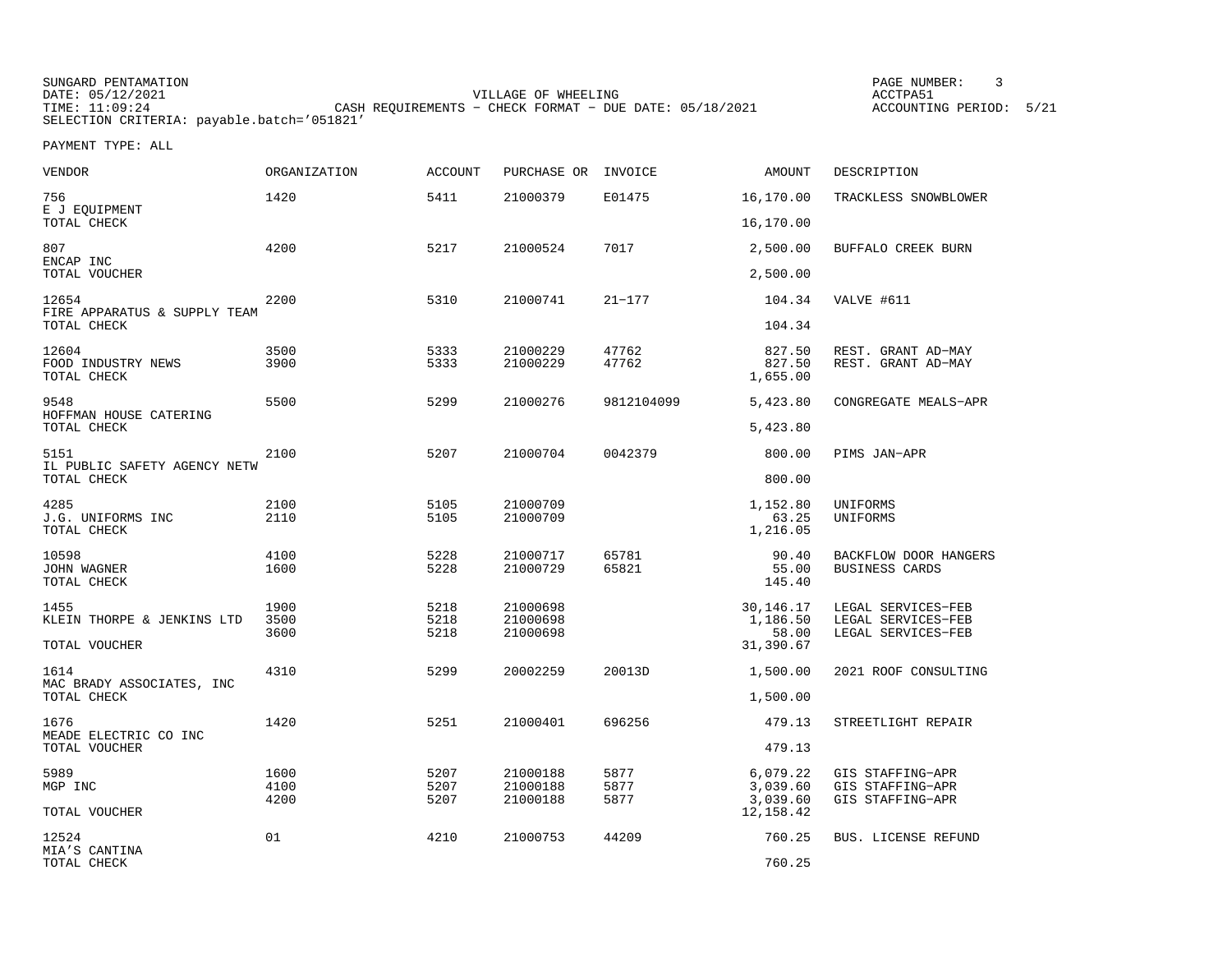SUNGARD PENTAMATION SUNGARD PENTAMATION SUNGARD PAGE NUMBER: 4 DATE: 05/12/2021 VILLAGE OF WHEELING ACCTPA51CASH REQUIREMENTS - CHECK FORMAT - DUE DATE: 05/18/2021 SELECTION CRITERIA: payable.batch='051821'

ACCOUNTING PERIOD: 5/21

| VENDOR                                                     | <b>ORGANIZATION</b>                                  | <b>ACCOUNT</b>                                       | PURCHASE OR                                                                      | INVOICE                                                                                | <b>AMOUNT</b>                                                              | DESCRIPTION                                                                                                                       |
|------------------------------------------------------------|------------------------------------------------------|------------------------------------------------------|----------------------------------------------------------------------------------|----------------------------------------------------------------------------------------|----------------------------------------------------------------------------|-----------------------------------------------------------------------------------------------------------------------------------|
| 8444<br>MILIEU DESIGN LLC                                  | 1430<br>1430<br>1430<br>1430                         | 5217<br>5217<br>5217<br>5217                         | 21000485<br>21000485<br>21000485<br>21000485                                     | 152486<br>152487<br>152949<br>152950                                                   | 1,932.66<br>2,602.29<br>3,841.07<br>4,373.62                               | $WEEDING-4/12$<br>$MOWING-4/12$<br>$MOWING-4/19$<br>EARLY SPRING-4/19                                                             |
| TOTAL CHECK                                                |                                                      |                                                      |                                                                                  |                                                                                        | 12,749.64                                                                  |                                                                                                                                   |
| 6625<br>MUNICIPAL CODE CORP<br>TOTAL VOUCHER               | 1600                                                 | 5204                                                 | 21000353                                                                         | 00356652                                                                               | 103.10<br>103.10                                                           | MUNICODE UPDATES                                                                                                                  |
|                                                            |                                                      |                                                      |                                                                                  |                                                                                        |                                                                            |                                                                                                                                   |
| 5927<br>NICOR GAS                                          | 1170<br>1500<br>1600<br>2100<br>2200<br>4100<br>4200 | 5209<br>5209<br>5209<br>5209<br>5209<br>5209<br>5209 | 21000274<br>21000274<br>21000274<br>21000274<br>21000274<br>21000274<br>21000274 |                                                                                        | 158.14<br>2,171.42<br>3,457.51<br>1,325.88<br>1,734.73<br>327.95<br>206.21 | GAS SERVICE-APR<br>GAS SERVICE-APR<br>GAS SERVICE-APR<br>GAS SERVICE-APR<br>GAS SERVICE-APR<br>GAS SERVICE-APR<br>GAS SERVICE-APR |
| TOTAL CHECK                                                |                                                      |                                                      |                                                                                  |                                                                                        | 9,381.84                                                                   |                                                                                                                                   |
| 1915<br>NORTH EAST MULTI REGIONAL TR                       | 2100                                                 | 5105                                                 | 21000700                                                                         | 283680                                                                                 | 375.00                                                                     | K-9 TRAINING                                                                                                                      |
| TOTAL CHECK                                                |                                                      |                                                      |                                                                                  |                                                                                        | 375.00                                                                     |                                                                                                                                   |
| 3294<br>NORTHEASTERN IL PUBLIC SAFET 1240                  | 1220<br>1420<br>1430<br>4100<br>4200                 | 5105<br>5105<br>5105<br>5105<br>5105<br>5105         | 21000720<br>21000720<br>21000720<br>21000720<br>21000720<br>21000720             | $21 - 0031$<br>$21 - 0031$<br>$21 - 0031$<br>$21 - 0031$<br>$21 - 0031$<br>$21 - 0031$ | 450.00<br>450.00<br>450.00<br>450.00<br>450.00<br>450.00                   | TRAINING<br>TRAINING<br>TRAINING<br>TRAINING<br>TRAINING<br>TRAINING                                                              |
| TOTAL VOUCHER                                              |                                                      |                                                      |                                                                                  |                                                                                        | 2,700.00                                                                   |                                                                                                                                   |
| 1934<br>NORTHERN ILLINOIS POLICE ALA<br>TOTAL CHECK        | 2100                                                 | 5299                                                 | 21000463                                                                         | 13909                                                                                  | 44.20<br>44.20                                                             | LANGUAGE LINE-JAN                                                                                                                 |
| 6361<br>NORTHSHORE UNIVERSITY<br>TOTAL CHECK               | 1800<br>2200                                         | 5246<br>5246                                         | 21000732<br>21000752                                                             |                                                                                        | 718.00<br>67.00<br>785.00                                                  | PREPLACEMENT EXAM<br>COVID FOLLOW UP EXAM                                                                                         |
| 1954<br>NORTHWEST MUNICIPAL CONFEREN 1600<br>TOTAL VOUCHER | 01                                                   | 1501<br>5222                                         | 21000730<br>21000730                                                             | 10787<br>10787                                                                         | 8,000.00<br>11,200.00<br>19,200.00                                         | MEMBERSHIP JAN-MAY<br>MEMBERSHIP JUN-DEC                                                                                          |
| 1956<br>NORTHWEST POLICE ACADEMY<br>TOTAL CHECK            | 2100<br>2100                                         | 5105<br>5105                                         | 21000702<br>21000701                                                             | 1101<br>1123                                                                           | 75.00<br>100.00<br>175.00                                                  | TRAINING EVENT<br>TRAINING EVENT                                                                                                  |
| 3092<br>OFFICE DEPOT<br>TOTAL CHECK                        | 2200<br>1300<br>1700<br>2200                         | 5318<br>5318<br>5318<br>5318                         | 21000715<br>21000727<br>21000728<br>21000715                                     | 164432149002<br>165171808001<br>167989599001<br>168095731001                           | 19.50<br>21.99<br>27.28<br>135.17<br>203.94                                | OFFICE SUPPLIES<br>OFFICE SUPPLIES<br>OFFICE SUPPLIES<br>OFFICE SUPPLIES                                                          |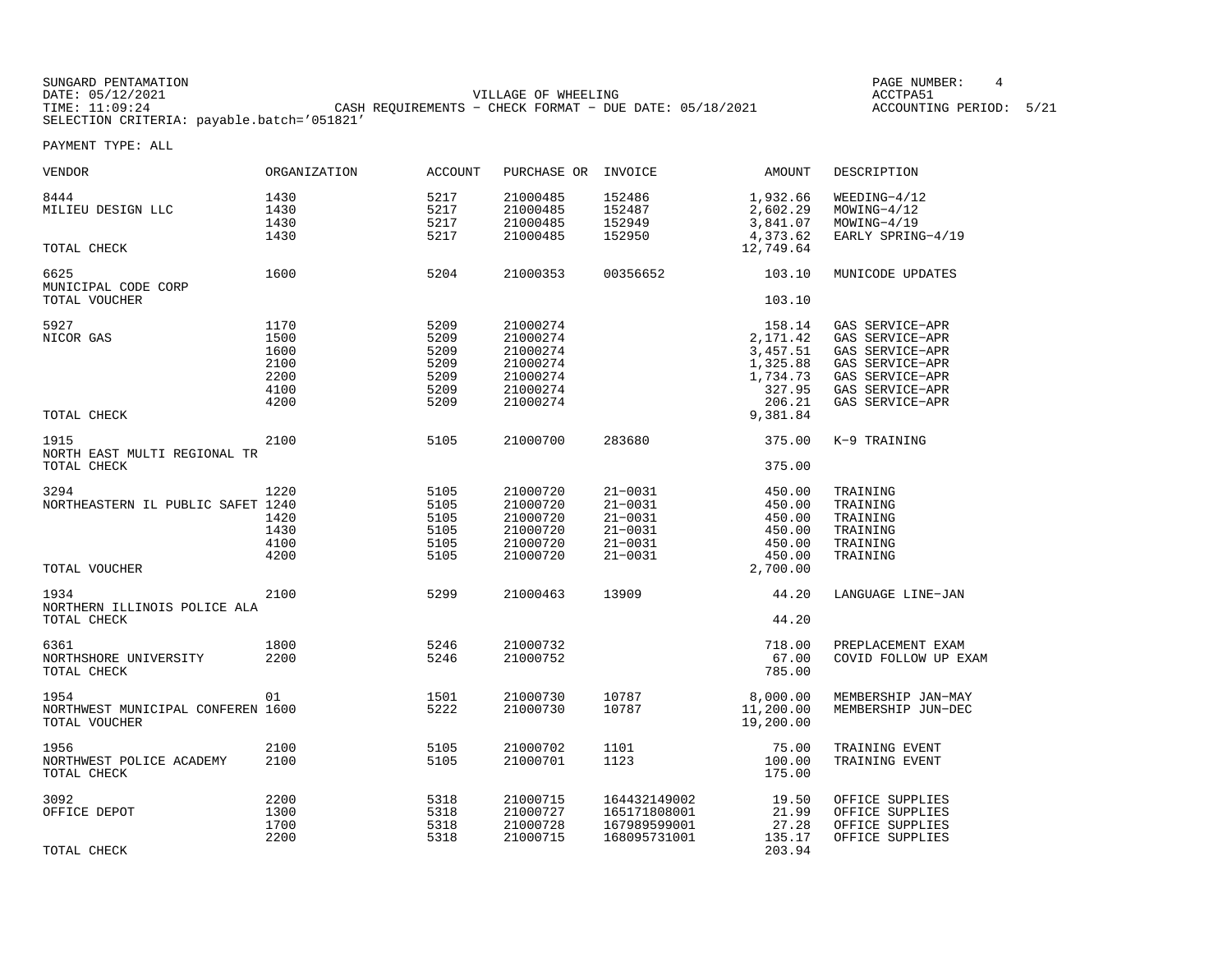SUNGARD PENTAMATION SUNGARD PENTAMATION SUNGARD PAGE NUMBER: 5 SERIES AND PAGE NUMBER: 5 SERIES ACCTPASS SUNG<br>PATE: 05/12/2021 DATE: 05/12/2021 VILLAGE OF WHEELING ACCTPA51TIMES OF MILLING CHANGERS CORPORAT - CHECK FORMAT - DUE DATE: 05/18/2021 SELECTION CRITERIA: payable.batch='051821'

ACCOUNTING PERIOD: 5/21

| VENDOR                                            | ORGANIZATION         | <b>ACCOUNT</b>               | PURCHASE OR INVOICE                          |                                  | AMOUNT                                                    | DESCRIPTION                                                                  |
|---------------------------------------------------|----------------------|------------------------------|----------------------------------------------|----------------------------------|-----------------------------------------------------------|------------------------------------------------------------------------------|
| 2176<br>RAY O'HERRON CO., INC                     | 2100                 | 5105                         | 21000708                                     |                                  | 497.96                                                    | UNIFORMS                                                                     |
| TOTAL CHECK                                       |                      |                              |                                              |                                  | 497.96                                                    |                                                                              |
| 12565<br>ORGANICLIFE, LLC                         | 01                   | 4210                         | 21000766                                     | 44218                            | 760.25                                                    | <b>BUS. LICENSE REFUND</b>                                                   |
| TOTAL CHECK                                       |                      |                              |                                              |                                  | 760.25                                                    |                                                                              |
| 3884<br>POMP'S TIRE SERVICE INC                   | 2200                 | 5310                         | 21000742                                     | 280119949                        | 319.50                                                    | TIRE REPAIR #630                                                             |
| TOTAL CHECK                                       |                      |                              |                                              |                                  | 319.50                                                    |                                                                              |
| 2189<br>REGIONAL TRUCK EQUIPMENT<br>TOTAL CHECK   | 33<br>33<br>33<br>33 | 5401<br>5401<br>5401<br>5401 | 21000697<br>21000697<br>21000697<br>21000697 | 56210<br>56212<br>56214<br>56216 | 4,841.00<br>4,841.00<br>4,942.00<br>5,724.00<br>20,348.00 | <b>PLOW #871</b><br><b>PLOW #747</b><br><b>PLOW #116</b><br><b>PLOW #749</b> |
| 4129                                              | 4100                 | 5310                         | 21000739                                     | 11438                            | 35.50                                                     | INSPECTION #818                                                              |
| RONDOUT SERVICE CENTER<br>TOTAL CHECK             |                      |                              |                                              |                                  | 35.50                                                     |                                                                              |
| 5225                                              | 1170                 | 5228                         | 21000751                                     | 379166                           | 3,342.38                                                  | METRA PASS-2022/2023                                                         |
| RYDIN DECAL<br>TOTAL CHECK                        |                      |                              |                                              |                                  | 3,342.38                                                  |                                                                              |
| 9891                                              | 1420                 | 5314                         | 20001863                                     | $2021 - 116$                     | 3,846.61                                                  | PATCHING-FINAL                                                               |
| SCHROEDER ASPHALT SERVICES I<br>TOTAL CHECK       |                      |                              |                                              |                                  | 3,846.61                                                  |                                                                              |
| 11387                                             | 2200                 | 5310                         | 21000743                                     | 1020                             | 24.72                                                     | SIDEMARKER #610                                                              |
| SENTINEL EMERGENCY SOLUTIONS<br>TOTAL VOUCHER     |                      |                              |                                              |                                  | 24.72                                                     |                                                                              |
| 12675                                             | 2100                 | 5317                         | 21000724                                     | 21 833                           | 497.50                                                    | 2 CUSTOM ORDER SIGNS                                                         |
| SIGNS OF DISTINCTION, INC<br>TOTAL CHECK          |                      |                              |                                              |                                  | 497.50                                                    |                                                                              |
| 2436<br>STANDARD EQUIPMENT COMPANY<br>TOTAL CHECK | 4200<br>4200         | 5220<br>5220                 | 21000718<br>21000750                         | P28406<br>P28704                 | 481.92<br>3,863.90<br>4,345.82                            | SEWER CAMERA REPAIRS<br>SEWER CAMERA REPAIR                                  |
| 2438<br>STANDARD INDUSTRIAL & AUTOMO              | 1240                 | 5206                         | 21000744                                     | WO-7133                          | 785.00                                                    | LIFT INSPECTIONS                                                             |
| TOTAL CHECK                                       |                      |                              |                                              |                                  | 785.00                                                    |                                                                              |
| 3510<br>STATE TREASURER                           | 11                   | 5251                         | 21000241                                     | 60794                            | 3,074.61                                                  | 1ST QTR SIGNAL MAINT.                                                        |
| TOTAL CHECK                                       |                      |                              |                                              |                                  | 3,074.61                                                  |                                                                              |
| 10514<br>SUBURBAN LABORATORIES INC                | 4100                 | 5308                         | 21000484                                     | 188101                           | 402.00                                                    | TEST WATER SAMPLE-APR                                                        |
| TOTAL VOUCHER                                     |                      |                              |                                              |                                  | 402.00                                                    |                                                                              |